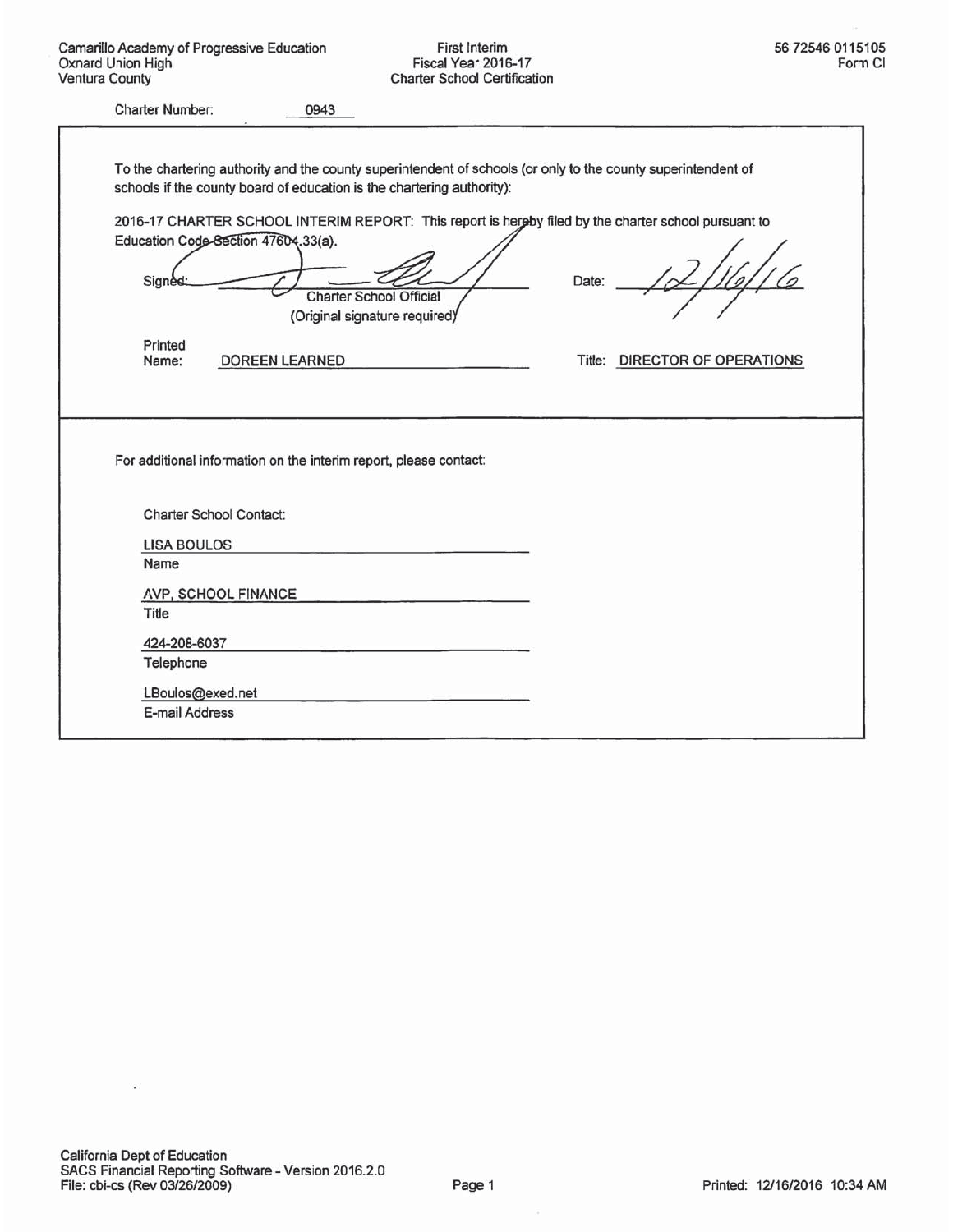#### 2016-17 First Interim AVERAGE DAILY ATTENDANCE 56 72546 0115105

| <b>Description</b>                                                                                                                                    | <b>ESTIMATED</b><br><b>FUNDED ADA</b><br>Original<br><b>Budget</b><br>(A) | <b>ESTIMATED</b><br><b>FUNDED ADA</b><br><b>Board</b><br>Approved<br>Operating<br><b>Budget</b><br>(B) | <b>ESTIMATED</b><br><b>P-2 REPORT</b><br>ADA<br><b>Projected Year</b><br><b>Totals</b><br>(C) | <b>ESTIMATED</b><br><b>FUNDED ADA</b><br>Projected<br><b>Year Totals</b><br>(D) | <b>DIFFERENCE</b><br>$(Col. D - B)$<br>(E) | <b>PERCENTAGE</b><br><b>DIFFERENCE</b><br>(Col. E/B)<br>(F) |
|-------------------------------------------------------------------------------------------------------------------------------------------------------|---------------------------------------------------------------------------|--------------------------------------------------------------------------------------------------------|-----------------------------------------------------------------------------------------------|---------------------------------------------------------------------------------|--------------------------------------------|-------------------------------------------------------------|
| <b>C. CHARTER SCHOOL ADA</b>                                                                                                                          |                                                                           |                                                                                                        |                                                                                               |                                                                                 |                                            |                                                             |
| Authorizing LEAs reporting charter school SACS financial data in their Fund 01, 09, or 62 use this worksheet to report ADA for those charter schools. |                                                                           |                                                                                                        |                                                                                               |                                                                                 |                                            |                                                             |
| Charter schools reporting SACS financial data separately from their authorizing LEAs in Fund 01 or Fund 62 use this worksheet to report their ADA.    |                                                                           |                                                                                                        |                                                                                               |                                                                                 |                                            |                                                             |
|                                                                                                                                                       |                                                                           |                                                                                                        |                                                                                               |                                                                                 |                                            |                                                             |
|                                                                                                                                                       |                                                                           |                                                                                                        |                                                                                               |                                                                                 |                                            |                                                             |
| FUND 01: Charter School ADA corresponding to SACS financial data reported in Fund 01.                                                                 |                                                                           |                                                                                                        |                                                                                               |                                                                                 |                                            |                                                             |
| 1. Total Charter School Regular ADA                                                                                                                   | 0.00                                                                      | 0.00                                                                                                   | 0.00                                                                                          | 0.00                                                                            | 0.00                                       | 0%                                                          |
| 2. Charter School County Program Alternative                                                                                                          |                                                                           |                                                                                                        |                                                                                               |                                                                                 |                                            |                                                             |
| <b>Education ADA</b>                                                                                                                                  |                                                                           |                                                                                                        |                                                                                               |                                                                                 |                                            |                                                             |
|                                                                                                                                                       |                                                                           |                                                                                                        |                                                                                               |                                                                                 |                                            |                                                             |
| a. County Group Home and Institution Pupils                                                                                                           | 0.00                                                                      | 0.00                                                                                                   | 0.00                                                                                          | 0.00                                                                            | 0.00                                       | 0%                                                          |
| b. Juvenile Halls, Homes, and Camps                                                                                                                   | 0.00                                                                      | 0.00                                                                                                   | 0.00                                                                                          | 0.00                                                                            | 0.00                                       | 0%                                                          |
| c. Probation Referred, On Probation or Parole,                                                                                                        |                                                                           |                                                                                                        |                                                                                               |                                                                                 |                                            |                                                             |
| Expelled per EC 48915(a) or (c) [EC 2574(c)(4)(A)]                                                                                                    | 0.00                                                                      | 0.00                                                                                                   | 0.00                                                                                          | 0.00                                                                            | 0.00                                       | 0%                                                          |
| d. Total, Charter School County Program                                                                                                               |                                                                           |                                                                                                        |                                                                                               |                                                                                 |                                            |                                                             |
| <b>Alternative Education ADA</b>                                                                                                                      |                                                                           |                                                                                                        |                                                                                               |                                                                                 |                                            |                                                             |
| (Sum of Lines C2a through C2c)                                                                                                                        | 0.00                                                                      | 0.00                                                                                                   | 0.00                                                                                          | 0.00                                                                            | 0.00                                       | 0%                                                          |
| 3. Charter School Funded County Program ADA                                                                                                           |                                                                           |                                                                                                        |                                                                                               |                                                                                 |                                            |                                                             |
| a. County Community Schools                                                                                                                           | 0.00                                                                      | 0.00                                                                                                   | 0.00                                                                                          | 0.00                                                                            | 0.00                                       | 0%                                                          |
| b. Special Education-Special Day Class                                                                                                                | 0.00                                                                      | 0.00                                                                                                   | 0.00                                                                                          | 0.00                                                                            | 0.00                                       | 0%                                                          |
|                                                                                                                                                       |                                                                           |                                                                                                        |                                                                                               | 0.00                                                                            | 0.00                                       | 0%                                                          |
| c. Special Education-NPS/LCI                                                                                                                          | 0.00                                                                      | 0.00                                                                                                   | 0.00                                                                                          |                                                                                 |                                            |                                                             |
| d. Special Education Extended Year                                                                                                                    | 0.00                                                                      | 0.00                                                                                                   | 0.00                                                                                          | 0.00                                                                            | 0.00                                       | 0%                                                          |
| e. Other County Operated Programs:                                                                                                                    |                                                                           |                                                                                                        |                                                                                               |                                                                                 |                                            |                                                             |
| Opportunity Schools and Full Day                                                                                                                      |                                                                           |                                                                                                        |                                                                                               |                                                                                 |                                            |                                                             |
| Opportunity Classes, Specialized Secondary                                                                                                            |                                                                           |                                                                                                        |                                                                                               |                                                                                 |                                            |                                                             |
| Schools, Technical, Agricultural, and Natural                                                                                                         |                                                                           |                                                                                                        |                                                                                               |                                                                                 |                                            |                                                             |
| <b>Resource Conservation Schools</b>                                                                                                                  | 0.00                                                                      | 0.00                                                                                                   | 0.00                                                                                          | 0.00                                                                            | 0.00                                       | 0%                                                          |
| f. Total, Charter School Funded County                                                                                                                |                                                                           |                                                                                                        |                                                                                               |                                                                                 |                                            |                                                             |
| Program ADA                                                                                                                                           |                                                                           |                                                                                                        |                                                                                               |                                                                                 |                                            |                                                             |
| (Sum of Lines C3a through C3e)                                                                                                                        | 0.00                                                                      | 0.00                                                                                                   | 0.00                                                                                          | 0.00                                                                            | 0.00                                       | 0%                                                          |
| 4. TOTAL CHARTER SCHOOL ADA                                                                                                                           |                                                                           |                                                                                                        |                                                                                               |                                                                                 |                                            |                                                             |
|                                                                                                                                                       |                                                                           |                                                                                                        |                                                                                               |                                                                                 |                                            |                                                             |
| (Sum of Lines C1, C2d, and C3f)                                                                                                                       | 0.00                                                                      | 0.00                                                                                                   | 0.00                                                                                          | 0.00                                                                            | 0.00                                       | 0%                                                          |
|                                                                                                                                                       |                                                                           |                                                                                                        |                                                                                               |                                                                                 |                                            |                                                             |
| FUND 09 or 62: Charter School ADA corresponding to SACS financial data reported in Fund 01 or Fund 62.                                                |                                                                           |                                                                                                        |                                                                                               |                                                                                 |                                            |                                                             |
|                                                                                                                                                       |                                                                           |                                                                                                        |                                                                                               |                                                                                 |                                            |                                                             |
| 5. Total Charter School Regular ADA                                                                                                                   | 544.35                                                                    | 544.35                                                                                                 | 547.18                                                                                        | 547.18                                                                          | 2.83                                       | 1%                                                          |
| 6. Charter School County Program Alternative                                                                                                          |                                                                           |                                                                                                        |                                                                                               |                                                                                 |                                            |                                                             |
| <b>Education ADA</b>                                                                                                                                  |                                                                           |                                                                                                        |                                                                                               |                                                                                 |                                            |                                                             |
| a. County Group Home and Institution Pupils                                                                                                           | 0.00                                                                      | 0.00                                                                                                   | 0.00                                                                                          | 0.00                                                                            | 0.00                                       | 0%                                                          |
| b. Juvenile Halls, Homes, and Camps                                                                                                                   | 0.00                                                                      | 0.00                                                                                                   | 0.00                                                                                          | 0.00                                                                            | 0.00                                       | 0%                                                          |
| c. Probation Referred, On Probation or Parole,                                                                                                        |                                                                           |                                                                                                        |                                                                                               |                                                                                 |                                            |                                                             |
| Expelled per EC 48915(a) or (c) [EC 2574(c)(4)(A)]                                                                                                    | 0.00                                                                      | 0.00                                                                                                   | 0.00                                                                                          | 0.00                                                                            | 0.00                                       | $0\%$                                                       |
| d. Total, Charter School County Program                                                                                                               |                                                                           |                                                                                                        |                                                                                               |                                                                                 |                                            |                                                             |
| <b>Alternative Education ADA</b>                                                                                                                      |                                                                           |                                                                                                        |                                                                                               |                                                                                 |                                            |                                                             |
| (Sum of Lines C6a through C6c)                                                                                                                        | 0.00                                                                      | 0.00                                                                                                   | 0.00                                                                                          | 0.00                                                                            | 0.00                                       | 0%                                                          |
| 7. Charter School Funded County Program ADA                                                                                                           |                                                                           |                                                                                                        |                                                                                               |                                                                                 |                                            |                                                             |
|                                                                                                                                                       |                                                                           |                                                                                                        |                                                                                               |                                                                                 |                                            |                                                             |
| a. County Community Schools                                                                                                                           | 0.00                                                                      | 0.00                                                                                                   | 0.00                                                                                          | 0.00                                                                            | 0.00                                       | 0%                                                          |
| b. Special Education-Special Day Class                                                                                                                | 0.00                                                                      | 0.00                                                                                                   | 0.00                                                                                          | 0.00                                                                            | 0.00                                       | 0%                                                          |
| c. Special Education-NPS/LCI                                                                                                                          | 0.00                                                                      | 0.00                                                                                                   | 0.00                                                                                          | 0.00                                                                            | 0.00                                       | 0%                                                          |
| d. Special Education Extended Year                                                                                                                    | 0.00                                                                      | 0.00                                                                                                   | 0.00                                                                                          | 0.00                                                                            | 0.00                                       | 0%                                                          |
| e. Other County Operated Programs:                                                                                                                    |                                                                           |                                                                                                        |                                                                                               |                                                                                 |                                            |                                                             |
| Opportunity Schools and Full Day                                                                                                                      |                                                                           |                                                                                                        |                                                                                               |                                                                                 |                                            |                                                             |
| Opportunity Classes, Specialized Secondary                                                                                                            |                                                                           |                                                                                                        |                                                                                               |                                                                                 |                                            |                                                             |
| Schools, Technical, Agricultural, and Natural                                                                                                         |                                                                           |                                                                                                        |                                                                                               |                                                                                 |                                            |                                                             |
| <b>Resource Conservation Schools</b>                                                                                                                  | 0.00                                                                      | 0.00                                                                                                   | 0.00                                                                                          | 0.00                                                                            | 0.00                                       | 0%                                                          |
| f. Total, Charter School Funded County                                                                                                                |                                                                           |                                                                                                        |                                                                                               |                                                                                 |                                            |                                                             |
| Program ADA                                                                                                                                           |                                                                           |                                                                                                        |                                                                                               |                                                                                 |                                            |                                                             |
| (Sum of Lines C7a through C7e)                                                                                                                        |                                                                           |                                                                                                        |                                                                                               |                                                                                 |                                            |                                                             |
|                                                                                                                                                       | 0.00                                                                      | 0.00                                                                                                   | 0.00                                                                                          | 0.00                                                                            | 0.00                                       | 0%                                                          |
| 8. TOTAL CHARTER SCHOOL ADA                                                                                                                           |                                                                           |                                                                                                        |                                                                                               |                                                                                 |                                            |                                                             |
| (Sum of Lines C5, C6d, and C7f)                                                                                                                       | 544.35                                                                    | 544.35                                                                                                 | 547.18                                                                                        | 547.18                                                                          | 2.83                                       | 1%                                                          |
| 9. TOTAL CHARTER SCHOOL ADA                                                                                                                           |                                                                           |                                                                                                        |                                                                                               |                                                                                 |                                            |                                                             |
| Reported in Fund 01, 09, or 62                                                                                                                        |                                                                           |                                                                                                        |                                                                                               |                                                                                 |                                            |                                                             |
| (Sum of Lines C4 and C8)                                                                                                                              | 544.35                                                                    | 544.35                                                                                                 | 547.18                                                                                        | 547.18                                                                          | 2.83                                       | 1%                                                          |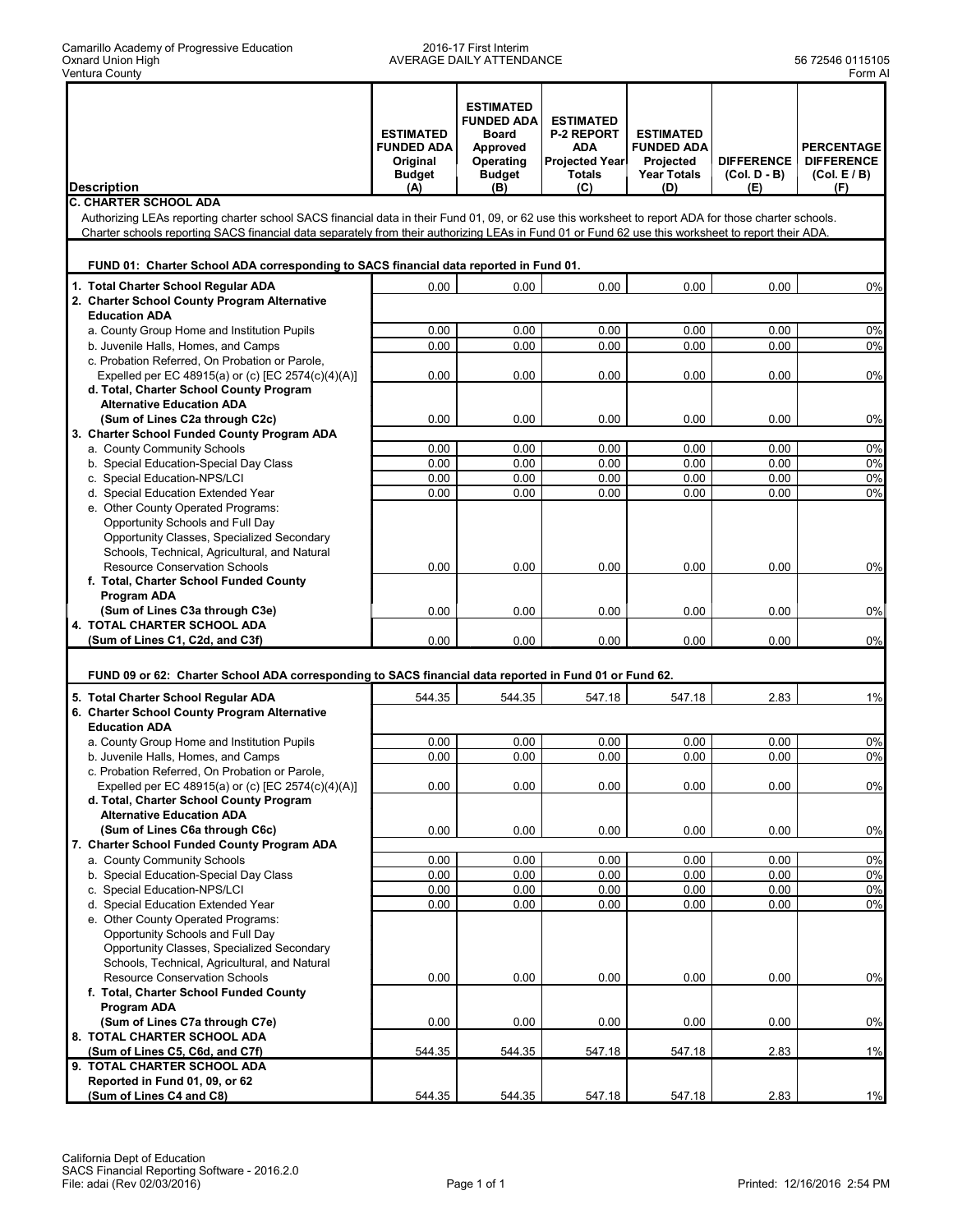| <b>Description</b>                                                                                       | <b>Resource Codes</b><br><b>Object Codes</b> | <b>Original Budget</b><br>(A) | <b>Board Approved</b><br><b>Operating Budget</b><br>(B) | <b>Actuals To Date</b><br>(C) | <b>Projected Year</b><br><b>Totals</b><br>(D) | <b>Difference</b><br>(Col B & D)<br>(E) | % Diff<br>Column<br><b>B&amp;D</b><br>(F) |
|----------------------------------------------------------------------------------------------------------|----------------------------------------------|-------------------------------|---------------------------------------------------------|-------------------------------|-----------------------------------------------|-----------------------------------------|-------------------------------------------|
| <b>A. REVENUES</b>                                                                                       |                                              |                               |                                                         |                               |                                               |                                         |                                           |
| 1) LCFF Sources                                                                                          | 8010-8099                                    | 4,014,748.82                  | 4,014,748.82                                            | 801,660.00                    | 4,040,866.28                                  | 26,117.46                               | 0.7%                                      |
| 2) Federal Revenue                                                                                       | 8100-8299                                    | 0.00                          | 0.00                                                    | 0.00                          | 0.00                                          | 0.00                                    | 0.0%                                      |
| 3) Other State Revenue                                                                                   | 8300-8599                                    | 236,650.14                    | 236,650.14                                              | 0.00                          | 224,379.00                                    | (12, 271.14)                            | $-5.2%$                                   |
| 4) Other Local Revenue                                                                                   | 8600-8799                                    | 52,000.00                     | 52,000.00                                               | 87,477.61                     | 115,433.16                                    | 63,433.16                               | 122.0%                                    |
| 5) TOTAL, REVENUES                                                                                       |                                              | 4,303,398.96                  | 4,303,398.96                                            | 889,137.61                    | 4,380,678.44                                  |                                         |                                           |
| <b>B. EXPENSES</b>                                                                                       |                                              |                               |                                                         |                               |                                               |                                         |                                           |
| 1) Certificated Salaries                                                                                 | 1000-1999                                    | 1,813,883.00                  | 1,813,883.00                                            | 455,368.79                    | 1,811,862.91                                  | 2,020.09                                | 0.1%                                      |
| 2) Classified Salaries                                                                                   | 2000-2999                                    | 542,706.62                    | 542,706.62                                              | 165,074.29                    | 544,057.57                                    | (1,350.95)                              | $-0.2%$                                   |
| 3) Employee Benefits                                                                                     | 3000-3999                                    | 689,376.37                    | 689,376.37                                              | 193,526.42                    | 684,295.92                                    | 5,080.45                                | 0.7%                                      |
| 4) Books and Supplies                                                                                    | 4000-4999                                    | 350,427.71                    | 350,427.71                                              | 149,560.04                    | 393,149.10                                    | (42, 721.39)                            | $-12.2%$                                  |
| 5) Services and Other Operating Expenses                                                                 | 5000-5999                                    | 696,841.46                    | 696,841.46                                              | 249,384.45                    | 718,412.13                                    | (21, 570.67)                            | $-3.1%$                                   |
| 6) Depreciation                                                                                          | 6000-6999                                    | 24, 124. 10                   | 24,124.10                                               | 8,499.54                      | 25,841.82                                     | (1,717.72)                              | $-7.1%$                                   |
| 7) Other Outgo (excluding Transfers of Indirect<br>Costs)                                                | 7100-7299,<br>7400-7499                      | 40,147.49                     | 40,147.49                                               | 0.00                          | 40,408.66                                     | (261.17)                                | $-0.7%$                                   |
| 8) Other Outgo - Transfers of Indirect Costs                                                             | 7300-7399                                    | 0.00                          | 0.00                                                    | 0.00                          | 0.00                                          | 0.00                                    | 0.0%                                      |
| 9) TOTAL, EXPENSES                                                                                       |                                              | 4,157,506.75                  | 4,157,506.75                                            | 1,221,413.53                  | 4,218,028.11                                  |                                         |                                           |
| C. EXCESS (DEFICIENCY) OF REVENUES<br>OVER EXPENSES BEFORE OTHER<br>FINANCING SOURCES AND USES (A5 - B9) |                                              | 145.892.21                    | 145.892.21                                              | (332.275.92)                  | 162.650.33                                    |                                         |                                           |
| D. OTHER FINANCING SOURCES/USES                                                                          |                                              |                               |                                                         |                               |                                               |                                         |                                           |
| 1) Interfund Transfers<br>a) Transfers In                                                                | 8900-8929                                    | 0.00                          | 0.00                                                    | 0.00                          | 0.00                                          | 0.00                                    | 0.0%                                      |
| b) Transfers Out                                                                                         | 7600-7629                                    | 0.00                          | 0.00                                                    | 0.00                          | 0.00                                          | 0.00                                    | 0.0%                                      |
| 2) Other Sources/Uses                                                                                    |                                              |                               |                                                         |                               |                                               |                                         |                                           |
| a) Sources                                                                                               | 8930-8979                                    | 0.00                          | 0.00                                                    | 0.00                          | 0.00                                          | 0.00                                    | 0.0%                                      |
| b) Uses                                                                                                  | 7630-7699                                    | 0.00                          | 0.00                                                    | 0.00                          | 0.00                                          | 0.00                                    | 0.0%                                      |
| 3) Contributions                                                                                         | 8980-8999                                    | 0.00                          | 0.00                                                    | 0.00                          | 0.00                                          | 0.00                                    | 0.0%                                      |
| 4) TOTAL, OTHER FINANCING SOURCES/USES                                                                   |                                              | 0.00                          | 0.00                                                    | 0.00                          | 0.00                                          |                                         |                                           |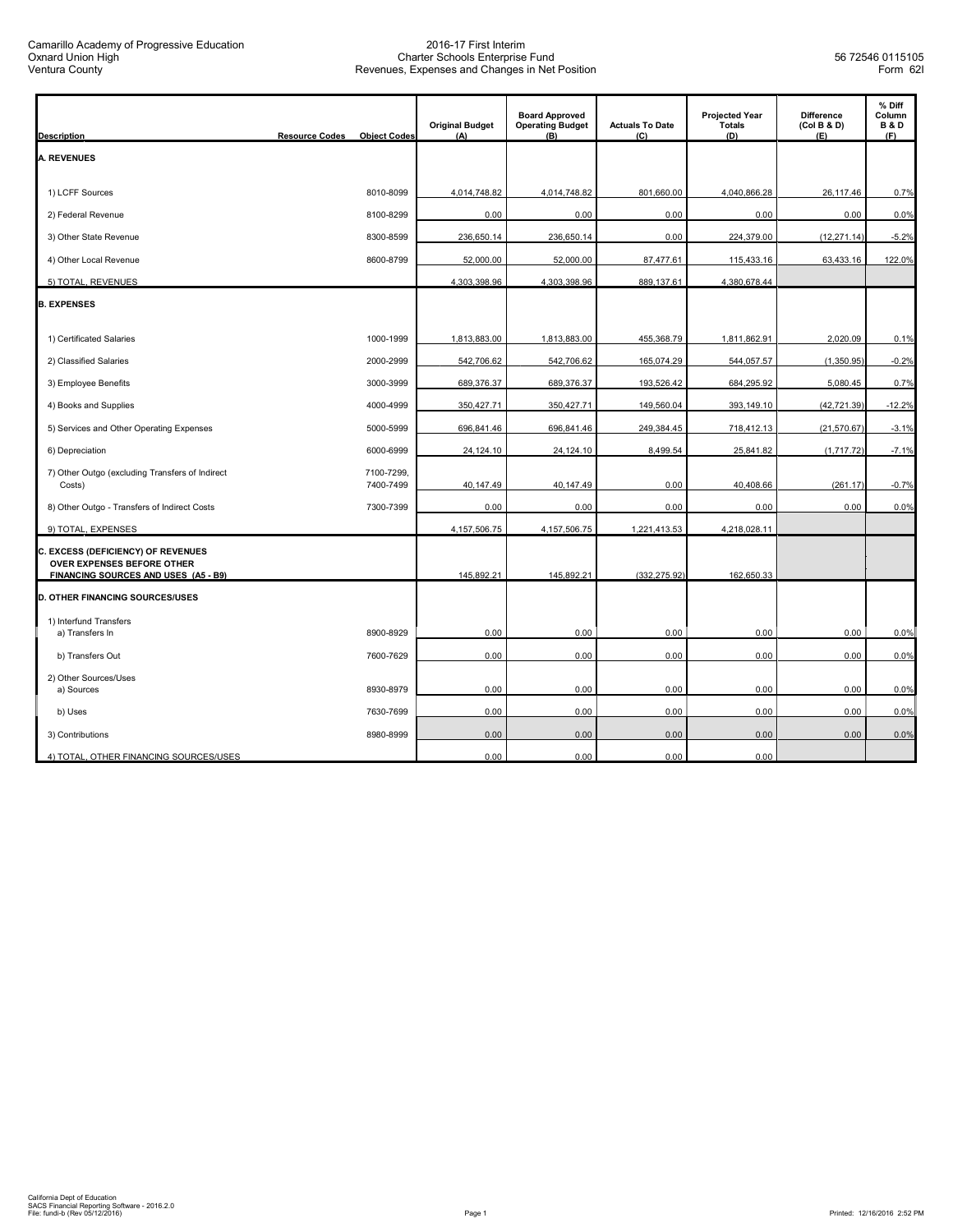| <b>Description</b>                                            | <b>Resource Codes</b> | <b>Object Codes</b> | <b>Original Budget</b><br>(A) | <b>Board Approved</b><br><b>Operating Budget</b><br>(B) | <b>Actuals To Date</b><br>(C) | <b>Projected Year</b><br><b>Totals</b><br>(D) | <b>Difference</b><br>(Col B & D)<br>(E) | % Diff<br>Column<br><b>B&amp;D</b><br>(F) |
|---------------------------------------------------------------|-----------------------|---------------------|-------------------------------|---------------------------------------------------------|-------------------------------|-----------------------------------------------|-----------------------------------------|-------------------------------------------|
| E. NET INCREASE (DECREASE) IN<br><b>NET POSITION (C + D4)</b> |                       |                     | 145,892.21                    | 145,892.21                                              | (332, 275.92)                 | 162,650.33                                    |                                         |                                           |
| <b>F. NET POSITION</b>                                        |                       |                     |                               |                                                         |                               |                                               |                                         |                                           |
| 1) Beginning Net Position<br>a) As of July 1 - Unaudited      |                       | 9791                | 3,988,320.86                  | 3,988,320.86                                            |                               | 3,988,320.86                                  | 0.00                                    | 0.0%                                      |
| b) Audit Adjustments                                          |                       | 9793                | 0.00                          | 0.00                                                    |                               | 0.00                                          | 0.00                                    | 0.0%                                      |
| c) As of July 1 - Audited (F1a + F1b)                         |                       |                     | 3,988,320.86                  | 3,988,320.86                                            |                               | 3,988,320.86                                  |                                         |                                           |
| d) Other Restatements                                         |                       | 9795                | 0.00                          | 0.00                                                    |                               | 0.00                                          | 0.00                                    | 0.0%                                      |
| e) Adjusted Beginning Net Position (F1c + F1d)                |                       |                     | 3,988,320.86                  | 3,988,320.86                                            |                               | 3,988,320.86                                  |                                         |                                           |
| 2) Ending Net Position, June 30 (E + F1e)                     |                       |                     | 4,134,213.07                  | 4,134,213.07                                            |                               | 4,150,971.19                                  |                                         |                                           |
| Components of Ending Net Position                             |                       |                     |                               |                                                         |                               |                                               |                                         |                                           |
| a) Net Investment in Capital Assets                           |                       | 9796                | 84,455.92                     | 84,455.92                                               |                               | 84,455.92                                     |                                         |                                           |
| b) Restricted Net Position                                    |                       | 9797                | 0.00                          | 0.00                                                    |                               | 0.00                                          |                                         |                                           |
| c) Unrestricted Net Position                                  |                       | 9790                | 4,049,757.15                  | 4,049,757.15                                            |                               | 4,066,515.27                                  |                                         |                                           |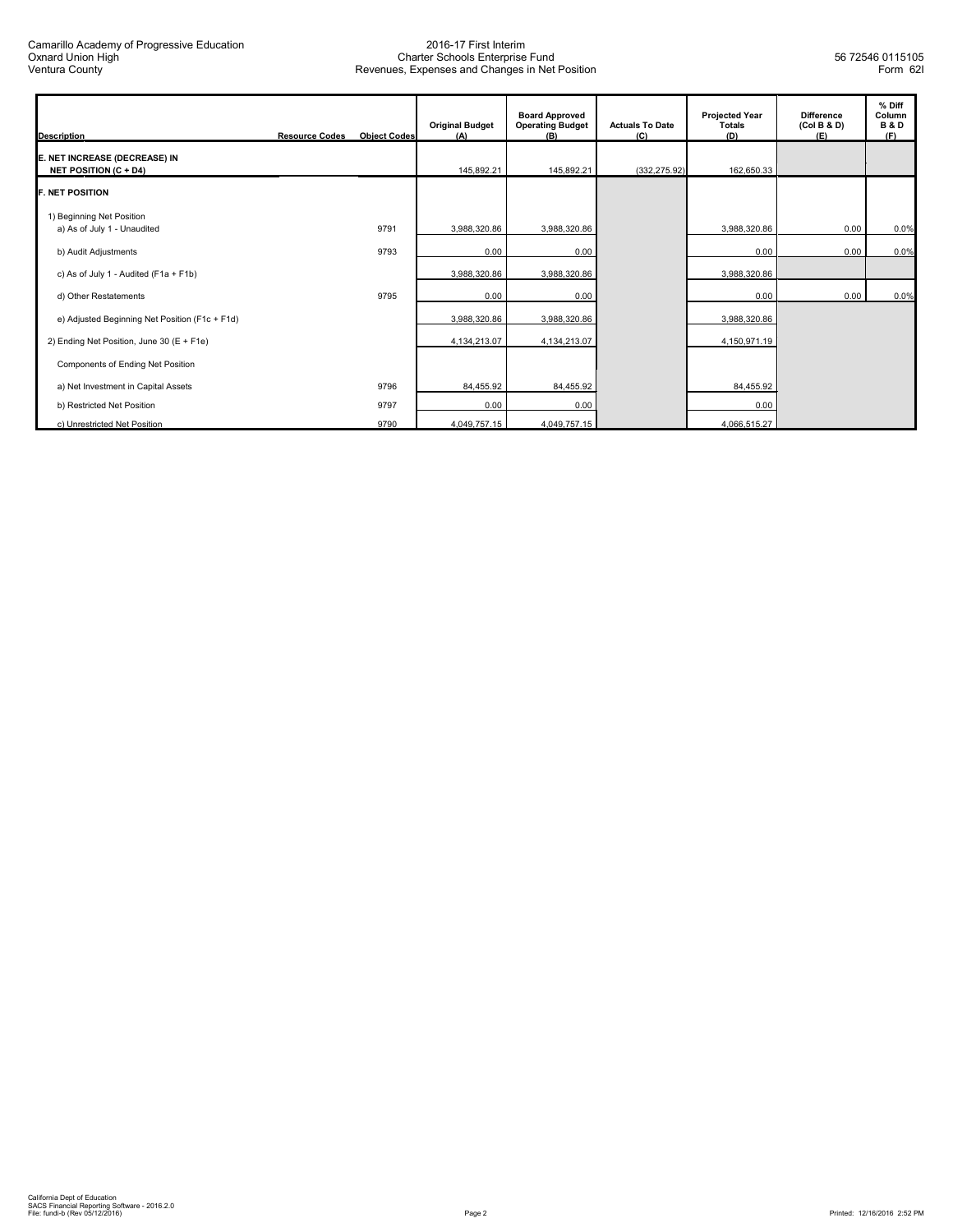| <b>Description</b>                                                     | <b>Resource Codes</b>                    | <b>Object Codes</b> | <b>Original Budget</b><br>(A) | <b>Board Approved</b><br><b>Operating Budget</b><br>(B) | <b>Actuals To Date</b><br>(C) | <b>Projected Year</b><br><b>Totals</b><br>(D) | <b>Difference</b><br>(Col B & D)<br>(E) | % Diff<br>Column<br><b>B&amp;D</b><br>(F) |
|------------------------------------------------------------------------|------------------------------------------|---------------------|-------------------------------|---------------------------------------------------------|-------------------------------|-----------------------------------------------|-----------------------------------------|-------------------------------------------|
| <b>LCFF SOURCES</b>                                                    |                                          |                     |                               |                                                         |                               |                                               |                                         |                                           |
| Principal Apportionment<br>State Aid - Current Year                    |                                          | 8011                | 1,757,697.74                  | 1,757,697.74                                            | 341,779.00                    | 1,759,578.05                                  | 1,880.31                                | 0.1%                                      |
| Education Protection Account State Aid - Current Year                  |                                          | 8012                | 707,983.40                    | 707,983.40                                              | 175,743.00                    | 711,664.10                                    | 3,680.70                                | 0.5%                                      |
| State Aid - Prior Years                                                |                                          | 8019                | 0.00                          | 0.00                                                    | 0.00                          | 0.00                                          | 0.00                                    | 0.0%                                      |
| CFF Transfers                                                          |                                          |                     |                               |                                                         |                               |                                               |                                         |                                           |
| Unrestricted LCFF Transfers - Current Year                             | 0000                                     | 8091                | 0.00                          | 0.00                                                    | 0.00                          | 0.00                                          | 0.00                                    | 0.0%                                      |
| All Other LCFF Transfers - Current Year                                | All Other                                | 8091                | 0.00                          | 0.00                                                    | 0.00                          | 0.00                                          | 0.00                                    | 0.0%                                      |
| Transfers to Charter Schools in Lieu of Property Taxes                 |                                          | 8096                | 1,549,067.68                  | 1,549,067.68                                            | 284,138.00                    | 1,569,624.13                                  | 20,556.45                               | 1.3%                                      |
| Property Taxes Transfers                                               |                                          | 8097                | 0.00                          | 0.00                                                    | 0.00                          | 0.00                                          | 0.00                                    | 0.0%                                      |
| LCFF/Revenue Limit Transfers - Prior Years                             |                                          | 8099                | 0.00                          | 0.00                                                    | 0.00                          | 0.00                                          | 0.00                                    | 0.0%                                      |
| TOTAL, LCFF SOURCES                                                    |                                          |                     | 4,014,748.82                  | 4,014,748.82                                            | 801,660.00                    | 4,040,866.28                                  | 26,117.46                               | 0.7%                                      |
| <b>FEDERAL REVENUE</b>                                                 |                                          |                     |                               |                                                         |                               |                                               |                                         |                                           |
| Maintenance and Operations                                             |                                          | 8110                | 0.00                          | 0.00                                                    | 0.00                          | 0.00                                          | 0.00                                    | 0.0%                                      |
| Special Education Entitlement                                          |                                          | 8181                | 0.00                          | 0.00                                                    | 0.00                          | 0.00                                          | 0.00                                    | 0.0%                                      |
| Special Education Discretionary Grants                                 |                                          | 8182                | 0.00                          | 0.00                                                    | 0.00                          | 0.00                                          | 0.00                                    | 0.0%                                      |
| <b>Child Nutrition Programs</b>                                        |                                          | 8220                | 0.00                          | 0.00                                                    | 0.00                          | 0.00                                          | 0.00                                    | 0.0%                                      |
| Donated Food Commodities                                               |                                          | 8221                | 0.00                          | 0.00                                                    | 0.00                          | 0.00                                          | 0.00                                    | 0.0%                                      |
| Interagency Contracts Between LEAs                                     |                                          | 8285                | 0.00                          | 0.00                                                    | 0.00                          | 0.00                                          | 0.00                                    | 0.0%                                      |
| NCLB: Title I, Part A, Basic Grants Low-Income<br>and Neglected        | 3010                                     | 8290                | 0.00                          | 0.00                                                    | 0.00                          | 0.00                                          | 0.00                                    | 0.0%                                      |
| NCLB: Title I, Part D, Local Delinquent Program                        | 3025                                     | 8290                | 0.00                          | 0.00                                                    | 0.00                          | 0.00                                          | 0.00                                    | 0.0%                                      |
| NCLB: Title II, Part A, Teacher Quality                                | 4035                                     | 8290                | 0.00                          | 0.00                                                    | 0.00                          | 0.00                                          | 0.00                                    | 0.0%                                      |
| NCLB: Title III, Immigrant Education Program                           | 4201                                     | 8290                | 0.00                          | 0.00                                                    | 0.00                          | 0.00                                          | 0.00                                    | 0.0%                                      |
| NCLB: Title III, Limited English Proficient (LEP)<br>Student Program   | 4203                                     | 8290                | 0.00                          | 0.00                                                    | 0.00                          | 0.00                                          | 0.00                                    | 0.0%                                      |
| NCLB: Title V, Part B, Public Charter Schools<br>Grant Program (PCSGP) | 4610                                     | 8290                | 0.00                          | 0.00                                                    | 0.00                          | 0.00                                          | 0.00                                    | 0.0%                                      |
| Other No Child Left Behind                                             | 3012-3020, 3030-3199,<br>4036-4126, 5510 | 8290                | 0.00                          | 0.00                                                    | 0.00                          | 0.00                                          | 0.00                                    | 0.0%                                      |
| Vocational and Applied Technology Education                            | 3500-3699                                | 8290                | 0.00                          | 0.00                                                    | 0.00                          | 0.00                                          | 0.00                                    | 0.0%                                      |
| Safe and Drug Free Schools                                             | 3700-3799                                | 8290                | 0.00                          | 0.00                                                    | 0.00                          | 0.00                                          | 0.00                                    | 0.0%                                      |
| All Other Federal Revenue                                              | All Other                                | 8290                | 0.00                          | 0.00                                                    | 0.00                          | 0.00                                          | 0.00                                    | 0.0%                                      |
| TOTAL, FEDERAL REVENUE                                                 |                                          |                     | 0.00                          | 0.00                                                    | 0.00                          | 0.00                                          | 0.00                                    | 0.0%                                      |
| OTHER STATE REVENUE                                                    |                                          |                     |                               |                                                         |                               |                                               |                                         |                                           |
| Other State Apportionments                                             |                                          |                     |                               |                                                         |                               |                                               |                                         |                                           |
| Special Education Master Plan<br><b>Current Year</b>                   | 6500                                     | 8311                | 0.00                          | 0.00                                                    | 0.00                          | 0.00                                          | 0.00                                    | 0.0%                                      |
| Prior Years                                                            | 6500                                     | 8319                | 0.00                          | 0.00                                                    | 0.00                          | 0.00                                          | 0.00                                    | 0.0%                                      |
| All Other State Apportionments - Current Year                          | All Other                                | 8311                | 0.00                          | 0.00                                                    | 0.00                          | 0.00                                          | 0.00                                    | 0.0%                                      |
| All Other State Apportionments - Prior Years                           | All Other                                | 8319                | 0.00                          | 0.00                                                    | 0.00                          | 0.00                                          | 0.00                                    | 0.0%                                      |
| <b>Child Nutrition Programs</b>                                        |                                          | 8520                | 0.00                          | 0.00                                                    | 0.00                          | 0.00                                          | 0.00                                    | 0.0%                                      |
| Mandated Costs Reimbursements                                          |                                          | 8550                | 138,122.79                    | 138,122.79                                              | 0.00                          | 125,466.12                                    | (12,656.67)                             | $-9.2%$                                   |
| Lottery - Unrestricted and Instructional Materials                     |                                          | 8560                | 98,527.35                     | 98,527.35                                               | 0.00                          | 98,912.88                                     | 385.53                                  | 0.4%                                      |
| After School Education and Safety (ASES)                               | 6010                                     | 8590                | 0.00                          | 0.00                                                    | 0.00                          | 0.00                                          | 0.00                                    | 0.0%                                      |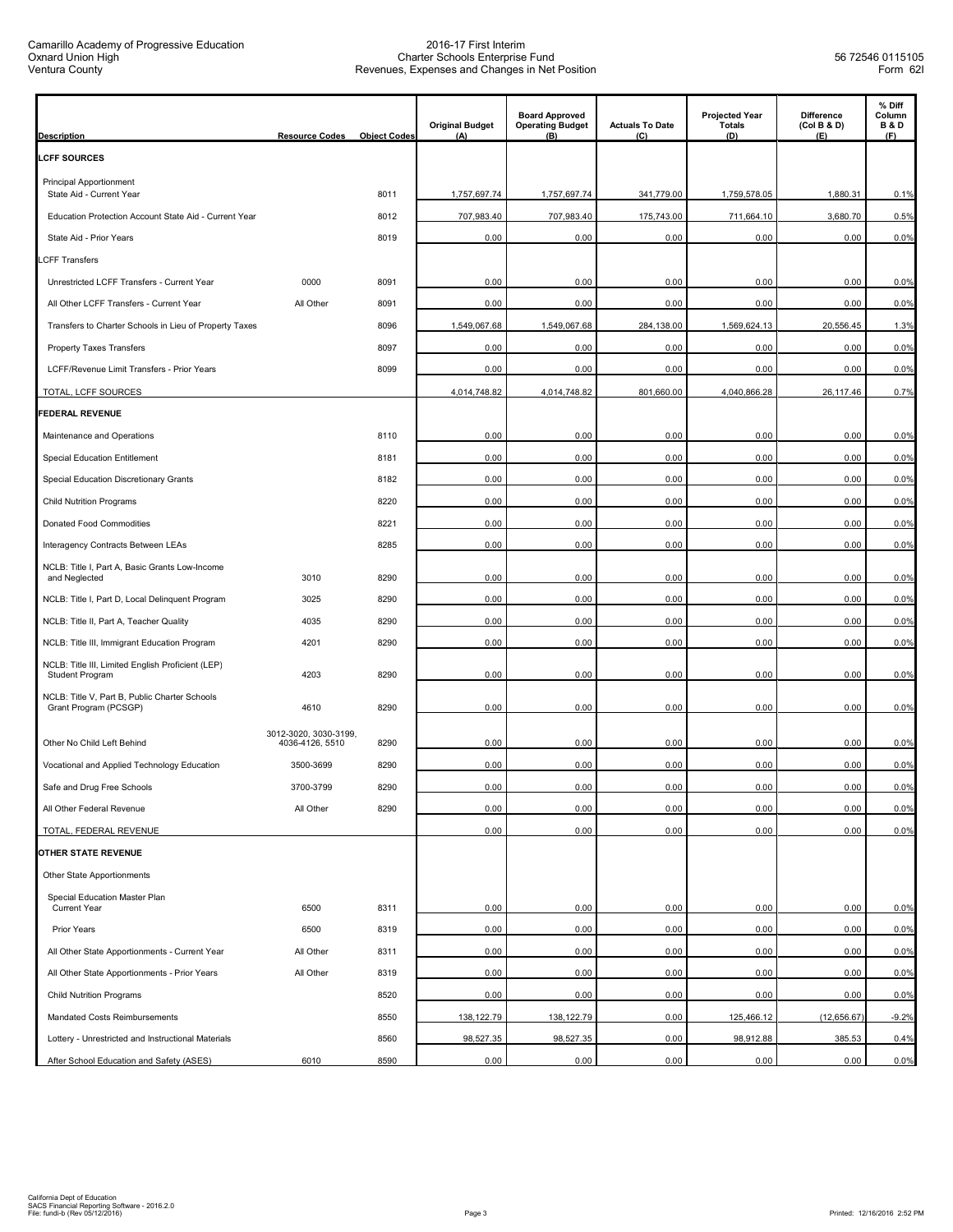Camarillo Academy of Progressive Education Oxnard Union High Ventura County

| <b>Description</b>                                                                                           | <b>Resource Codes</b> | <b>Object Codes</b> | <b>Original Budget</b><br>(A) | <b>Board Approved</b><br><b>Operating Budget</b><br>(B) | <b>Actuals To Date</b><br>(C) | <b>Projected Year</b><br><b>Totals</b><br>(D) | <b>Difference</b><br>(Col B & D)<br>(E) | % Diff<br>Column<br><b>B&amp;D</b><br>(F) |
|--------------------------------------------------------------------------------------------------------------|-----------------------|---------------------|-------------------------------|---------------------------------------------------------|-------------------------------|-----------------------------------------------|-----------------------------------------|-------------------------------------------|
| Charter School Facility Grant                                                                                | 6030                  | 8590                | 0.00                          | 0.00                                                    | 0.00                          | 0.00                                          | 0.00                                    | 0.0%                                      |
| Drug/Alcohol/Tobacco Funds                                                                                   | 6690                  | 8590                | 0.00                          | 0.00                                                    | 0.00                          | 0.00                                          | 0.00                                    | 0.0%                                      |
| California Clean Energy Jobs Act                                                                             | 6230                  | 8590                | 0.00                          | 0.00                                                    | 0.00                          | 0.00                                          | 0.00                                    | 0.0%                                      |
| Career Technical Education Incentive<br>Grant Program                                                        | 6387                  | 8590                | 0.00                          | 0.00                                                    | 0.00                          | 0.00                                          | 0.00                                    | 0.0%                                      |
| Specialized Secondary                                                                                        | 7370                  | 8590                | 0.00                          | 0.00                                                    | 0.00                          | 0.00                                          | 0.00                                    | 0.0%                                      |
| Quality Education Investment Act                                                                             | 7400                  | 8590                | 0.00                          | 0.00                                                    | 0.00                          | 0.00                                          | 0.00                                    | 0.0%                                      |
| Common Core State Standards Implementation                                                                   | 7405                  | 8590                | 0.00                          | 0.00                                                    | 0.00                          | 0.00                                          | 0.00                                    | 0.0%                                      |
| All Other State Revenue                                                                                      | All Other             | 8590                | 0.00                          | 0.00                                                    | 0.00                          | 0.00                                          | 0.00                                    | 0.0%                                      |
| TOTAL, OTHER STATE REVENUE                                                                                   |                       |                     | 236,650.14                    | 236,650.14                                              | 0.00                          | 224,379.00                                    | (12, 271.14)                            | $-5.2%$                                   |
| OTHER LOCAL REVENUE                                                                                          |                       |                     |                               |                                                         |                               |                                               |                                         |                                           |
| Sales                                                                                                        |                       |                     |                               |                                                         |                               |                                               |                                         |                                           |
| Sale of Equipment/Supplies                                                                                   |                       | 8631                | 0.00                          | 0.00                                                    | 0.00                          | 0.00                                          | 0.00                                    | 0.0%                                      |
| Sale of Publications                                                                                         |                       | 8632                | 0.00                          | 0.00                                                    | 0.00                          | 0.00                                          | 0.00                                    | 0.0%                                      |
| Food Service Sales                                                                                           |                       | 8634                | 0.00                          | 0.00                                                    | 0.00                          | 0.00                                          | 0.00                                    | 0.0%                                      |
| All Other Sales                                                                                              |                       | 8639                | 0.00                          | 0.00                                                    | 0.00                          | 0.00                                          | 0.00                                    | 0.0%                                      |
| <b>Leases and Rentals</b>                                                                                    |                       | 8650                | 0.00                          | 0.00                                                    | 0.00                          | 0.00                                          | 0.00                                    | 0.0%                                      |
| Interest                                                                                                     |                       | 8660                | 2,000.00                      | 2,000.00                                                | 850.86                        | 2,552.58                                      | 552.58                                  | 27.6%                                     |
| Net Increase (Decrease) in the Fair Value of Investments                                                     |                       | 8662                | 0.00                          | 0.00                                                    | 0.00                          | 0.00                                          | 0.00                                    | 0.0%                                      |
| Fees and Contracts                                                                                           |                       |                     |                               |                                                         |                               |                                               |                                         |                                           |
| Child Development Parent Fees                                                                                |                       | 8673                | 0.00                          | 0.00                                                    | 0.00                          | 0.00                                          | 0.00                                    | 0.0%                                      |
| Transportation Fees From Individuals                                                                         |                       | 8675                | 0.00                          | 0.00                                                    | 0.00                          | 0.00                                          | 0.00                                    | 0.0%                                      |
| <b>Interagency Services</b>                                                                                  |                       | 8677                | 0.00                          | 0.00                                                    | 0.00                          | 0.00                                          | 0.00                                    | 0.0%                                      |
| All Other Fees and Contracts                                                                                 |                       | 8689                | 0.00                          | 0.00                                                    | 0.00                          | 0.00                                          | 0.00                                    | 0.0%                                      |
| Other Local Revenue                                                                                          |                       |                     |                               |                                                         |                               |                                               |                                         |                                           |
| All Other Local Revenue                                                                                      |                       | 8699                | 50,000.00                     | 50,000.00                                               | 86,626.75                     | 112,880.58                                    | 62,880.58                               | 125.8%                                    |
| Tuition                                                                                                      |                       | 8710                | 0.00                          | 0.00                                                    | 0.00                          | 0.00                                          | 0.00                                    | 0.0%                                      |
| All Other Transfers In                                                                                       |                       | 8781-8783           | 0.00                          | 0.00                                                    | 0.00                          | 0.00                                          | 0.00                                    | 0.0%                                      |
| <b>Transfers of Apportionments</b><br>Special Education SELPA Transfers<br>From Districts or Charter Schools | 6500                  | 8791                | 0.00                          | 0.00                                                    | 0.00                          | 0.00                                          | 0.00                                    | 0.0%                                      |
|                                                                                                              |                       |                     |                               |                                                         |                               |                                               |                                         |                                           |
| From County Offices                                                                                          | 6500                  | 8792                | 0.00                          | 0.00                                                    | 0.00                          | 0.00                                          | 0.00                                    | 0.0%                                      |
| From JPAs                                                                                                    | 6500                  | 8793                | 0.00                          | 0.00                                                    | 0.00                          | 0.00                                          | 0.00                                    | 0.0%                                      |
| Other Transfers of Apportionments<br>From Districts or Charter Schools                                       | All Other             | 8791                | 0.00                          | 0.00                                                    | 0.00                          | 0.00                                          | 0.00                                    | 0.0%                                      |
| From County Offices                                                                                          | All Other             | 8792                | 0.00                          | 0.00                                                    | 0.00                          | 0.00                                          | 0.00                                    | 0.0%                                      |
| From JPAs                                                                                                    | All Other             | 8793                | 0.00                          | 0.00                                                    | 0.00                          | 0.00                                          | 0.00                                    | 0.0%                                      |
| All Other Transfers In from All Others                                                                       |                       | 8799                | 0.00                          | 0.00                                                    | 0.00                          | 0.00                                          | 0.00                                    | 0.0%                                      |
| TOTAL, OTHER LOCAL REVENUE                                                                                   |                       |                     | 52,000.00                     | 52,000.00                                               | 87,477.61                     | 115,433.16                                    | 63,433.16                               | 122.0%                                    |
| TOTAL, REVENUES                                                                                              |                       |                     | 4,303,398.96                  | 4,303,398.96                                            | 889,137.61                    | 4,380,678.44                                  |                                         |                                           |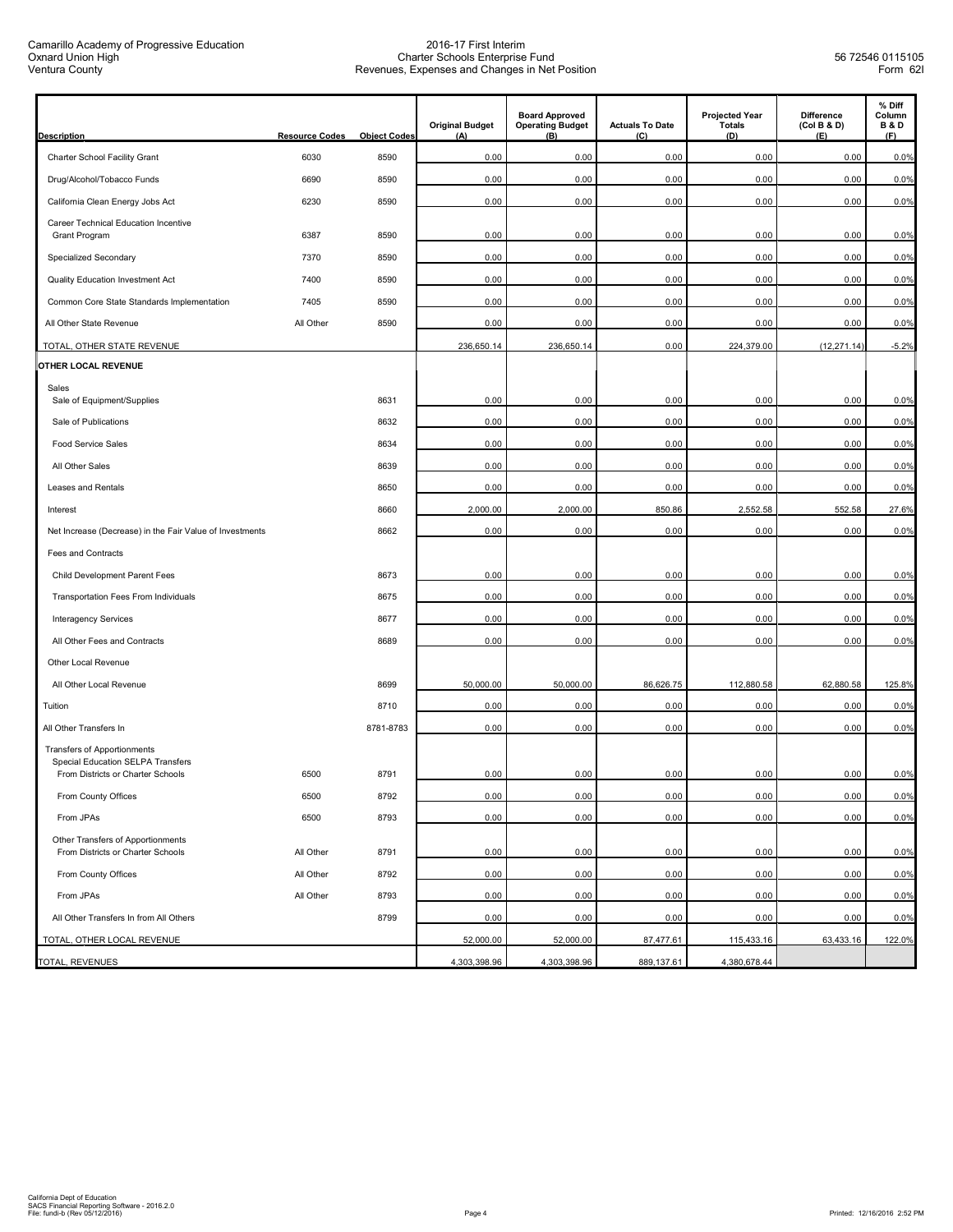| <b>Description</b>                                             | <b>Resource Codes</b> | <b>Object Codes</b> | <b>Original Budget</b><br>(A) | <b>Board Approved</b><br><b>Operating Budget</b><br>(B) | <b>Actuals To Date</b><br>(C) | <b>Projected Year</b><br><b>Totals</b><br>(D) | Difference<br>(Col B & D)<br>(E) | % Diff<br>Column<br><b>B&amp;D</b><br>(F) |
|----------------------------------------------------------------|-----------------------|---------------------|-------------------------------|---------------------------------------------------------|-------------------------------|-----------------------------------------------|----------------------------------|-------------------------------------------|
| <b>CERTIFICATED SALARIES</b>                                   |                       |                     |                               |                                                         |                               |                                               |                                  |                                           |
| <b>Certificated Teachers' Salaries</b>                         |                       | 1100                | 1,672,422.00                  | 1,672,422.00                                            | 412,481.75                    | 1,673,601.87                                  | (1, 179.87)                      | $-0.1%$                                   |
| Certificated Pupil Support Salaries                            |                       | 1200                | 12,800.00                     | 12,800.00                                               | 0.00                          | 9,600.00                                      | 3,200.00                         | 25.0%                                     |
| Certificated Supervisors' and Administrators' Salaries         |                       | 1300                | 128,661.00                    | 128,661.00                                              | 42,887.04                     | 128,661.04                                    | (0.04)                           | 0.0%                                      |
| <b>Other Certificated Salaries</b>                             |                       | 1900                | 0.00                          | 0.00                                                    | 0.00                          | 0.00                                          | 0.00                             | 0.0%                                      |
| TOTAL, CERTIFICATED SALARIES                                   |                       |                     | 1,813,883.00                  | 1,813,883.00                                            | 455,368.79                    | 1,811,862.91                                  | 2,020.09                         | 0.1%                                      |
| <b>CLASSIFIED SALARIES</b>                                     |                       |                     |                               |                                                         |                               |                                               |                                  |                                           |
|                                                                |                       |                     |                               |                                                         |                               |                                               |                                  |                                           |
| <b>Classified Instructional Salaries</b>                       |                       | 2100                | 43,927.92                     | 43,927.92                                               | 12,484.99                     | 44,942.84                                     | (1,014.92)                       | $-2.3%$                                   |
| <b>Classified Support Salaries</b>                             |                       | 2200                | 100,498.35                    | 100,498.35                                              | 31,783.94                     | 99,968.70                                     | 529.65                           | 0.5%                                      |
| Classified Supervisors' and Administrators' Salaries           |                       | 2300                | 128,661.00                    | 128,661.00                                              | 42,887.04                     | 128,661.04                                    | (0.04)                           | 0.0%                                      |
| Clerical, Technical and Office Salaries                        |                       | 2400                | 218,460.07                    | 218,460.07                                              | 68,850.66                     | 219,325.71                                    | (865.64)                         | $-0.4%$                                   |
| Other Classified Salaries                                      |                       | 2900                | 51,159.28                     | 51,159.28                                               | 9,067.66                      | 51,159.28                                     | 0.00                             | 0.0%                                      |
| TOTAL, CLASSIFIED SALARIES                                     |                       |                     | 542,706.62                    | 542,706.62                                              | 165,074.29                    | 544,057.57                                    | (1,350.95)                       | $-0.2%$                                   |
| <b>EMPLOYEE BENEFITS</b>                                       |                       |                     |                               |                                                         |                               |                                               |                                  |                                           |
| <b>STRS</b>                                                    |                       | 3101-3102           | 228,186.47                    | 228,186.47                                              | 54,626.11                     | 225.273.07                                    | 2,913.40                         | 1.3%                                      |
| <b>PERS</b>                                                    |                       | 3201-3202           | 75,371.09                     | 75,371.09                                               | 20,060.01                     | 72,693.21                                     | 2,677.88                         | 3.6%                                      |
| OASDI/Medicare/Alternative                                     |                       | 3301-3302           | 67,818.34                     | 67,818.34                                               | 19,825.63                     | 68,487.03                                     | (668.69)                         | $-1.0%$                                   |
| Health and Welfare Benefits                                    |                       | 3401-3402           | 260,795.92                    | 260,795.92                                              | 89,935.68                     | 260,795.91                                    | 0.01                             | 0.0%                                      |
| Unemployment Insurance                                         |                       | 3501-3502           | 1,178.29                      | 1,178.29                                                | 298.77                        | 1,166.50                                      | 11.79                            | 1.0%                                      |
| Workers' Compensation                                          |                       | 3601-3602           | 56,026.26                     | 56,026.26                                               | 8,780.22                      | 55,880.20                                     | 146.06                           | 0.3%                                      |
| OPEB, Allocated                                                |                       | 3701-3702           | 0.00                          | 0.00                                                    | 0.00                          | 0.00                                          | 0.00                             | 0.0%                                      |
| OPEB, Active Employees                                         |                       | 3751-3752           | 0.00                          | 0.00                                                    | 0.00                          | 0.00                                          | 0.00                             | 0.0%                                      |
| Other Employee Benefits                                        |                       | 3901-3902           | 0.00                          | 0.00                                                    | 0.00                          | 0.00                                          | 0.00                             | 0.0%                                      |
| TOTAL, EMPLOYEE BENEFITS                                       |                       |                     | 689,376.37                    | 689,376.37                                              | 193,526.42                    | 684,295.92                                    | 5,080.45                         | 0.7%                                      |
| <b>BOOKS AND SUPPLIES</b>                                      |                       |                     |                               |                                                         |                               |                                               |                                  |                                           |
| Approved Textbooks and Core Curricula Materials                |                       | 4100                | 20,600.00                     | 20,600.00                                               | 53,553.74                     | 58,033.74                                     | (37, 433.74)                     | $-181.7%$                                 |
| Books and Other Reference Materials                            |                       | 4200                | 13,200.00                     | 13,200.00                                               | 4,960.14                      | 13,200.00                                     | 0.00                             | 0.0%                                      |
| Materials and Supplies                                         |                       | 4300                | 106,627.71                    | 106,627.71                                              | 43,494.11                     | 111,915.36                                    | (5, 287.65)                      | $-5.0%$                                   |
| Noncapitalized Equipment                                       |                       | 4400                | 210,000.00                    | 210,000.00                                              | 47,552.05                     | 210,000.00                                    | 0.00                             | 0.0%                                      |
| Food                                                           |                       | 4700                | 0.00                          | 0.00                                                    | 0.00                          | 0.00                                          | 0.00                             | 0.0%                                      |
| TOTAL, BOOKS AND SUPPLIES                                      |                       |                     | 350,427.71                    | 350,427.71                                              | 149,560.04                    | 393,149.10                                    | (42, 721.39)                     | $-12.2%$                                  |
| <b>SERVICES AND OTHER OPERATING EXPENSES</b>                   |                       |                     |                               |                                                         |                               |                                               |                                  |                                           |
| Subagreements for Services                                     |                       | 5100                | 0.00                          | 0.00                                                    | 0.00                          | 0.00                                          | 0.00                             | 0.0%                                      |
| <b>Travel and Conferences</b>                                  |                       | 5200                | 51,536.00                     | 51,536.00                                               | 8,595.02                      | 51,536.00                                     | 0.00                             | 0.0%                                      |
| Dues and Memberships                                           |                       | 5300                | 12, 137.28                    | 12,137.28                                               | 5,465.00                      | 8,842.88                                      | 3,294.40                         | 27.1%                                     |
| Insurance                                                      |                       | 5400-5450           | 24,038.04                     | 24,038.04                                               | 25,192.09                     | 25, 192.09                                    | (1, 154.05)                      | $-4.8%$                                   |
| Operations and Housekeeping Services                           |                       | 5500                | 93,970.47                     | 93,970.47                                               | 38,525.68                     | 95,180.13                                     | (1, 209.66)                      | $-1.3%$                                   |
| Rentals, Leases, Repairs, and Noncapitalized Improvements      |                       | 5600                | 88,478.51                     | 88,478.51                                               | 60,232.14                     | 94,939.45                                     | (6,460.94)                       | $-7.3%$                                   |
| <b>Transfers of Direct Costs</b>                               |                       | 5710                | 0.00                          | 0.00                                                    | 0.00                          | 0.00                                          | 0.00                             | 0.0%                                      |
| Transfers of Direct Costs - Interfund                          |                       | 5750                | 0.00                          | 0.00                                                    | 0.00                          | 0.00                                          | 0.00                             | 0.0%                                      |
| Professional/Consulting Services and<br>Operating Expenditures |                       | 5800                | 411,103.62                    | 411,103.62                                              | 110,645.67                    | 427,636.97                                    | (16, 533.35)                     | $-4.0%$                                   |
| Communications                                                 |                       | 5900                | 15,577.54                     | 15,577.54                                               | 728.85                        | 15,084.61                                     | 492.93                           | 3.2%                                      |
| TOTAL, SERVICES AND OTHER OPERATING EXPENSES                   |                       |                     | 696,841.46                    | 696,841.46                                              | 249,384.45                    | 718,412.13                                    | (21, 570.67)                     | $-3.1%$                                   |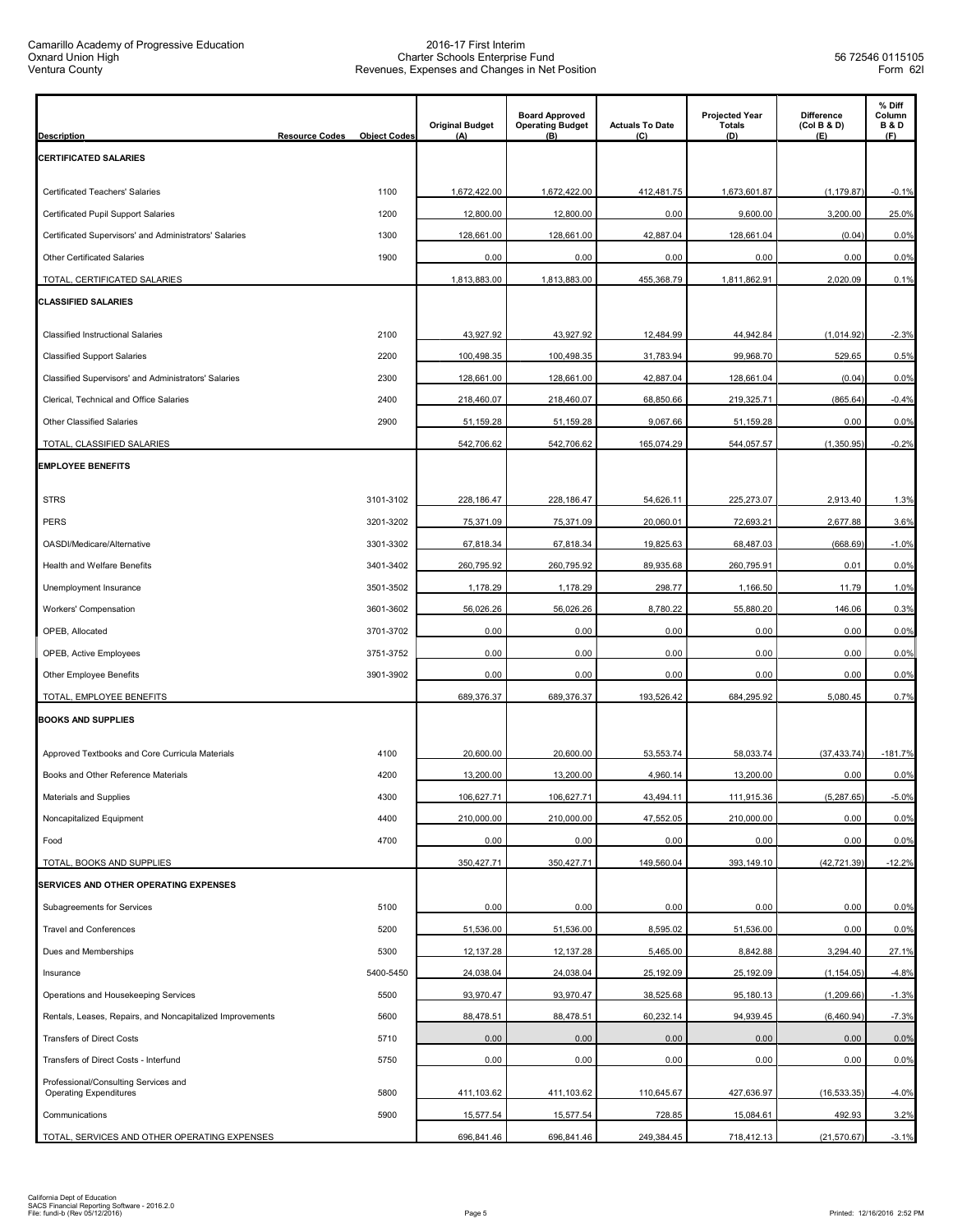| <b>Description</b>                                                                         | <b>Resource Codes</b> | <b>Object Codes</b> | <b>Original Budget</b><br>(A) | <b>Board Approved</b><br><b>Operating Budget</b><br>(B) | <b>Actuals To Date</b><br>(C) | <b>Projected Year</b><br>Totals<br>(D) | <b>Difference</b><br>(Col B & D)<br>(E) | % Diff<br>Column<br><b>B&amp;D</b><br>(F) |
|--------------------------------------------------------------------------------------------|-----------------------|---------------------|-------------------------------|---------------------------------------------------------|-------------------------------|----------------------------------------|-----------------------------------------|-------------------------------------------|
| <b>DEPRECIATION</b>                                                                        |                       |                     |                               |                                                         |                               |                                        |                                         |                                           |
| <b>Depreciation Expense</b>                                                                |                       | 6900                | 24.124.10                     | 24.124.10                                               | 8.499.54                      | 25.841.82                              | (1.717.72)                              | $-7.1%$                                   |
| TOTAL, DEPRECIATION                                                                        |                       |                     | 24,124.10                     | 24,124.10                                               | 8,499.54                      | 25,841.82                              | (1,717.72)                              | $-7.1%$                                   |
| <b>OTHER OUTGO (excluding Transfers of Indirect Costs)</b>                                 |                       |                     |                               |                                                         |                               |                                        |                                         |                                           |
| Tuition                                                                                    |                       |                     |                               |                                                         |                               |                                        |                                         |                                           |
| Tuition for Instruction Under Interdistrict Attendance Agreements                          |                       | 7110                | 0.00                          | 0.00                                                    | 0.00                          | 0.00                                   | 0.00                                    | 0.0%                                      |
| Tuition, Excess Costs, and/or Deficit Payments<br>Payments to Districts or Charter Schools |                       | 7141                | 0.00                          | 0.00                                                    | 0.00                          | 0.00                                   | 0.00                                    | 0.0%                                      |
| Payments to County Offices                                                                 |                       | 7142                | 0.00                          | 0.00                                                    | 0.00                          | 0.00                                   | 0.00                                    | 0.0%                                      |
| Payments to JPAs                                                                           |                       | 7143                | 0.00                          | 0.00                                                    | 0.00                          | 0.00                                   | 0.00                                    | 0.0%                                      |
| Other Transfers Out                                                                        |                       |                     |                               |                                                         |                               |                                        |                                         |                                           |
| All Other Transfers                                                                        |                       | 7281-7283           | 0.00                          | 0.00                                                    | 0.00                          | 0.00                                   | 0.00                                    | 0.0%                                      |
| All Other Transfers Out to All Others                                                      |                       | 7299                | 40.147.49                     | 40.147.49                                               | 0.00                          | 40.408.66                              | (261.17)                                | $-0.7%$                                   |
| Debt Service                                                                               |                       |                     |                               |                                                         |                               |                                        |                                         |                                           |
| Debt Service - Interest                                                                    |                       | 7438                | 0.00                          | 0.00                                                    | 0.00                          | 0.00                                   | 0.00                                    | 0.0%                                      |
| TOTAL, OTHER OUTGO (excluding Transfers of Indirect Costs)                                 |                       |                     | 40,147.49                     | 40,147.49                                               | 0.00                          | 40,408.66                              | (261.17)                                | $-0.7%$                                   |
| OTHER OUTGO - TRANSFERS OF INDIRECT COSTS                                                  |                       |                     |                               |                                                         |                               |                                        |                                         |                                           |
| <b>Transfers of Indirect Costs</b>                                                         |                       | 7310                | 0.00                          | 0.00                                                    | 0.00                          | 0.00                                   | 0.00                                    | 0.0%                                      |
| Transfers of Indirect Costs - Interfund                                                    |                       | 7350                | 0.00                          | 0.00                                                    | 0.00                          | 0.00                                   | 0.00                                    | 0.0%                                      |
| TOTAL, OTHER OUTGO - TRANSFERS OF INDIRECT COSTS                                           |                       |                     | 0.00                          | 0.00                                                    | 0.00                          | 0.00                                   | 0.00                                    | 0.0%                                      |
| TOTAL, EXPENSES                                                                            |                       |                     | 4,157,506.75                  | 4, 157, 506. 75                                         | 1,221,413.53                  | 4,218,028.11                           |                                         |                                           |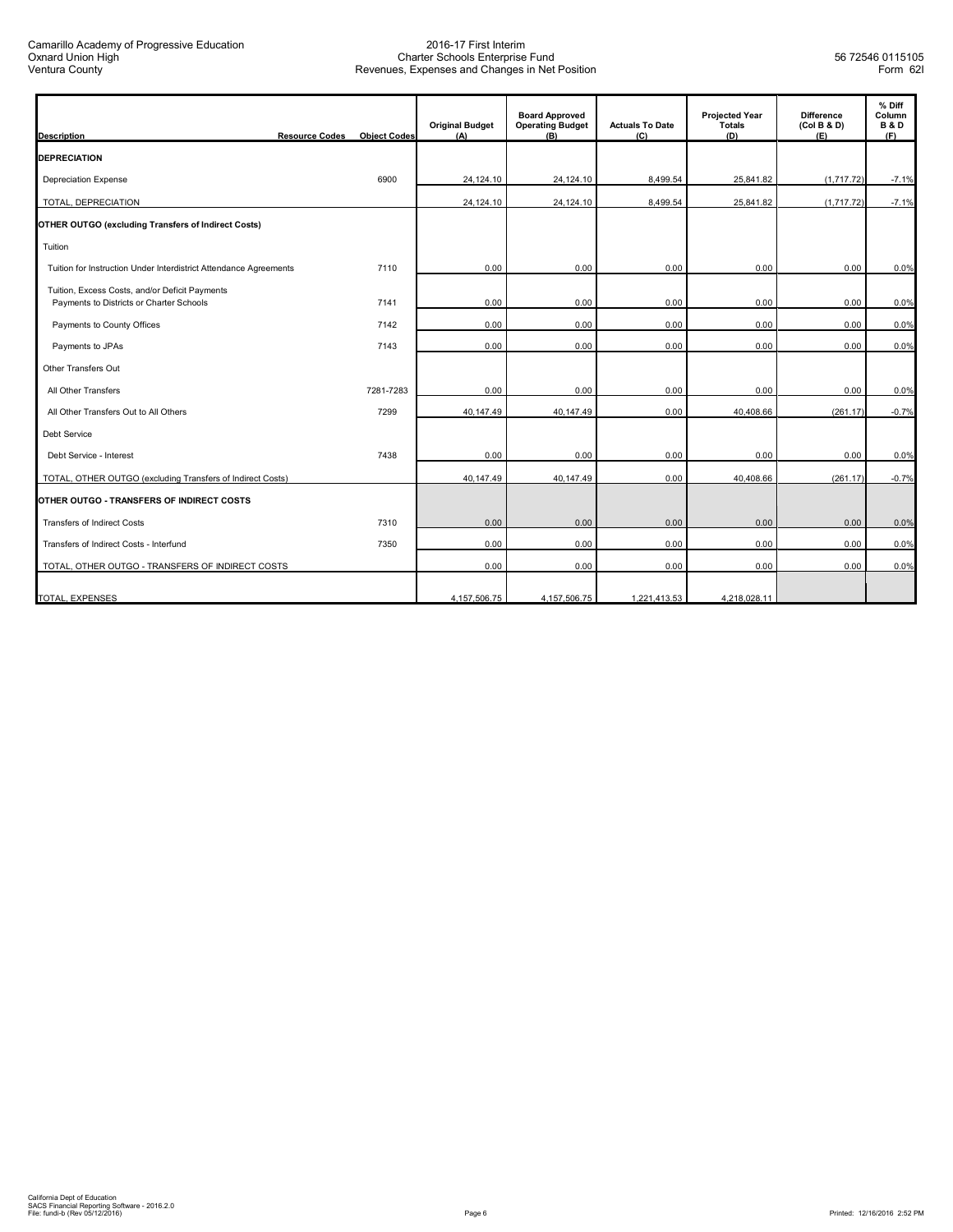| <b>Description</b>                                           | <b>Resource Codes</b> | <b>Object Codes</b> | <b>Original Budget</b><br>(A) | <b>Board Approved</b><br><b>Operating Budget</b><br>(B) | <b>Actuals To Date</b><br>(C) | <b>Projected Year</b><br><b>Totals</b><br>(D) | <b>Difference</b><br>(Col B & D)<br>(E) | % Diff<br>Column<br><b>B&amp;D</b><br>(F) |
|--------------------------------------------------------------|-----------------------|---------------------|-------------------------------|---------------------------------------------------------|-------------------------------|-----------------------------------------------|-----------------------------------------|-------------------------------------------|
| <b>INTERFUND TRANSFERS</b>                                   |                       |                     |                               |                                                         |                               |                                               |                                         |                                           |
| <b>INTERFUND TRANSFERS IN</b>                                |                       |                     |                               |                                                         |                               |                                               |                                         |                                           |
| Other Authorized Interfund Transfers In                      |                       | 8919                | 0.00                          | 0.00                                                    | 0.00                          | 0.00                                          | 0.00                                    | 0.0%                                      |
| (a) TOTAL, INTERFUND TRANSFERS IN                            |                       |                     | 0.00                          | 0.00                                                    | 0.00                          | 0.00                                          | 0.00                                    | 0.0%                                      |
| <b>INTERFUND TRANSFERS OUT</b>                               |                       |                     |                               |                                                         |                               |                                               |                                         |                                           |
| Other Authorized Interfund Transfers Out                     |                       | 7619                | 0.00                          | 0.00                                                    | 0.00                          | 0.00                                          | 0.00                                    | 0.0%                                      |
| (b) TOTAL, INTERFUND TRANSFERS OUT                           |                       |                     | 0.00                          | 0.00                                                    | 0.00                          | 0.00                                          | 0.00                                    | 0.0%                                      |
| OTHER SOURCES/USES                                           |                       |                     |                               |                                                         |                               |                                               |                                         |                                           |
| <b>SOURCES</b>                                               |                       |                     |                               |                                                         |                               |                                               |                                         |                                           |
| <b>Other Sources</b>                                         |                       |                     |                               |                                                         |                               |                                               |                                         |                                           |
| Transfers from Funds of Lapsed/Reorganized LEAs              |                       | 8965                | 0.00                          | 0.00                                                    | 0.00                          | 0.00                                          | 0.00                                    | 0.0%                                      |
| All Other Financing Sources                                  |                       | 8979                | 0.00                          | 0.00                                                    | 0.00                          | 0.00                                          | 0.00                                    | 0.0%                                      |
| (c) TOTAL, SOURCES                                           |                       |                     | 0.00                          | 0.00                                                    | 0.00                          | 0.00                                          | 0.00                                    | 0.0%                                      |
| <b>USES</b>                                                  |                       |                     |                               |                                                         |                               |                                               |                                         |                                           |
| Transfers of Funds from Lapsed/Reorganized LEAs              |                       | 7651                | 0.00                          | 0.00                                                    | 0.00                          | 0.00                                          | 0.00                                    | 0.0%                                      |
| All Other Financing Uses                                     |                       | 7699                | 0.00                          | 0.00                                                    | 0.00                          | 0.00                                          | 0.00                                    | 0.0%                                      |
| (d) TOTAL, USES                                              |                       |                     | 0.00                          | 0.00                                                    | 0.00                          | 0.00                                          | 0.00                                    | 0.0%                                      |
| <b>CONTRIBUTIONS</b>                                         |                       |                     |                               |                                                         |                               |                                               |                                         |                                           |
| Contributions from Unrestricted Revenues                     |                       | 8980                | 0.00                          | 0.00                                                    | 0.00                          | 0.00                                          | 0.00                                    | 0.0%                                      |
| Contributions from Restricted Revenues                       |                       | 8990                | 0.00                          | 0.00                                                    | 0.00                          | 0.00                                          | 0.00                                    | 0.0%                                      |
| (e) TOTAL, CONTRIBUTIONS                                     |                       |                     | 0.00                          | 0.00                                                    | 0.00                          | 0.00                                          | 0.00                                    | 0.0%                                      |
| TOTAL, OTHER FINANCING SOURCES/USES<br>$(a - b + c - d + e)$ |                       |                     | 0.00                          | 0.00                                                    | 0.00                          | 0.00                                          |                                         |                                           |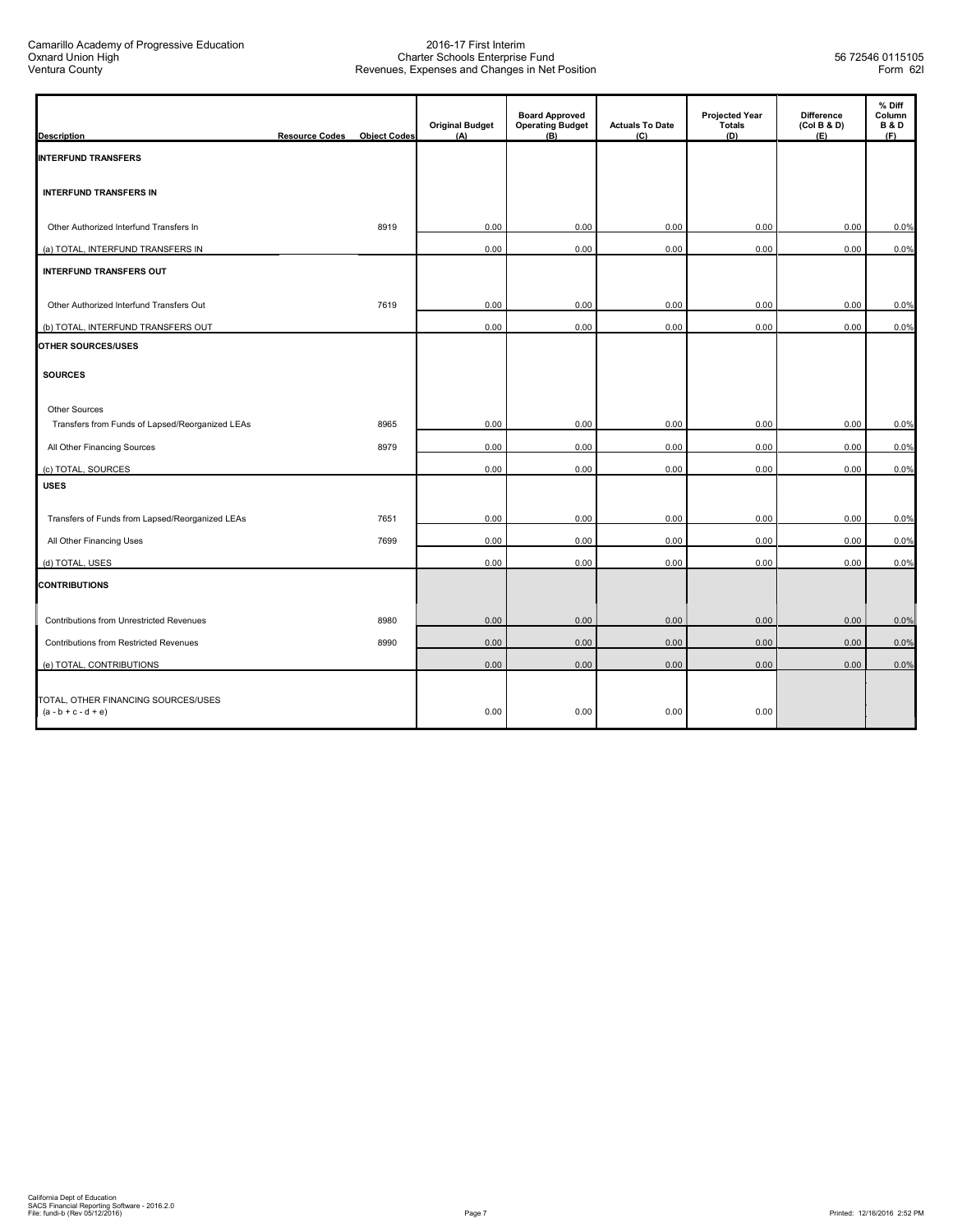#### **CAMARILLO ACADEMY OF PROGRESSIVE EDUCATION** *2016‐17 Cash Flow*

 *Forecast* 3 4 5 6 7 8 9 10 11 12 13 14 **Prepared by ExED.** For use by ExED and ExED clients only. © 2016 ExED

#### **Actuals as of** #########

*# of months remaining in FY* 12 11 10 9 8 7 6 5 4 3 2 1 P‐2 P‐2 P‐2 P‐2 P‐2 P‐2 P‐2 P‐2 P‐1 P‐1 P‐1 P‐1 P‐2 P‐2 P‐2 P‐2 P‐2 P‐2 P‐2 P‐1 P‐1 P‐1 P‐1 P‐1

|                                                    | 2016-17       | <b>ACTUAL</b>  | <b>ACTUAL</b> | <b>ACTUAL</b> | <b>ACTUAL</b>            |               |               |         |         |                          |         |                          |          |                          | <b>FORECAST</b> |
|----------------------------------------------------|---------------|----------------|---------------|---------------|--------------------------|---------------|---------------|---------|---------|--------------------------|---------|--------------------------|----------|--------------------------|-----------------|
|                                                    | <b>Budget</b> | $Jul-16$       | <b>Aug-16</b> | <b>Sep-16</b> | Oct-16                   | <b>Nov-16</b> | <b>Dec-16</b> | Jan-17  | Feb-17  | <b>Mar-17</b>            | Apr-17  | May-17                   | Jun-17   | Accrual                  | Jul-16 - Jun-17 |
|                                                    |               |                |               |               |                          |               |               |         |         |                          |         |                          |          |                          |                 |
| pportionment Schedule, No Deferrals, Paid on a Lag |               | 0%             | 5%            | 5%            | 9%                       | 9%            | 9%            | 9%      | 9%      | 20%                      | 20%     | 20%                      | 20%      | 20%                      |                 |
| 1 - District Apportionment Schedule, Paid on Time  |               | 6%             | 12%           | 8%            | 8%                       | 8%            | 8%            | 8%      | 1/3     | 1/6                      | 1/6     | 1/6                      | 1/6      | $\mathbf 0$              |                 |
| # of School Days in Month                          | 180           | $\overline{0}$ | 6             | 21            | 21                       | 16            | 12            | 20      | 17      | 22                       | 14      | 22                       | 9        |                          | 180             |
| Enrollment                                         | 570           |                |               |               |                          |               |               |         |         |                          |         |                          |          |                          | 570             |
| Induplicated Count of Low Income, EL, Foster Youth | 35            |                |               |               |                          |               |               |         |         |                          |         |                          |          |                          | -35             |
| ADA                                                | 544.35        |                |               |               |                          |               |               |         |         |                          |         |                          |          |                          | 547.18          |
| Income                                             |               |                |               |               |                          |               |               |         |         |                          |         |                          |          |                          |                 |
| 8011-8096 · Local Control Funding Formula Revenue  |               |                |               |               |                          |               |               |         |         |                          |         |                          |          |                          |                 |
| 8011 Local Control Funding Formula                 | 1,757,698     |                |               | 179,884       | 161,895                  | 161,895       | 161,895       | 161,895 | 161,895 | 155,684                  | 155,684 | 155,684                  | 155,684  | 147,484                  | 1,759,578       |
| 8012 Education Protection Account                  | 707,983       |                |               |               | 175,743                  |               | ÷.            | 178,927 |         |                          | 181,565 | $\overline{\phantom{a}}$ |          | 175,429                  | 711,664         |
| 8019 Local Control Funding Formula - Prior \       |               |                |               |               | $\sim$                   |               |               |         |         |                          |         |                          |          |                          |                 |
| 8096 In Lieu of Property Taxes                     | 1,549,068     |                |               | 94,713        | 189,425                  | 126,284       | 126,284       | 126,284 | 126,284 | 126,284                  | 152,325 | 152,325                  | 152,325  | 197,092                  | 1,569,624       |
| Total 8011-8096 · Local Control Funding Form       | 4,014,749     |                |               | 274,597       | 527,063                  | 288,179       | 288,179       | 467,106 | 288,179 | 281,968                  | 489,574 | 308,009                  | 308,009  | 520,004                  | 4,040,866       |
| 8100-8299 · Other Federal Income                   |               |                |               |               |                          |               |               |         |         |                          |         |                          |          |                          |                 |
| 8181 Federal Special Education (IDEA)              |               |                |               |               |                          |               |               |         |         |                          |         |                          |          |                          |                 |
| 8220 Child Nutrition Programs - Federal            |               |                |               |               |                          |               |               |         |         |                          |         |                          |          |                          |                 |
| 8291 Title I, A Basic Grants Low-Income            |               |                |               |               |                          |               |               |         |         |                          |         |                          |          |                          |                 |
| 8292 Title II, A Teacher Quality                   |               |                |               |               |                          |               |               |         |         |                          |         |                          |          |                          |                 |
| 8294 Title III, Limited English Proficiency        |               |                |               |               |                          |               |               |         |         |                          |         |                          |          |                          |                 |
| 8296 Title V, B Charter Schools Grants             |               |                |               |               |                          |               |               |         |         |                          |         |                          |          |                          |                 |
| 8297 All Other Federal Revenue                     |               |                |               |               |                          |               |               |         |         |                          |         |                          |          | $\sim$                   |                 |
| Total 8100-8299 · Other Federal Income             |               |                |               |               |                          |               |               |         |         |                          |         |                          |          |                          |                 |
| 8300-8599 · Other State Income                     |               |                |               |               |                          |               |               |         |         |                          |         |                          |          |                          |                 |
| 8311 Special Ed - AB602                            |               |                |               |               |                          |               |               |         |         |                          |         |                          |          |                          |                 |
| 8312 Supplemental Hourly Programs                  |               |                |               |               |                          |               |               |         |         |                          |         |                          |          | $\sim$                   |                 |
| 8434 Class Size Reduction - Grades K-3             |               |                |               |               |                          |               |               |         |         |                          |         |                          |          |                          |                 |
| 8520 Child Nutrition - State                       |               |                |               |               |                          |               |               |         |         |                          |         |                          |          | $\overline{\phantom{a}}$ |                 |
| 8550 Mandate Block Grant                           | 138,123       |                |               |               |                          |               | 46,958        | 39,254  |         | 39,254                   |         |                          |          | $\overline{\phantom{a}}$ | 125,466         |
| 8560 State Lottery Revenue                         | 98,527        |                |               |               |                          |               |               | 24,728  |         |                          | 24,728  |                          |          | 49,456                   | 98,913          |
| 8590 Charter School Categorical Block Grant        |               |                |               |               |                          |               |               |         |         |                          |         |                          |          |                          |                 |
| 8591 SB740                                         |               |                |               |               |                          |               |               |         |         |                          |         |                          |          |                          |                 |
| 8593 Art and Music Block Grant                     |               |                |               |               |                          |               |               |         |         |                          |         |                          |          |                          |                 |
| 8595 Secondary School Counselor                    |               |                |               |               |                          |               |               |         |         |                          |         |                          |          |                          |                 |
| 8599 All Other State Revenues                      |               |                |               |               |                          |               |               |         |         |                          |         |                          |          |                          |                 |
| Total 8300-8599 · Other State Income               | 236,650       |                |               |               | $\overline{\phantom{a}}$ | $\sim$        | 46,958        | 63,982  | $\sim$  | 39,254                   | 24,728  | $\sim$                   | $\sim$   | 49,456                   | 224,379         |
| 8600-8799 · Other Income-Local                     |               |                |               |               |                          |               |               |         |         |                          |         |                          |          |                          |                 |
| 8634 Food Service Sales                            |               |                |               |               |                          |               | и.            |         | ٠       | $\overline{\phantom{a}}$ |         | $\sim$                   |          |                          |                 |
| 8660 Interest / Dividend Income                    | 2,000         | 163            | 262           | 254           | 172                      | 213           | 213           | 213     | 213     | 213                      | 213     | 213                      | 213      |                          | 2,553           |
| 8662 Net Increase (Decrease) in Fair Value of      |               |                |               |               |                          |               | - 1           |         | ÷       |                          |         |                          |          |                          |                 |
| 8670 In Kind Donation                              |               |                |               |               |                          |               |               |         |         |                          |         |                          |          |                          |                 |
| 8690 All Other Local Revenue                       |               |                | 575           |               | 289                      |               |               |         |         |                          |         |                          |          | ٠                        | 864             |
| 8698 Grants                                        |               |                |               |               |                          |               |               |         | $\sim$  |                          |         | $\overline{\phantom{a}}$ |          |                          |                 |
| 8699 Fundraising                                   | 50,000        |                | 2,104         | 8,840         | 12,802                   | 1,282         | 16,783        | 2,361   | 256     | 2,308                    | 1,861   | 2,694                    | (1, 291) | $\overline{\phantom{a}}$ | 50,000          |
| 8792 Transfers of Apportionments - Special         |               |                |               |               |                          |               |               |         |         |                          |         |                          |          |                          |                 |
| Total 8600-8799 · Other Income-Local               | 52,000        | 163            | 2,940         | 9,094         | 13,263                   | 1,495         | 16,995        | 2,574   | 469     | 2,521                    | 2,074   | 2,906                    | (1,079)  | $\blacksquare$           | 53,417          |
| 8999 Prior Year Adjustment                         |               |                |               | 62,016        |                          |               |               |         |         |                          |         |                          |          |                          | 62,016          |
| <b>TOTAL INCOME</b>                                | 4,303,399     | 163            | 2,940         | 345,708       | 540,326                  | 289,674       | 352,132       | 533,662 | 288,648 | 323,743                  | 516,376 | 310,915                  | 306,930  | 569,460                  | 4,380,678       |
| <b>Expense</b>                                     |               |                |               |               |                          |               |               |         |         |                          |         |                          |          |                          |                 |
| 1000 · Certificated Salaries                       |               |                |               |               |                          |               |               |         |         |                          |         |                          |          |                          |                 |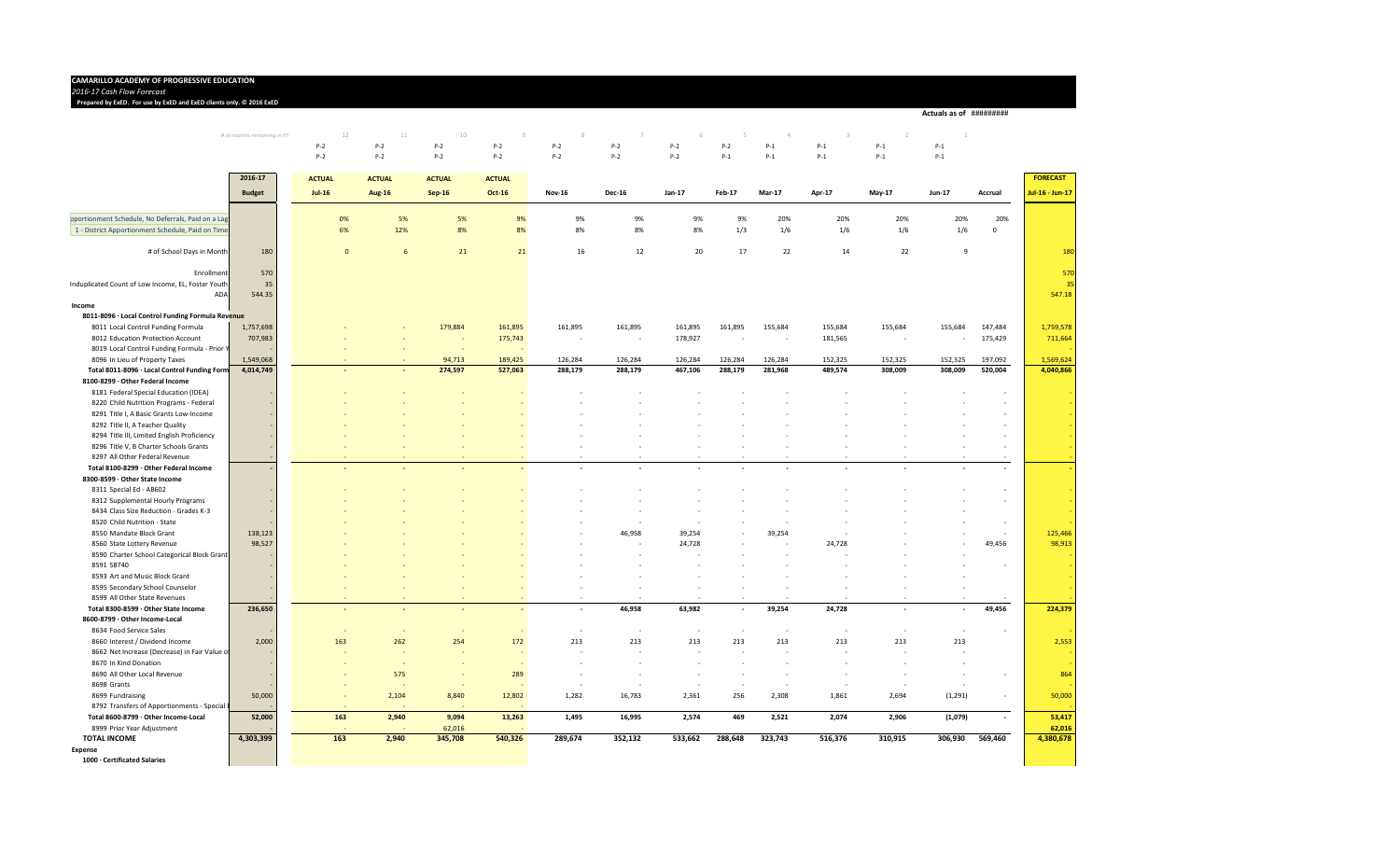#### **CAMARILLO ACADEMY OF PROGRESSIVE EDUCATION** *2016‐17 Cash FlowForecast* 3 4 5 6 7 8 9 10 11 12 13 14

**Prepared by ExED.** For use by ExED and ExED clients only. © 2016 ExED

**Actuals as of** #########

|                                                                                              | # of months remaining in FY |               |               |               |               |               |               |         |         |         |         |         |               |         |                   |
|----------------------------------------------------------------------------------------------|-----------------------------|---------------|---------------|---------------|---------------|---------------|---------------|---------|---------|---------|---------|---------|---------------|---------|-------------------|
|                                                                                              |                             | $P-2$         | $P-2$         | $P-2$         | $P-2$         | $P-2$         | $P-2$         | $P-2$   | $P-2$   | $P-1$   | $P-1$   | $P-1$   | $P-1$         |         |                   |
|                                                                                              |                             | $P-2$         | $P-2$         | $P-2$         | $P-2$         | $P-2$         | $P-2$         | $P-2$   | $P-1$   | $P-1$   | $P-1$   | $P-1$   | $P-1$         |         |                   |
|                                                                                              | 2016-17                     | <b>ACTUAL</b> | <b>ACTUAL</b> | <b>ACTUAL</b> | <b>ACTUAL</b> |               |               |         |         |         |         |         |               |         | <b>FORECAST</b>   |
|                                                                                              | <b>Budget</b>               | $Jul-16$      | <b>Aug-16</b> | $Sep-16$      | <b>Oct-16</b> | <b>Nov-16</b> | <b>Dec-16</b> | Jan-17  | Feb-17  | Mar-17  | Apr-17  | May-17  | <b>Jun-17</b> | Accrual | Jul-16 - Jun-17   |
| 1110 Teachers' Salaries                                                                      | 1,597,622                   |               | 78,189        | 159,730       | 160,317       | 160,177       | 159,697       | 159,617 | 160,177 | 160,177 | 160,017 | 160,417 | 80,289        |         | 1,598,807         |
| 1120 Teachers' Hourly                                                                        |                             |               |               |               |               |               |               |         |         |         |         |         |               |         |                   |
| 1170 Teacher Salaries - Substitute                                                           | 39,000                      |               | 195           | 4,090         | 5,460         | 3,900         | 3,900         | 3,900   | 3,900   | 3,900   | 3,900   | 3,900   | 1,950         |         | 38,995            |
| 1175 Teachers' Salaries - Stipend/Extra Duty                                                 | 35,800                      |               |               |               | 4,500         |               | 13,400        |         |         |         |         |         | 17,900        |         | 35,800            |
| 1200 Certificated Pupil Support Salaries                                                     | 12,800                      |               |               |               |               | 1,280         | 1,280         | 1,280   | 1,280   | 1,280   | 1,280   | 1,280   | 640           |         | 9,600             |
| 1300 Certificated Supervisor and Administra                                                  | 128,661                     | 10,722        | 10,722        | 10,722        | 10,722        | 10,722        | 10,722        | 10,722  | 10,722  | 10,722  | 10,722  | 10,722  | 10,722        |         | 128,661           |
| 1900 Other Certificated Salaries                                                             |                             |               |               |               |               |               |               |         |         |         |         |         |               |         |                   |
| Total 1000 · Certificated Salaries                                                           | 1,813,883                   | 10,722        | 89,106        | 174,542       | 180,999       | 176,079       | 188,999       | 175,519 | 176,079 | 176,079 | 175,919 | 176,319 | 111,500       | $\sim$  | 1,811,863         |
| 2000 · Classified Salaries                                                                   |                             |               |               |               |               |               |               |         |         |         |         |         |               |         |                   |
| 2100 Instructional Aide Salaries                                                             | 43,928                      |               | 129           | 5,787         | 6,568         | 4,637         | 3,173         | 2,929   | 4,637   | 4,637   | 4,149   | 5,369   | 2,929         |         | 44,943            |
| 2200 Classified Support Salaries (Maintenand                                                 | 100,498                     | 7,181         | 8,652         | 8,348         | 7,603         | 8,704         | 8,309         | 8,243   | 8,704   | 8,704   | 8,573   | 8,902   | 8,045         |         | 99,969            |
|                                                                                              | 128,661                     | 10,722        | 10,722        | 10,722        | 10,722        | 10,722        | 10,722        | 10,722  | 10,722  | 10,722  | 10,722  | 10,722  | 10,722        |         | 128,661           |
| 2300 Classified Supervisor and Administrato<br>2400 Clerical/Technical/Office Staff Salaries | 218,460                     | 9,430         | 19,270        | 20,562        | 19,589        | 18,809        | 18,809        | 18,809  | 18,809  | 18,809  | 18,809  | 18,809  | 18,809        |         | 219,326           |
| 2900 Other Classified Salaries (Supervision, a                                               | 51,159                      |               | 152           | 4,416         | 4,500         | 5,358         | 3,905         | 3,663   | 5,358   | 5,358   | 4,874   | 6,085   | 7,491         |         | 51,159            |
| Total 2000 · Classified Salaries                                                             | 542,707                     | 27,332        | 38,925        | 49,836        | 48,982        | 48,230        | 44,918        | 44,365  | 48,230  | 48,230  | 47,126  | 49,887  | 47,996        | $\sim$  | 544,058           |
|                                                                                              |                             |               |               |               |               |               |               |         |         |         |         |         |               |         |                   |
| 3000 · Employee Benefits                                                                     |                             |               |               |               |               |               |               |         |         |         |         |         |               |         |                   |
| 3111 STRS - State Teachers Retirement Syste                                                  | 228,186                     | 1,349         | 10,815        | 20,858        | 21,604        | 22,151        | 23,776        | 22,080  | 22,151  | 22,151  | 22,131  | 22,181  | 14,027        |         | 225,273<br>72,693 |
| 3212 PERS - Public Employee Retirement Sys                                                   | 75,371                      | 3,380         | 4,996         | 5,927         | 5,757         | 6,698         | 6,238         | 6,161   | 6,698   | 6,698   | 6,545   | 6,928   | 6,666         |         |                   |
| 3213 PARS - Public Agency Retirement Syster                                                  |                             |               |               |               |               |               |               |         |         |         |         |         |               |         |                   |
| 3311 OASDI - Social Security                                                                 | 33,648                      | 1,695         | 2,503         | 3,500         | 3,464         | 2,990         | 2,785         | 2,751   | 2,990   | 2,990   | 2,922   | 3,093   | 2,976         |         | 34,659            |
| 3331 MED - Medicare                                                                          | 34,171                      | 552           | 1,780         | 3,130         | 3,202         | 3,252         | 3,392         | 3,188   | 3,252   | 3,252   | 3,234   | 3,280   | 2,313         |         | 33,828            |
| 3401 H&W - Health & Welfare                                                                  | 260,796                     | 28,563        | 44,328        | 14,356        | 2,688         | 39,446        | 18,446        | 18,446  | 18,446  | 18,446  | 18,446  | 18,446  | 20,738        |         | 260,796           |
| 3501 SUI - State Unemployment Insurance                                                      | 1,178                       | 19            | 61            | 108           | 110           | 112           | 117           | 110     | 112     | 112     | 112     | 113     | 80            |         | 1,167             |
| 3601 Workers' Compensation                                                                   | 56,026                      |               | 3,748         |               | 5,032         | 10,600        | 5,500         | 5,500   | 5,500   | 5,500   | 5,500   | 5,500   | 3,500         |         | 55,880            |
| 3901 403B                                                                                    |                             |               |               |               |               |               |               |         |         |         |         |         |               |         |                   |
| 3902 Other Benefits                                                                          |                             |               |               |               |               |               |               |         |         |         |         |         |               |         |                   |
| Total 3000 · Employee Benefits                                                               | 689,376                     | 35,557        | 68,231        | 47,879        | 41,859        | 85,250        | 60,254        | 58,237  | 59,150  | 59,150  | 58,889  | 59,541  | 50,299        | $\sim$  | 684,296           |
| 4000 · Supplies                                                                              |                             |               |               |               |               |               |               |         |         |         |         |         |               |         |                   |
| 4110 Approved Textbooks and Core Curricul                                                    | 20,600                      |               | 3,520         | 50,034        |               | 560           | 560           | 560     | 560     | 560     | 560     | 560     | 560           |         | 58,034            |
| 4210 Books and Other Reference Materials                                                     | 13,200                      |               | 2,947         | 281           | 1,733         | 1,030         | 1,030         | 1,030   | 1,030   | 1,030   | 1,030   | 1,030   | 1,030         |         | 13,200            |
| 4310 Student Materials                                                                       | 62,418                      | 1,990         | 17,236        | 6,460         | 536           | 4,535         | 4,535         | 4,535   | 4,535   | 4,535   | 4,535   | 4,535   | 4,535         |         | 62,506            |
| 4350 Office Supplies                                                                         | 7,559                       |               | 68            | 1,201         | 789           | 620           | 620           | 620     | 620     | 620     | 620     | 620     | 620           |         | 7,020             |
| 4370 Custodial Supplies                                                                      | 14,837                      |               | 916           | 525           | 2,835         | 1,027         | 1,027         | 1,027   | 1,027   | 1,027   | 1,027   | 1,027   | 1,027         |         | 12,490            |
| 4390 Other Supplies                                                                          | 21,814                      |               | 2,873         | 6,100         | 1,965         | 2,370         | 2,370         | 2,370   | 2,370   | 2,370   | 2,370   | 2,370   | 2,370         |         | 29,899            |
| 4400 Non Capitalized Equipment                                                               | 210,000                     |               | 44,266        | 1,504         | 1,783         | 20,306        | 20,306        | 20,306  | 20,306  | 20,306  | 20,306  | 20,306  | 20,306        |         | 210,000           |
| 4700 Food and Food Supplies                                                                  |                             |               |               |               |               |               |               |         |         |         |         |         |               |         |                   |
| Total 4000 · Supplies                                                                        | 350,428                     | 1,990         | 71,825        | 66,103        | 9,641         | 30,449        | 30,449        | 30,449  | 30,449  | 30,449  | 30,449  | 30,449  | 30,449        | $\sim$  | 393,149           |
| 5000 · Operating Services                                                                    |                             |               |               |               |               |               |               |         |         |         |         |         |               |         |                   |
| 5200 Travel and Conferences                                                                  | 51,536                      |               | 6,943         | 1,054         | 598           | 5,368         | 5,368         | 5,368   | 5,368   | 5,368   | 5,368   | 5,368   | 5,368         |         | 51,536            |
| 5300 Dues and Memberships                                                                    | 12,137                      |               | 3,590         | 1,875         |               | 422           | 422           | 422     | 422     | 422     | 422     | 422     | 422           |         | 8,843             |
| 5450 General Insurance                                                                       | 24,038                      |               | 25,192        |               |               |               |               |         |         |         |         |         |               |         | 25,192            |
| 5500 Operation and Housekeeping Services                                                     | 93,970                      | (1,750)       | 9,676         | 22,115        | 8,485         | 7,082         | 7,082         | 7,082   | 7,082   | 7,082   | 7,082   | 7,082   | 7,082         |         | 95,180            |
| 5610 Rent - Facilities / Buildings / Space                                                   | 34,665                      |               |               | 33,493        |               |               |               |         |         |         |         |         |               |         | 33,493            |
| 5620 Equipment Lease                                                                         | 40,552                      |               | 5,500         | 3,692         | 3,605         | 3,588         | 3,588         | 3,588   | 3,588   | 3,588   | 3,588   | 3,588   | 3,588         |         | 41,505            |
| 5630 Vendor Repairs                                                                          | 13,261                      | 6,000         | 3,000         | 4,802         | 140           | 750           | 750           | 750     | 750     | 750     | 750     | 750     | 750           |         | 19,942            |
| 5812 Field Trips/Pupil Transportation                                                        | 50,000                      |               | 2,640         | 5,804         | 17,120        | 3,055         | 3,055         | 3,055   | 3,055   | 3,055   | 3,055   | 3,055   | 3,055         |         | 50,000            |
| 5820 Legal / Audit Fees                                                                      | 25,000                      |               |               |               | 5,002         | 2,500         | 2,500         | 2,500   | 2,500   | 2,500   | 2,500   | 2,500   | 2,500         |         | 25,000            |
| 5830 Advertisement / Recruitment                                                             | 1,500                       |               |               |               |               | 188           | 188           | 188     | 188     | 188     | 188     | 188     | 188           |         | 1,500             |
| 5850 Non Instructional Consultants                                                           | 16,000                      | (2,500)       | 13,039        | 5,981         | 2,414         | 2,000         | 500           | 500     | 3,000   | 500     | 500     | 3,000   | 500           | 2,500   | 31,933            |
| 5851 Instructional Consultants                                                               | 201,827                     | (2,800)       | 2,040         | 6,375         | 16,964        | 22,406        | 22,406        | 22,406  | 22,406  | 22,406  | 22,406  | 22,406  | 22,406        |         | 201,827           |
| 5853 ExED                                                                                    | 113,004                     | 9,417         | 9,417         | 9,417         | 9,417         | 9,417         | 9,417         | 9,417   | 9,417   | 9,417   | 9,417   | 9,417   | 9,417         |         | 113,004           |
| 5890 Other Fees / Bank Charges / Credit Card                                                 | 3.773                       | 25            | 158           | 200           | 517           | 434           | 434           | 434     | 434     | 434     | 434     | 434     | 434           |         | 4.373             |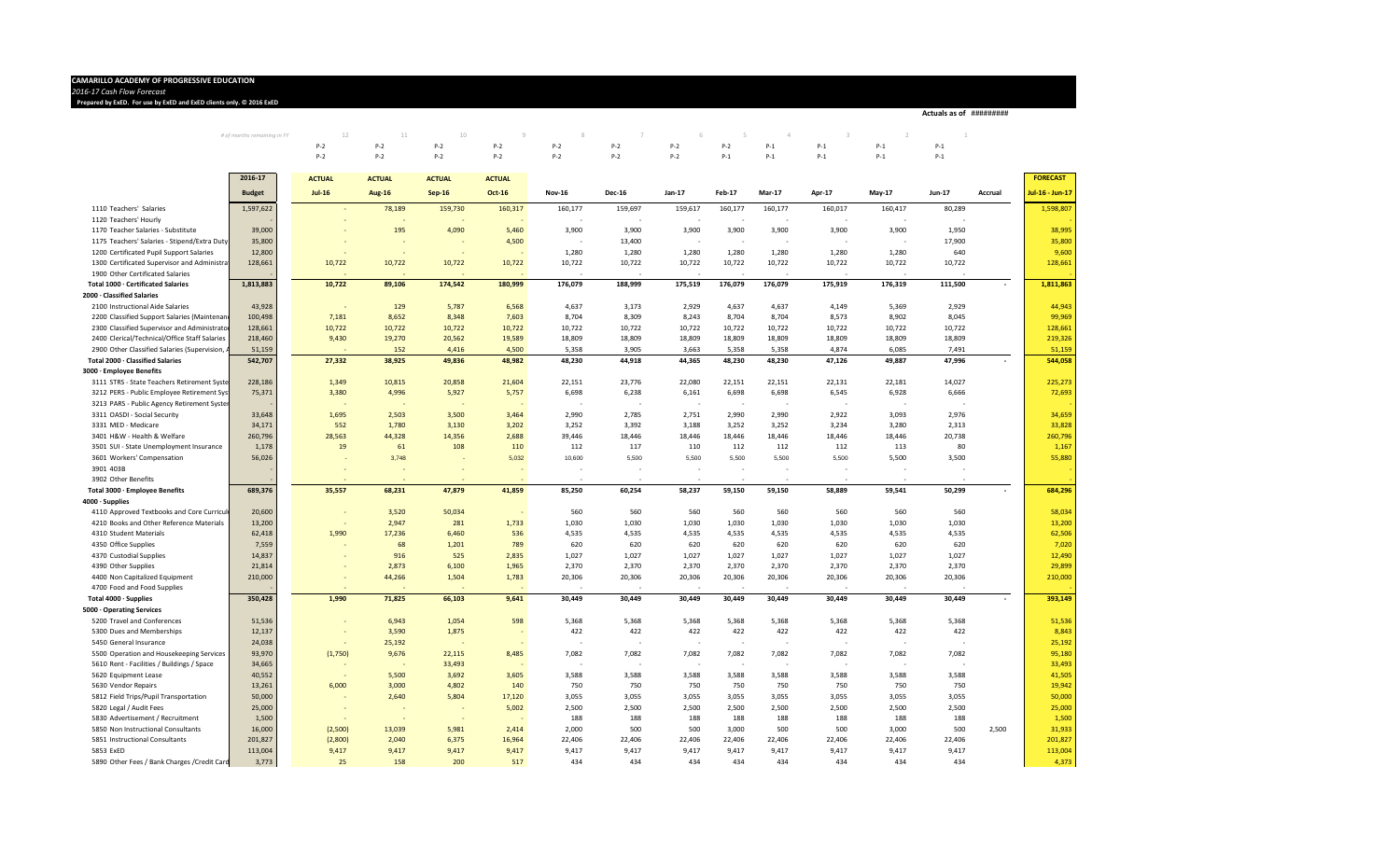#### **CAMARILLO ACADEMY OF PROGRESSIVE EDUCATION** *2016‐17 Cash FlowForecast* 3 4 5 6 7 8 9 10 11 12 13 14

**Prepared by ExED.** For use by ExED and ExED clients only. © 2016 ExED

**Actuals as of** #########

|                                            | 2016-17       | <b>ACTUAL</b>            | <b>ACTUAL</b> | <b>ACTUAL</b> | <b>ACTUAL</b> |                          |               |           |           |           |           |           |                     |                          | <b>FORECAST</b> |
|--------------------------------------------|---------------|--------------------------|---------------|---------------|---------------|--------------------------|---------------|-----------|-----------|-----------|-----------|-----------|---------------------|--------------------------|-----------------|
|                                            |               | $Jul-16$                 |               | $Sep-16$      | <b>Oct-16</b> |                          |               |           | Feb-17    | Mar-17    |           |           | Jun-17              |                          | Jul-16 - Jun-17 |
|                                            | <b>Budget</b> |                          | <b>Aug-16</b> |               |               | <b>Nov-16</b>            | <b>Dec-16</b> | Jan-17    |           |           | Apr-17    | May-17    |                     | Accrual                  |                 |
| 5891 CSC Factoring Fees                    |               | $\sim$                   | $\sim$        | $\sim$        | $\sim$        | $\sim$                   | $\sim$        | $\sim$    |           | $\sim$    | $\sim$    | ÷.        | $\sim$              |                          |                 |
| 5896 Special Ed Fair Share (LAUSD)         |               |                          |               |               |               |                          |               |           |           |           |           |           |                     |                          |                 |
| 5897 Fundraising Cost                      |               |                          |               |               |               | $\overline{\phantom{a}}$ |               |           |           |           |           |           |                     |                          |                 |
| 5900 Communications                        | 15,578        | (1,979)                  | 1,741         | 368           | 599           | 1,794                    | 1,794         | 1,794     | 1,794     | 1,794     | 1,794     | 1,794     | 1,794               |                          | 15,085          |
| Total 5000 · Operating Services            | 696,841       | 6,413                    | 82,937        | 95,175        | 64,860        | 59.003                   | 57,503        | 57,503    | 60,003    | 57,503    | 57,503    | 60,003    | 57,503              | 2,500                    | 718,412         |
| 6000 · Capital Outlay                      |               |                          |               |               |               |                          |               |           |           |           |           |           |                     |                          |                 |
| 6900 Depreciation Expense                  | 24,124        | 2,086                    | 2,067         | 2,173         | 2,173         | 2,173                    | 2,173         | 2,173     | 2,173     | 2,173     | 2,173     | 2,173     | 2,129               |                          | 25,842          |
| Total 6000 · Capital Outlay                | 24,124        | 2.086                    | 2,067         | 2,173         | 2,173         | 2.173                    | 2,173         | 2,173     | 2,173     | 2,173     | 2.173     | 2.173     | 2,129               | $\sim$                   | 25,842          |
| 7000 · Other Outgo                         |               |                          |               |               |               |                          |               |           |           |           |           |           |                     |                          |                 |
| 7221 Transfers to District                 |               |                          |               |               |               |                          |               |           |           |           |           |           |                     |                          |                 |
| 7299 District Oversight Fee                | 40,147        |                          |               |               |               |                          |               |           |           |           |           |           | 40,409              |                          | 40,409          |
| 7311 Indirect Costs                        |               |                          |               |               |               |                          |               |           |           |           |           |           |                     |                          |                 |
| 7438 Debt Service - Interest               |               |                          |               |               |               |                          |               |           |           |           |           |           |                     |                          |                 |
| Total 7000 · Other Outgo                   | 40,147        |                          |               |               |               |                          |               |           |           |           |           | ٠         | 40,409              | $\overline{\phantom{a}}$ | 40,409          |
| <b>TOTAL EXPENSE</b>                       | 4,157,507     | 84,100                   | 353,091       | 435,708       | 348,515       | 401,185                  | 384,296       | 368,247   | 376,085   | 373,585   | 372,060   | 378,373   | 340,286             | 2,500                    | 4,218,028       |
|                                            |               |                          |               |               |               |                          |               |           |           |           |           |           |                     |                          |                 |
| <b>NET INCOME</b>                          | 145,892       | (83,937)                 | (350, 150)    | (90,001)      | 191,812       | (111, 511)               | (32, 163)     | 165,416   | (87, 437) | (49, 842) | 144,317   | (67, 458) | (33, 356)           | 566,960                  | 162,650         |
|                                            |               |                          |               |               |               |                          |               |           |           |           |           |           |                     |                          |                 |
| <b>Beginning Cash Balance</b>              | 3,846,755     | 3,936,982                | 3,755,871     | 3,830,299     | 3,750,963     | 3,944,371                | 3,864,372     | 3,834,382 | 4,001,970 | 3,916,707 | 3,869,038 | 4,015,528 | 3,950,244           | 3,919,017                | 3,936,982       |
| <b>Cash Flow from Operating Activities</b> |               |                          |               |               |               |                          |               |           |           |           |           |           |                     |                          |                 |
| Net Income                                 | 145,892       | (83,937)                 | (350, 150)    | (90,001)      | 191,812       | (111, 511)               | (32, 163)     | 165,416   | (87, 437) | (49, 842) | 144,317   | (67, 458) | (33, 356)           | 566,960                  | 162,650         |
| Change in Accounts Receivable              |               |                          |               |               |               |                          |               |           |           |           |           |           |                     |                          |                 |
| Prior Year Accounts Receivable             | 463,258       |                          | 421,405       | 38,826        |               | 29,338                   |               |           |           |           |           |           |                     |                          | 489,569         |
| <b>Current Year Accounts Receivable</b>    | (382, 343)    |                          |               |               |               |                          |               |           |           |           |           |           |                     | (569, 460)               | (569, 460)      |
| Change in Due from                         |               |                          |               |               | (77)          |                          |               |           |           |           |           |           |                     |                          | (77)            |
| Change in Accounts Payable                 | (23, 162)     | (98, 650)                | (8,400)       | (20, 186)     | (459)         |                          |               |           |           |           |           |           |                     | 2,500                    | (125, 195)      |
| Change in Due to                           | 3,331         | $\overline{\phantom{a}}$ | (2,678)       | $\sim$        | $\sim$        |                          |               |           |           |           |           |           |                     |                          | (2,678)         |
| Change in Accrued Vacation                 |               |                          |               |               |               |                          |               |           |           |           |           |           |                     |                          |                 |
| Change in Payroll Liabilities              |               | (86)                     | (113)         | 1,336         | (41)          |                          |               |           |           |           |           |           |                     |                          | 1,096           |
| Change in Prepaid Expenditures             |               | (524)                    | 20,847        | (5, 114)      |               |                          |               |           |           |           |           |           |                     |                          | 15,210          |
| Change in Deposits                         |               |                          |               |               |               |                          |               |           |           |           |           |           |                     |                          |                 |
| Change in Deferred Revenue                 |               |                          |               |               |               |                          |               |           |           |           |           |           |                     |                          |                 |
| <b>Depreciation Expense</b>                | 24,124        | 2,086                    | 2,067         | 2,173         | 2,173         | 2,173                    | 2,173         | 2,173     | 2,173     | 2,173     | 2,173     | 2,173     | 2,129               |                          | 25,842          |
| <b>Cash Flow from Investing Activities</b> |               |                          |               |               |               |                          |               |           |           |           |           |           |                     |                          |                 |
| Capital Expenditures                       |               |                          | (8,550)       | (6, 370)      |               |                          |               |           |           |           |           |           |                     |                          | (14, 920)       |
| <b>Cash Flow from Financing Activities</b> |               |                          |               |               |               |                          |               |           |           |           |           |           |                     |                          |                 |
| Source - Sale of Receivables               |               |                          |               |               |               |                          |               |           |           |           |           |           |                     |                          |                 |
| Use - Sale of Receivables                  |               |                          |               |               |               |                          |               |           |           |           |           |           |                     |                          |                 |
| Source - Loans                             |               |                          |               |               |               |                          |               |           |           |           |           |           |                     |                          |                 |
| Use - Loans                                |               |                          |               |               |               |                          |               |           |           |           |           |           |                     |                          |                 |
| <b>Ending Cash Balance</b>                 | 4,077,855     | 3.755.871                | 3,830,299     | 3.750.963     | 3.944.371     | 3,864,372                | 3.834.382     | 4.001.970 | 3.916.707 | 3.869.038 | 4.015.528 | 3.950.244 | 3,919,017 3,919,017 |                          | 3.919.017       |

*# of months remaining in FY* 12 11 10 9 8 7 6 5 4 3 2 1 P‐2 P‐2 P‐2 P‐2 P‐2 P‐2 P‐2 P‐2 P‐1 P‐1 P‐1 P‐1 P‐2 P‐2 P‐2 P‐2 P‐2 P‐2 P‐2 P‐1 P‐1 P‐1 P‐1 P‐1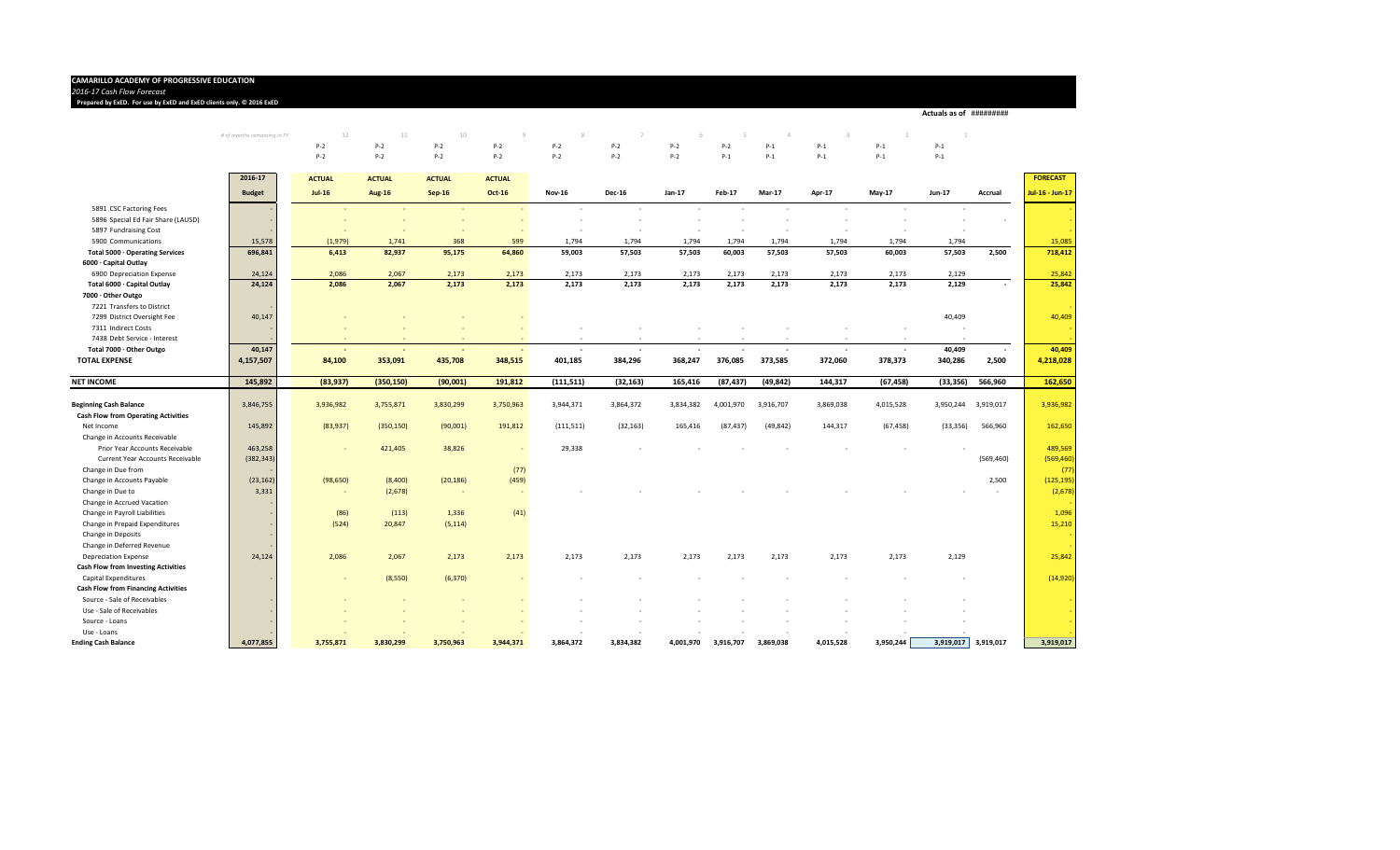**SACS2016ALL Financial Reporting Software - 2016.2.0 12/16/2016 2:56:34 PM 56-72546-0115105**

**First Interim 2016-17 Original Budget Technical Review Checks**

**Camarillo Academy of Progressive Education Oxnard Union High Ventura County**

Following is a chart of the various types of technical review checks and related requirements:

- F Fatal (Data must be corrected; an explanation is not allowed) W/WC - Warning/Warning with Calculation (If data are not correct, correct the data; if data are correct an explanation is required)
- O Informational (If data are not correct, correct the data; if data are correct an explanation is optional, but encouraged)

#### **IMPORT CHECKS**

**CHECKFUND - (F) - All FUND codes must be valid. PASSED CHK-FUND09-ACTIVITY - (F) - There is no activity in Fund 09. PASSED CHECKRESOURCE - (W) - All RESOURCE codes must be valid. PASSED CHK-RS-LOCAL-DEFINED - (F) - All locally defined resource codes must roll up to a CDE defined resource code. PASSED CHECKGOAL - (F) - All GOAL codes must be valid. PASSED CHECKFUNCTION - (F) - All FUNCTION codes must be valid. PASSED CHECKOBJECT - (F) - All OBJECT codes must be valid. PASSED CHK-FUNDxOBJECT - (F) - All FUND and OBJECT account code combinations must be valid. PASSED CHK-FDxRS7690x8590 - (F) - Funds 19, 57, 63, 66, 67, and 73 with Object 8590, All Other State Revenue, must be used in combination with Resource 7690, STRS-On Behalf Pension Contributions. PASSED CHK-FUNDxRESOURCE - (W) - All FUND and RESOURCE account code combinations should be valid. PASSED CHK-FUNDxGOAL - (W) - All FUND and GOAL account code combinations should be valid. PASSED CHK-FUNDxFUNCTION-A - (W) - All FUND (funds 01 through 12, 19, 57, 62, and 73) and FUNCTION account code combinations should be valid. PASSED CHK-FUNDxFUNCTION-B - (F) - All FUND (all funds except for 01 through 12, 19, 57, 62, and 73) and FUNCTION account code combinations must be valid. PASSED CHK-RESOURCExOBJECTA - (W) - All RESOURCE and OBJECT (objects 8000 through 9999, except for 9791, 9793, and 9795) account code combinations should be**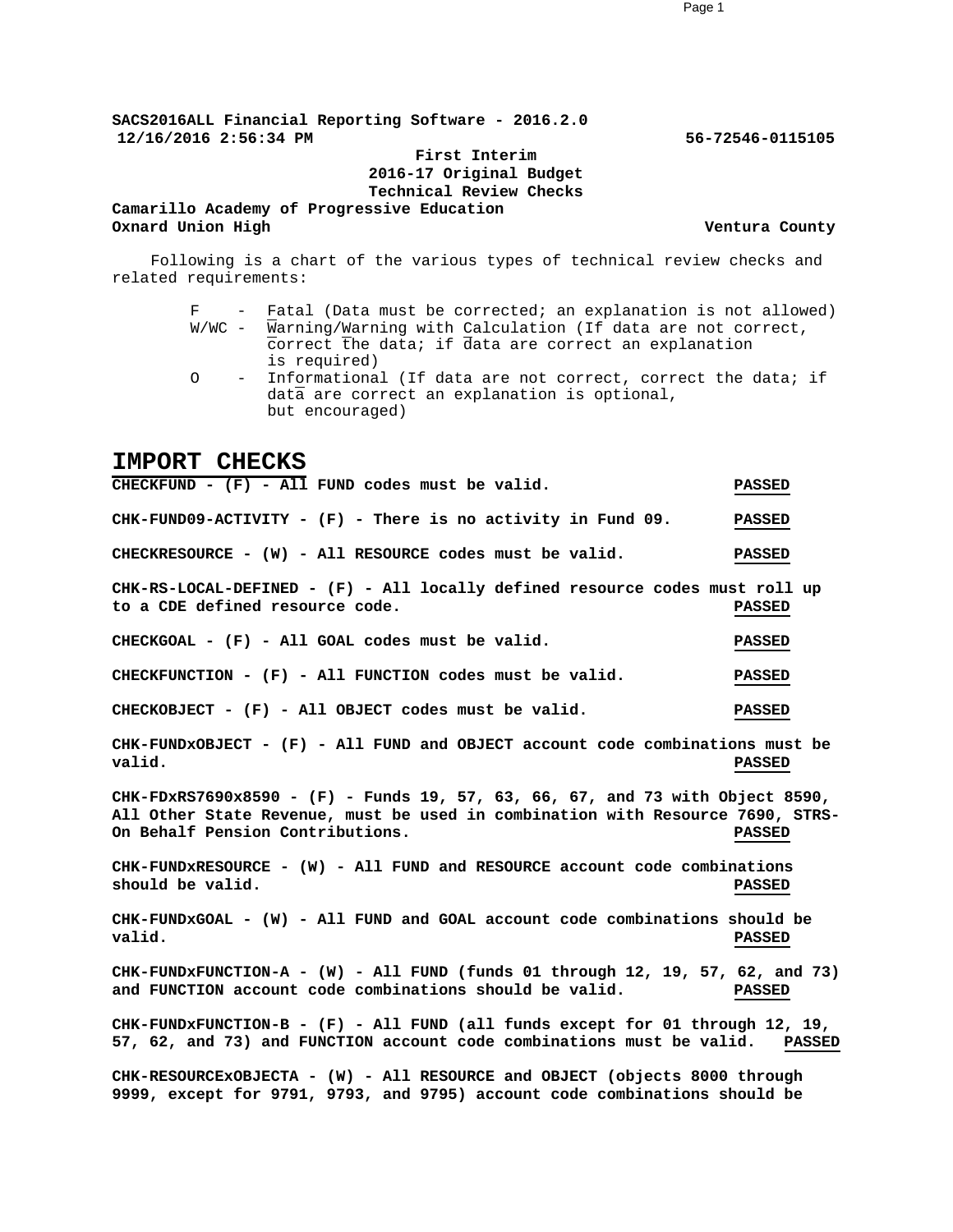SACS2016ALL Financial Reporting Software - 2016.2.0 56-72546-0115105-Camarillo Academy of Progressive Education-First Interim 2016-17 Original Budget 12/16/2016 2:56:34 PM

#### **valid. PASSED**

**CHK-RESOURCExOBJECTB - (O) - All RESOURCE and OBJECT (objects 9791, 9793, and 9795) account code combinations should be valid. PASSED**

**CHK-RES6500xOBJ8091 - (F) - There is no activity in Resource 6500 (Special Education) with Object 8091 (LCFF Transfers-Current Year) or 8099 (LCFF/Revenue Limit Transfers-Prior Years). PASSED**

**CHK-FUNCTIONxOBJECT - (F) - All FUNCTION and OBJECT account code combinations must be valid. PASSED**

**CHK-GOALxFUNCTION-A - (F) - Goal and function account code combinations (all goals with expenditure objects 1000-7999 in functions 1000-1999 and 4000-5999) must be valid. NOTE: Functions not included in the GOALxFUNCTION table (0000, 2000-3999, 6000-6999, 7100-7199, 7210, 8000-8999) are not checked and will pass the TRC. PASSED**

**CHK-GOALxFUNCTION-B - (F) - General administration costs (functions 7200-7999, except 7210) must be direct-charged to an Undistributed, Nonagency, or County Services to Districts goal (Goal 0000, 7100-7199, or 8600-8699). PASSED**

**SPECIAL-ED-GOAL - (F) - Special Education revenue and expenditure transactions (resources 3300-3405, 6500-6540, and 7240, objects 1000-8999) must be coded to a Special Education 5000 goal or to Goal 7110, Nonagency-Educational. This technical review check excludes Early Intervening Services resources 3312, 3318, 3322, 3329, 3332, and 3334. PASSED**

#### **GENERAL LEDGER CHECKS**

**INTERFD-DIR-COST - (W) - Transfers of Direct Costs - Interfund (Object 5750) must net to zero for all funds. PASSED INTERFD-INDIRECT - (W) - Transfers of Indirect Costs - Interfund (Object 7350) must net to zero for all funds. PASSED INTERFD-INDIRECT-FN - (W) - Transfers of Indirect Costs - Interfund (Object 7350) must net to zero by function. PASSED INTERFD-IN-OUT - (W) - Interfund Transfers In (objects 8910-8929) must equal Interfund Transfers Out (objects 7610-7629). PASSED LCFF-TRANSFER - (W) - LCFF Transfers (objects 8091 and 8099) must net to zero, individually. PASSED INTRAFD-DIR-COST - (F) - Transfers of Direct Costs (Object 5710) must net to zero by fund. PASSED INTRAFD-INDIRECT - (F) - Transfers of Indirect Costs (Object 7310) must net to zero by fund. PASSED INTRAFD-INDIRECT-FN - (F) - Transfers of Indirect Costs (Object 7310) must net to zero by function. PASSED CONTRIB-UNREST-REV - (F) - Contributions from Unrestricted Revenues (Object**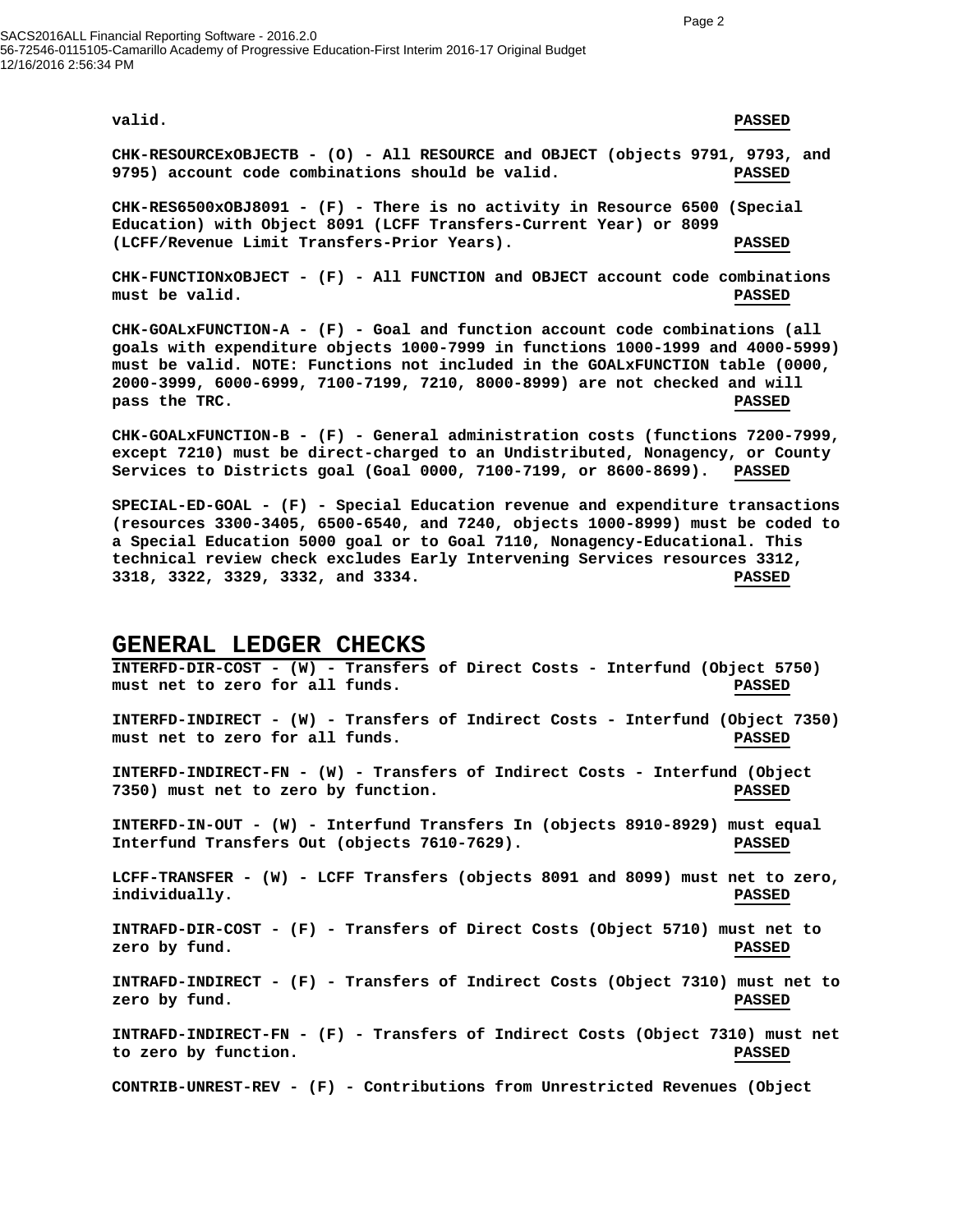**8980) must net to zero by fund. PASSED CONTRIB-RESTR-REV - (F) - Contributions from Restricted Revenues (Object 8990) must net to zero by fund. PASSED EPA-CONTRIB - (F) - There should be no contributions (objects 8980-8999) to the Education Protection Account (Resource 1400). PASSED LOTTERY-CONTRIB - (F) - There should be no contributions (objects 8980-8999) to the lottery (resources 1100 and 6300) or from the Lottery: Instructional Materials (Resource 6300). PASSED PASS-THRU-REV=EXP - (W) - Pass-through revenues from all sources (objects 8287, 8587, and 8697) should equal transfers of pass-through revenues to other agencies (objects 7211 through 7213, plus 7299 for resources 3327 and 3328), by resource.** PASSED **SE-PASS-THRU-REVENUE - (W) - Transfers of special education pass-through revenues are not reported in the general fund for the Administrative Unit of a Special Education Local Plan Area. PASSED EXCESS-ASSIGN-REU - (F) - Amounts reported in Other Assignments (Object 9780) and/or Reserve for Economic Uncertainties (REU) (Object 9789) should not create a negative amount in Unassigned/Unappropriated (Object 9790) by fund and resource (for all funds except funds 61 through 73). PASSED UNASSIGNED-NEGATIVE - (F) - Unassigned/Unappropriated balance (Object 9790) must be zero or negative, by resource, in all funds except the general fund and funds 61 through 73. PASSED UNR-NET-POSITION-NEG - (F) - Unrestricted Net Position (Object 9790), in restricted resources, must be zero or negative, by resource, in funds 61 through 73. PASSED RS-NET-POSITION-ZERO - (F) - Restricted Net Position (Object 9797), in unrestricted resources, must be zero, by resource, in funds 61 through 73. PASSED EFB-POSITIVE - (W) - All ending fund balances (Object 979Z) should be positive by resource, by fund. PASSED OBJ-POSITIVE - (W) - All applicable objects should have a positive balance by resource, by fund. PASSED REV-POSITIVE - (W) - Revenue amounts exclusive of contributions (objects 8000- 8979) should be positive by resource, by fund. PASSED EXP-POSITIVE - (W) - Expenditure amounts (objects 1000-7999) should be positive by function, resource, and fund. PASSED CEFB-POSITIVE - (F) - Components of Ending Fund Balance/Net Position (objects 9700-9789, 9796, and 9797) must be positive individually by resource, by fund. PASSED**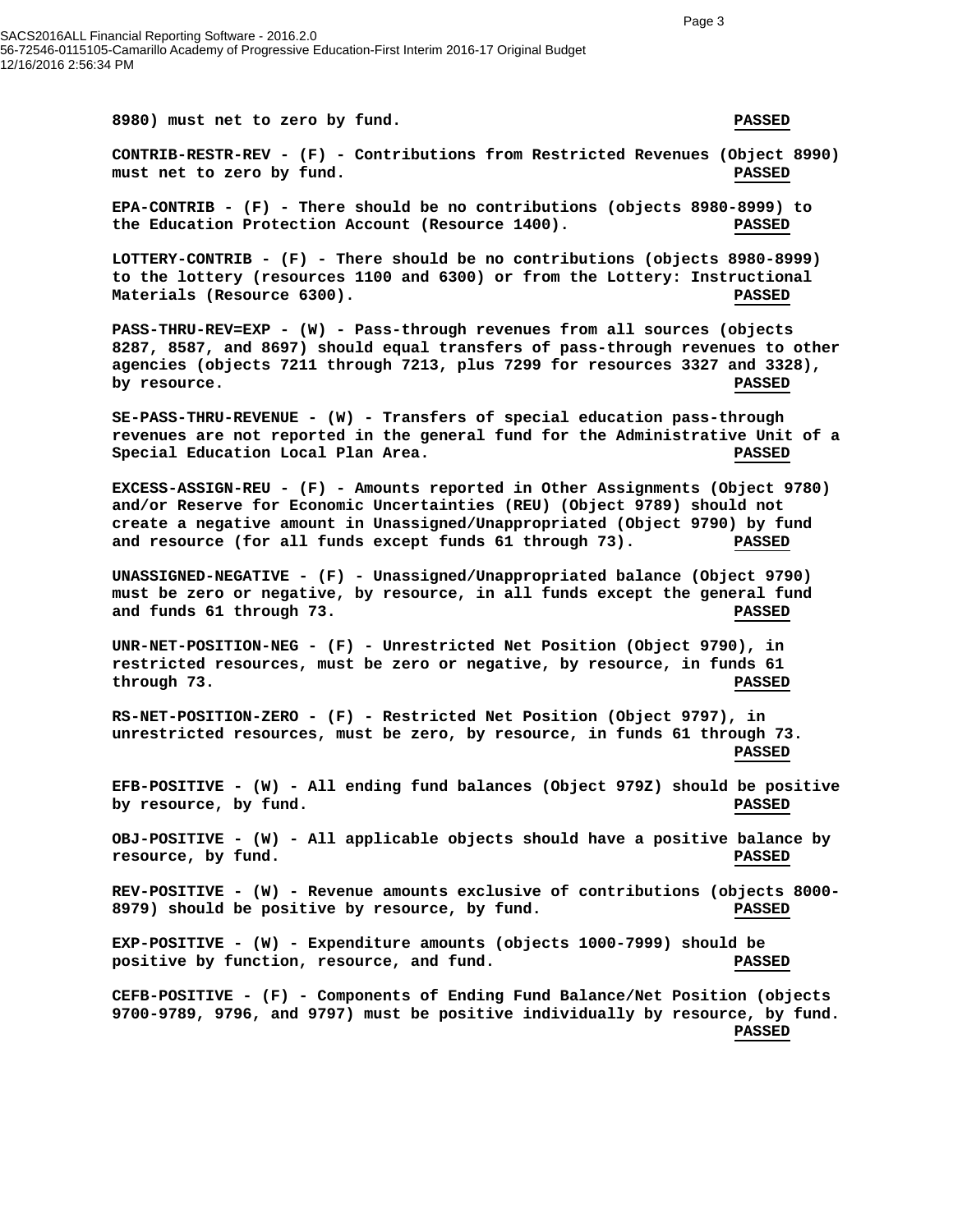### **SUPPLEMENTAL CHECKS**

#### **EXPORT CHECKS**

**CHK-DEPENDENCY - (F) - If data have changed that affect other forms, the**  affected forms must be opened and saved.

Checks Completed.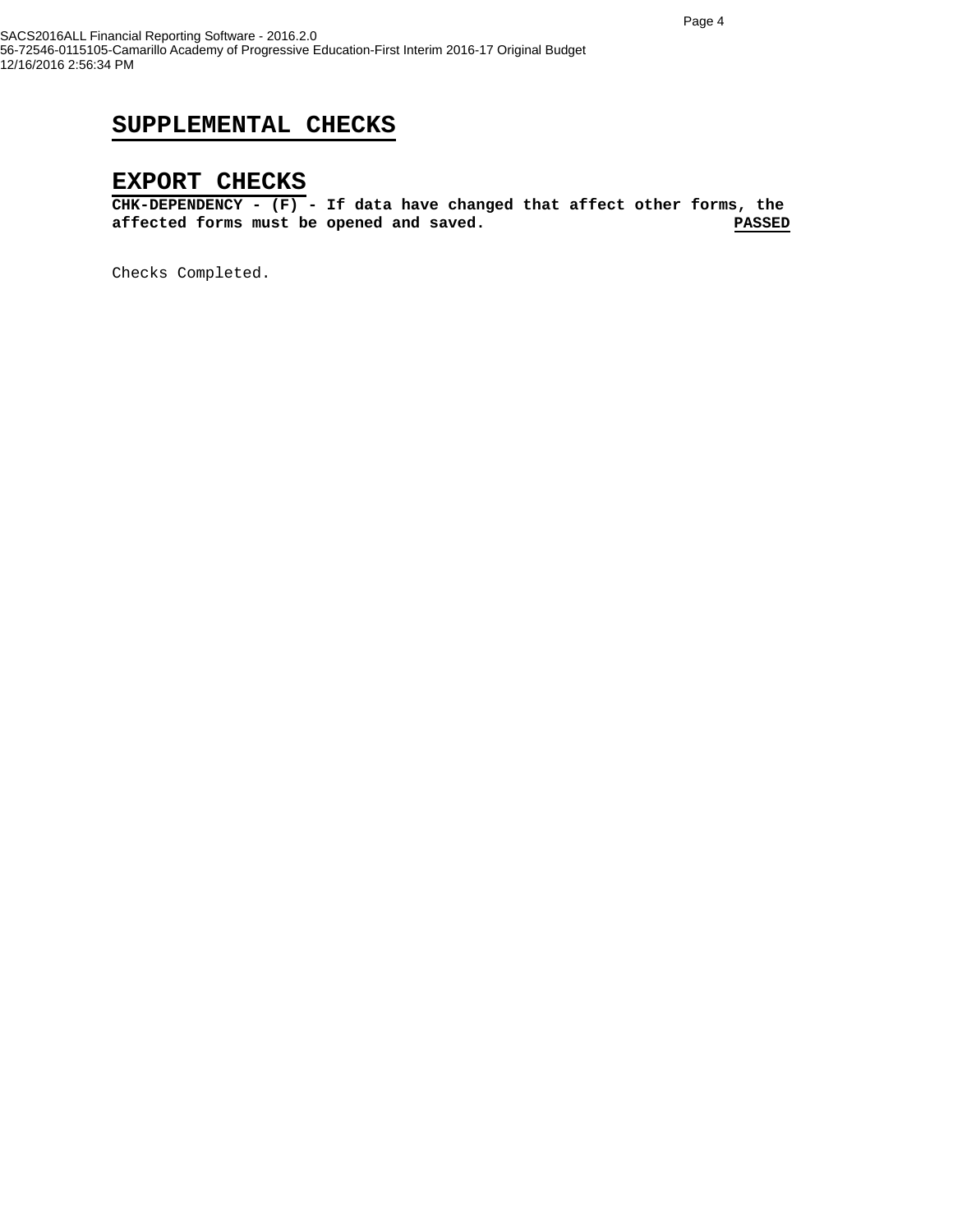**SACS2016ALL Financial Reporting Software - 2016.2.0 12/16/2016 2:56:58 PM 56-72546-0115105**

#### **First Interim 2016-17 Board Approved Operating Budget Technical Review Checks**

**Camarillo Academy of Progressive Education Oxnard Union High Ventura County**

Following is a chart of the various types of technical review checks and related requirements:

- F Fatal (Data must be corrected; an explanation is not allowed) W/WC - Warning/Warning with Calculation (If data are not correct, correct the data; if data are correct an explanation is required)
- O Informational (If data are not correct, correct the data; if data are correct an explanation is optional, but encouraged)

#### **IMPORT CHECKS**

**CHECKFUND - (F) - All FUND codes must be valid. PASSED CHK-FUND09-ACTIVITY - (F) - There is no activity in Fund 09. PASSED CHECKRESOURCE - (W) - All RESOURCE codes must be valid. PASSED CHK-RS-LOCAL-DEFINED - (F) - All locally defined resource codes must roll up to a CDE defined resource code. PASSED CHECKGOAL - (F) - All GOAL codes must be valid. PASSED CHECKFUNCTION - (F) - All FUNCTION codes must be valid. PASSED CHECKOBJECT - (F) - All OBJECT codes must be valid. PASSED CHK-FUNDxOBJECT - (F) - All FUND and OBJECT account code combinations must be valid. PASSED CHK-FDxRS7690x8590 - (F) - Funds 19, 57, 63, 66, 67, and 73 with Object 8590, All Other State Revenue, must be used in combination with Resource 7690, STRS-On Behalf Pension Contributions. PASSED CHK-FUNDxRESOURCE - (W) - All FUND and RESOURCE account code combinations should be valid. PASSED CHK-FUNDxGOAL - (W) - All FUND and GOAL account code combinations should be valid. PASSED CHK-FUNDxFUNCTION-A - (W) - All FUND (funds 01 through 12, 19, 57, 62, and 73) and FUNCTION account code combinations should be valid. PASSED CHK-FUNDxFUNCTION-B - (F) - All FUND (all funds except for 01 through 12, 19, 57, 62, and 73) and FUNCTION account code combinations must be valid. PASSED CHK-RESOURCExOBJECTA - (W) - All RESOURCE and OBJECT (objects 8000 through 9999, except for 9791, 9793, and 9795) account code combinations should be**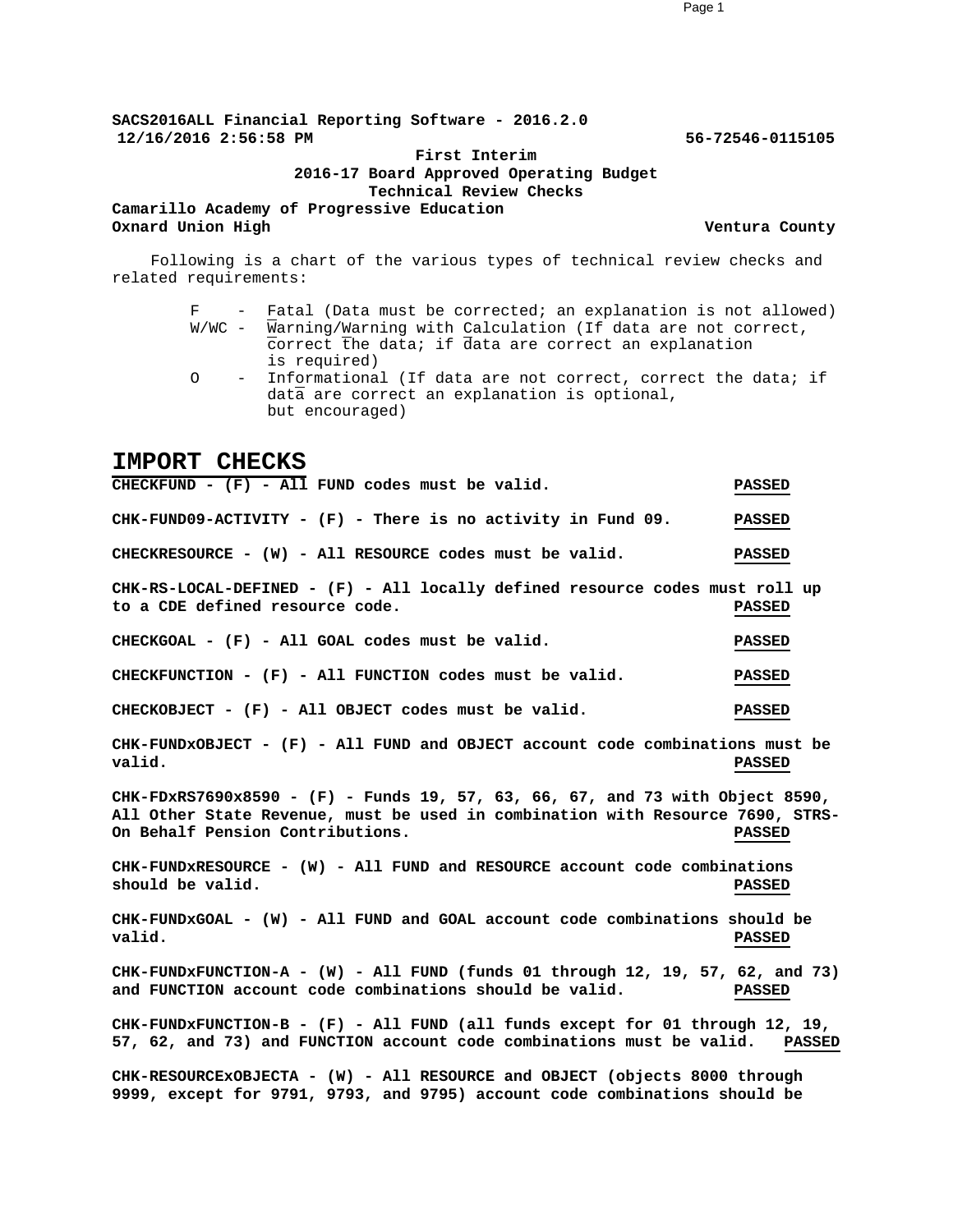SACS2016ALL Financial Reporting Software - 2016.2.0 56-72546-0115105-Camarillo Academy of Progressive Education-First Interim 2016-17 Board Approved Operating Budget 12/16/2016 2:56:58 PM

**valid. PASSED**

**CHK-RESOURCExOBJECTB - (O) - All RESOURCE and OBJECT (objects 9791, 9793, and 9795) account code combinations should be valid. PASSED**

**CHK-RES6500xOBJ8091 - (F) - There is no activity in Resource 6500 (Special Education) with Object 8091 (LCFF Transfers-Current Year) or 8099 (LCFF/Revenue Limit Transfers-Prior Years). PASSED**

**CHK-FUNCTIONxOBJECT - (F) - All FUNCTION and OBJECT account code combinations must be valid. PASSED**

**CHK-GOALxFUNCTION-A - (F) - Goal and function account code combinations (all goals with expenditure objects 1000-7999 in functions 1000-1999 and 4000-5999) must be valid. NOTE: Functions not included in the GOALxFUNCTION table (0000, 2000-3999, 6000-6999, 7100-7199, 7210, 8000-8999) are not checked and will pass the TRC. PASSED**

**CHK-GOALxFUNCTION-B - (F) - General administration costs (functions 7200-7999, except 7210) must be direct-charged to an Undistributed, Nonagency, or County Services to Districts goal (Goal 0000, 7100-7199, or 8600-8699). PASSED**

**SPECIAL-ED-GOAL - (F) - Special Education revenue and expenditure transactions (resources 3300-3405, 6500-6540, and 7240, objects 1000-8999) must be coded to a Special Education 5000 goal or to Goal 7110, Nonagency-Educational. This technical review check excludes Early Intervening Services resources 3312, 3318, 3322, 3329, 3332, and 3334. PASSED**

#### **GENERAL LEDGER CHECKS**

**INTERFD-DIR-COST - (W) - Transfers of Direct Costs - Interfund (Object 5750) must net to zero for all funds. PASSED INTERFD-INDIRECT - (W) - Transfers of Indirect Costs - Interfund (Object 7350) must net to zero for all funds. PASSED INTERFD-INDIRECT-FN - (W) - Transfers of Indirect Costs - Interfund (Object 7350) must net to zero by function. PASSED INTERFD-IN-OUT - (W) - Interfund Transfers In (objects 8910-8929) must equal Interfund Transfers Out (objects 7610-7629). PASSED LCFF-TRANSFER - (W) - LCFF Transfers (objects 8091 and 8099) must net to zero, individually. PASSED INTRAFD-DIR-COST - (W) - Transfers of Direct Costs (Object 5710) must net to zero by fund. PASSED INTRAFD-INDIRECT - (W) - Transfers of Indirect Costs (Object 7310) must net to zero by fund. PASSED INTRAFD-INDIRECT-FN - (W) - Transfers of Indirect Costs (Object 7310) must net to zero by function. PASSED CONTRIB-UNREST-REV - (W) - Contributions from Unrestricted Revenues (Object**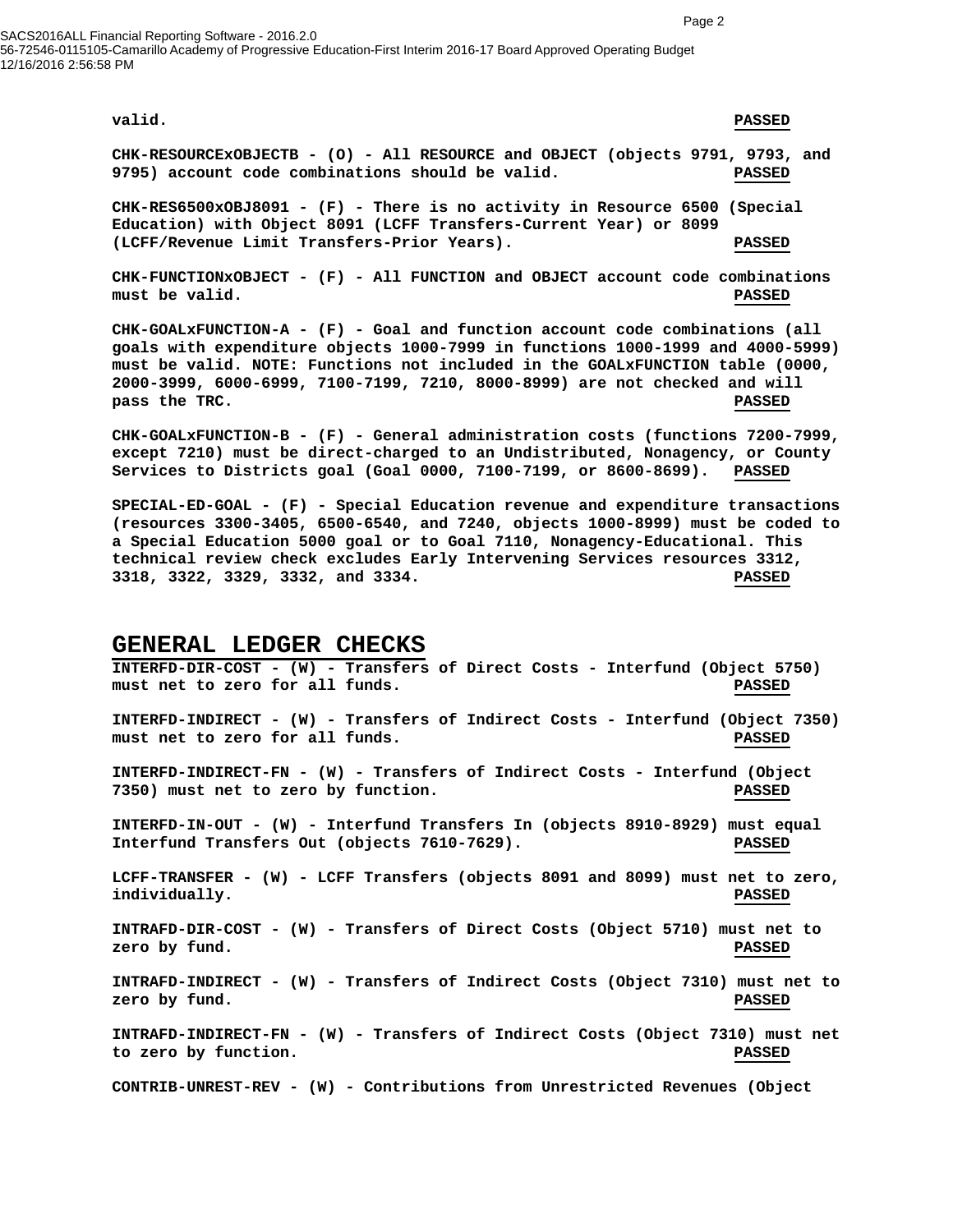SACS2016ALL Financial Reporting Software - 2016.2.0 56-72546-0115105-Camarillo Academy of Progressive Education-First Interim 2016-17 Board Approved Operating Budget 12/16/2016 2:56:58 PM

**8980) must net to zero by fund. PASSED**

**CONTRIB-RESTR-REV - (W) - Contributions from Restricted Revenues (Object 8990) must net to zero by fund. PASSED**

**EPA-CONTRIB - (W) - There should be no contributions (objects 8980-8999) to the Education Protection Account (Resource 1400). PASSED**

**LOTTERY-CONTRIB - (W) - There should be no contributions (objects 8980-8999) to the lottery (resources 1100 and 6300) or from the Lottery: Instructional Materials (Resource 6300). PASSED**

**PASS-THRU-REV=EXP - (W) - Pass-through revenues from all sources (objects 8287, 8587, and 8697) should equal transfers of pass-through revenues to other agencies (objects 7211 through 7213, plus 7299 for resources 3327 and 3328), by resource. PASSED**

**SE-PASS-THRU-REVENUE - (W) - Transfers of special education pass-through revenues are not reported in the general fund for the Administrative Unit of a Special Education Local Plan Area. PASSED**

**EXCESS-ASSIGN-REU - (W) - Amounts reported in Other Assignments (Object 9780) and/or Reserve for Economic Uncertainties (REU) (Object 9789) should not create a negative amount in Unassigned/Unappropriated (Object 9790) by fund and resource (for all funds except funds 61 through 73). PASSED**

**UNASSIGNED-NEGATIVE - (F) - Unassigned/Unappropriated balance (Object 9790) must be zero or negative, by resource, in all funds except the general fund and funds 61 through 73. PASSED**

**UNR-NET-POSITION-NEG - (F) - Unrestricted Net Position (Object 9790), in restricted resources, must be zero or negative, by resource, in funds 61 through 73. PASSED**

**RS-NET-POSITION-ZERO - (F) - Restricted Net Position (Object 9797), in unrestricted resources, must be zero, by resource, in funds 61 through 73. PASSED**

**EFB-POSITIVE - (W) - All ending fund balances (Object 979Z) should be positive by resource, by fund. PASSED**

**OBJ-POSITIVE - (W) - All applicable objects should have a positive balance by resource, by fund. PASSED**

**REV-POSITIVE - (W) - Revenue amounts exclusive of contributions (objects 8000- 8979) should be positive by resource, by fund. PASSED**

**EXP-POSITIVE - (W) - Expenditure amounts (objects 1000-7999) should be positive by function, resource, and fund. PASSED**

**CEFB-POSITIVE - (W) - Components of Ending Fund Balance/Net Position (objects 9700-9789, 9796, and 9797) must be positive individually by resource, by fund. PASSED**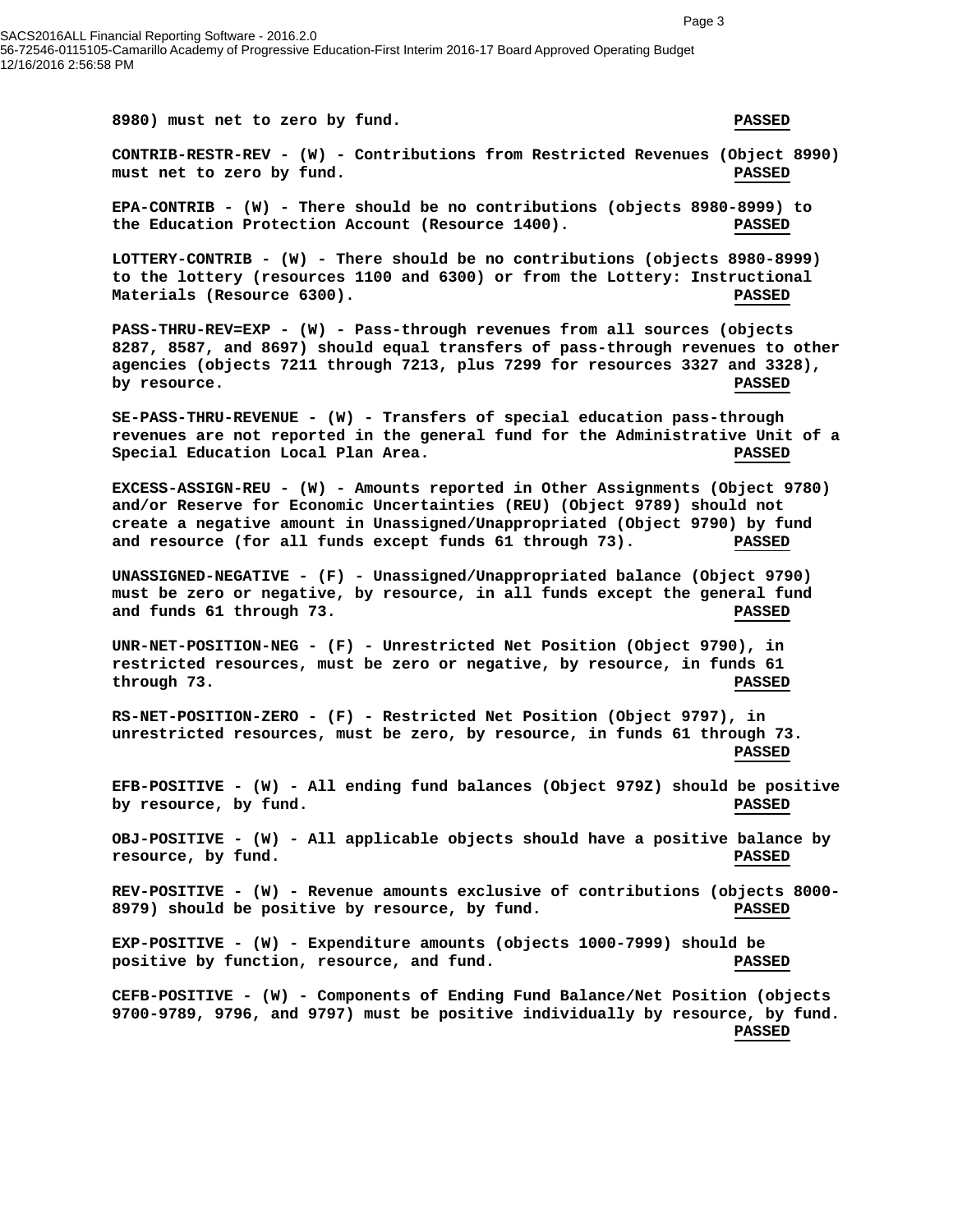#### **EXPORT CHECKS**

**CHK-DEPENDENCY - (F) - If data have changed that affect other forms, the**  affected forms must be opened and saved.

Checks Completed.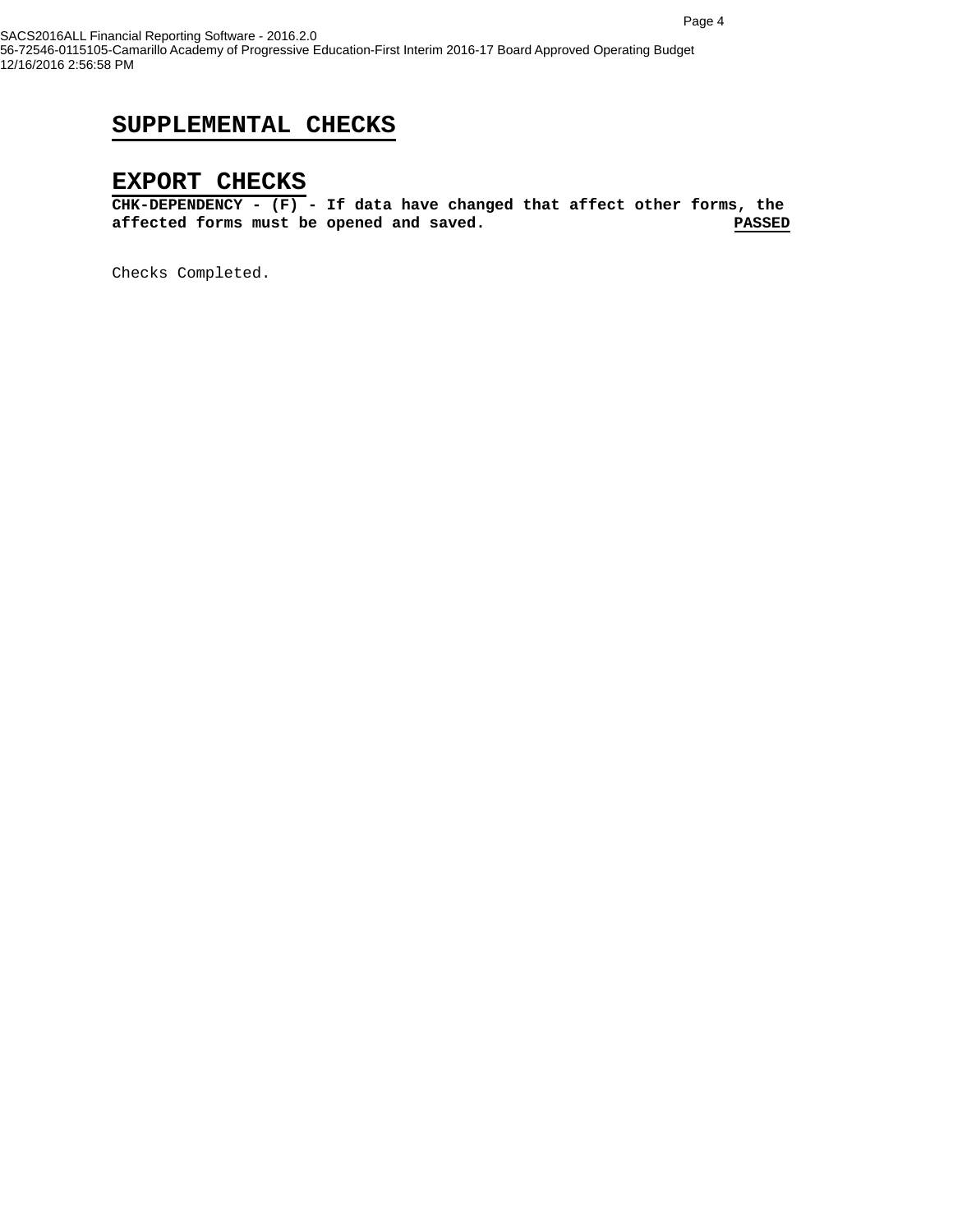**SACS2016ALL Financial Reporting Software - 2016.2.0 12/16/2016 2:57:21 PM 56-72546-0115105**

**First Interim 2016-17 Actuals to Date Technical Review Checks**

**Camarillo Academy of Progressive Education Oxnard Union High Ventura County**

Following is a chart of the various types of technical review checks and related requirements:

- F Fatal (Data must be corrected; an explanation is not allowed) W/WC - Warning/Warning with Calculation (If data are not correct, correct the data; if data are correct an explanation is required)
- O Informational (If data are not correct, correct the data; if data are correct an explanation is optional, but encouraged)

#### **IMPORT CHECKS**

**CHECKFUND - (F) - All FUND codes must be valid. PASSED CHK-FUND09-ACTIVITY - (F) - There is no activity in Fund 09. PASSED CHECKRESOURCE - (W) - All RESOURCE codes must be valid. PASSED CHK-RS-LOCAL-DEFINED - (F) - All locally defined resource codes must roll up to a CDE defined resource code. PASSED CHECKGOAL - (F) - All GOAL codes must be valid. PASSED CHECKFUNCTION - (F) - All FUNCTION codes must be valid. PASSED CHECKOBJECT - (F) - All OBJECT codes must be valid. PASSED CHK-FUNDxOBJECT - (F) - All FUND and OBJECT account code combinations must be valid. PASSED CHK-FDxRS7690x8590 - (F) - Funds 19, 57, 63, 66, 67, and 73 with Object 8590, All Other State Revenue, must be used in combination with Resource 7690, STRS-On Behalf Pension Contributions. PASSED CHK-FUNDxRESOURCE - (W) - All FUND and RESOURCE account code combinations should be valid. PASSED CHK-FUNDxGOAL - (W) - All FUND and GOAL account code combinations should be valid. PASSED CHK-FUNDxFUNCTION-A - (W) - All FUND (funds 01 through 12, 19, 57, 62, and 73) and FUNCTION account code combinations should be valid. PASSED CHK-FUNDxFUNCTION-B - (F) - All FUND (all funds except for 01 through 12, 19, 57, 62, and 73) and FUNCTION account code combinations must be valid. PASSED CHK-RESOURCExOBJECTA - (W) - All RESOURCE and OBJECT (objects 8000 through 9999, except for 9791, 9793, and 9795) account code combinations should be**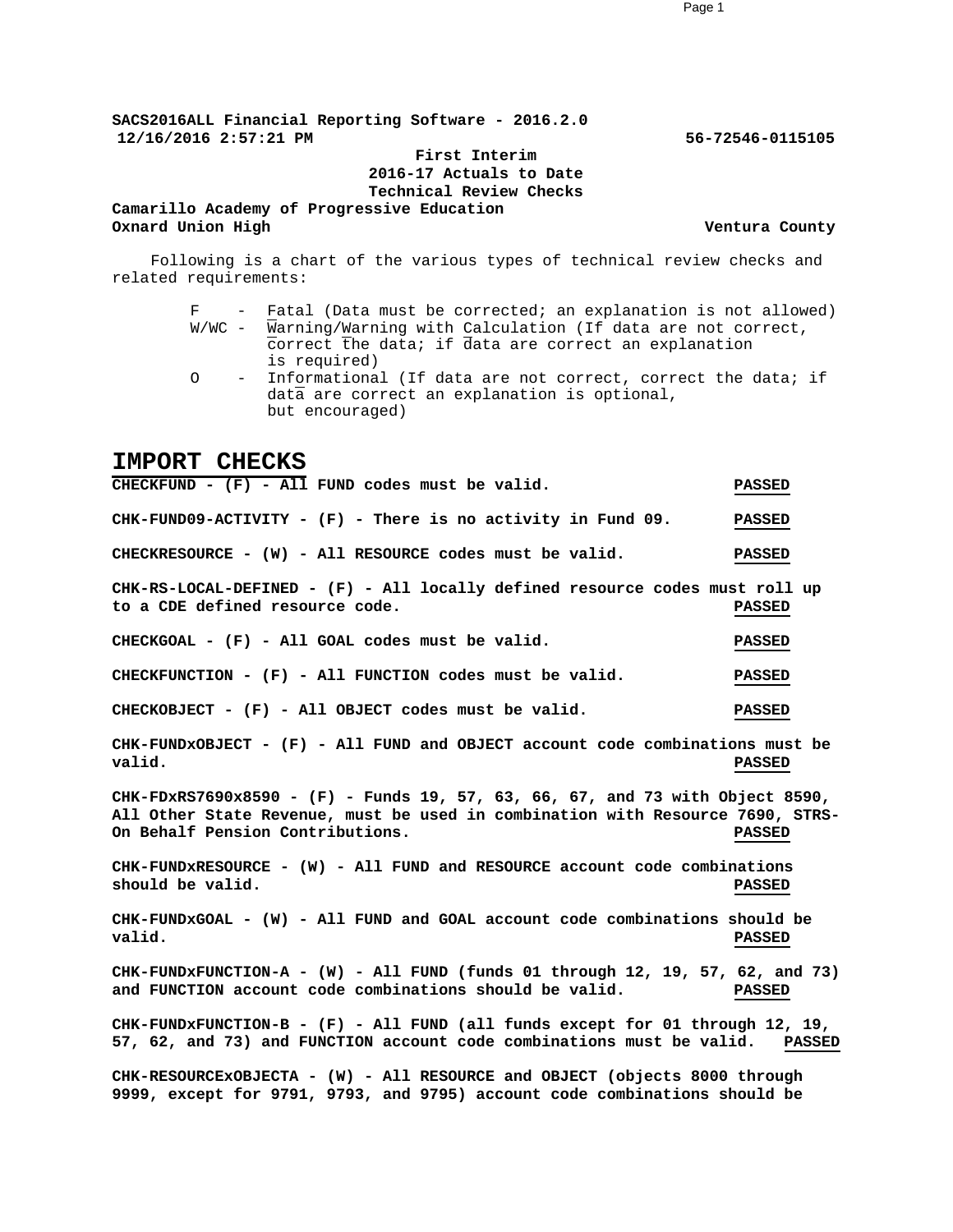SACS2016ALL Financial Reporting Software - 2016.2.0 56-72546-0115105-Camarillo Academy of Progressive Education-First Interim 2016-17 Actuals to Date 12/16/2016 2:57:21 PM

#### **valid. PASSED**

**CHK-RESOURCExOBJECTB - (O) - All RESOURCE and OBJECT (objects 9791, 9793, and 9795) account code combinations should be valid. PASSED**

**CHK-RES6500xOBJ8091 - (F) - There is no activity in Resource 6500 (Special Education) with Object 8091 (LCFF Transfers-Current Year) or 8099 (LCFF/Revenue Limit Transfers-Prior Years). PASSED**

**CHK-FUNCTIONxOBJECT - (F) - All FUNCTION and OBJECT account code combinations must be valid. PASSED**

**CHK-GOALxFUNCTION-A - (F) - Goal and function account code combinations (all goals with expenditure objects 1000-7999 in functions 1000-1999 and 4000-5999) must be valid. NOTE: Functions not included in the GOALxFUNCTION table (0000, 2000-3999, 6000-6999, 7100-7199, 7210, 8000-8999) are not checked and will pass the TRC. PASSED**

**CHK-GOALxFUNCTION-B - (F) - General administration costs (functions 7200-7999, except 7210) must be direct-charged to an Undistributed, Nonagency, or County Services to Districts goal (Goal 0000, 7100-7199, or 8600-8699). PASSED**

**SPECIAL-ED-GOAL - (F) - Special Education revenue and expenditure transactions (resources 3300-3405, 6500-6540, and 7240, objects 1000-8999) must be coded to a Special Education 5000 goal or to Goal 7110, Nonagency-Educational. This technical review check excludes Early Intervening Services resources 3312, 3318, 3322, 3329, 3332, and 3334. PASSED**

#### **GENERAL LEDGER CHECKS**

**INTERFD-DIR-COST - (W) - Transfers of Direct Costs - Interfund (Object 5750) must net to zero for all funds. PASSED INTERFD-INDIRECT - (W) - Transfers of Indirect Costs - Interfund (Object 7350) must net to zero for all funds. PASSED INTERFD-INDIRECT-FN - (W) - Transfers of Indirect Costs - Interfund (Object 7350) must net to zero by function. PASSED INTERFD-IN-OUT - (W) - Interfund Transfers In (objects 8910-8929) must equal Interfund Transfers Out (objects 7610-7629). PASSED LCFF-TRANSFER - (W) - LCFF Transfers (objects 8091 and 8099) must net to zero, individually. PASSED INTRAFD-DIR-COST - (W) - Transfers of Direct Costs (Object 5710) must net to zero by fund. PASSED INTRAFD-INDIRECT - (W) - Transfers of Indirect Costs (Object 7310) must net to zero by fund. PASSED INTRAFD-INDIRECT-FN - (W) - Transfers of Indirect Costs (Object 7310) must net to zero by function. PASSED CONTRIB-UNREST-REV - (W) - Contributions from Unrestricted Revenues (Object**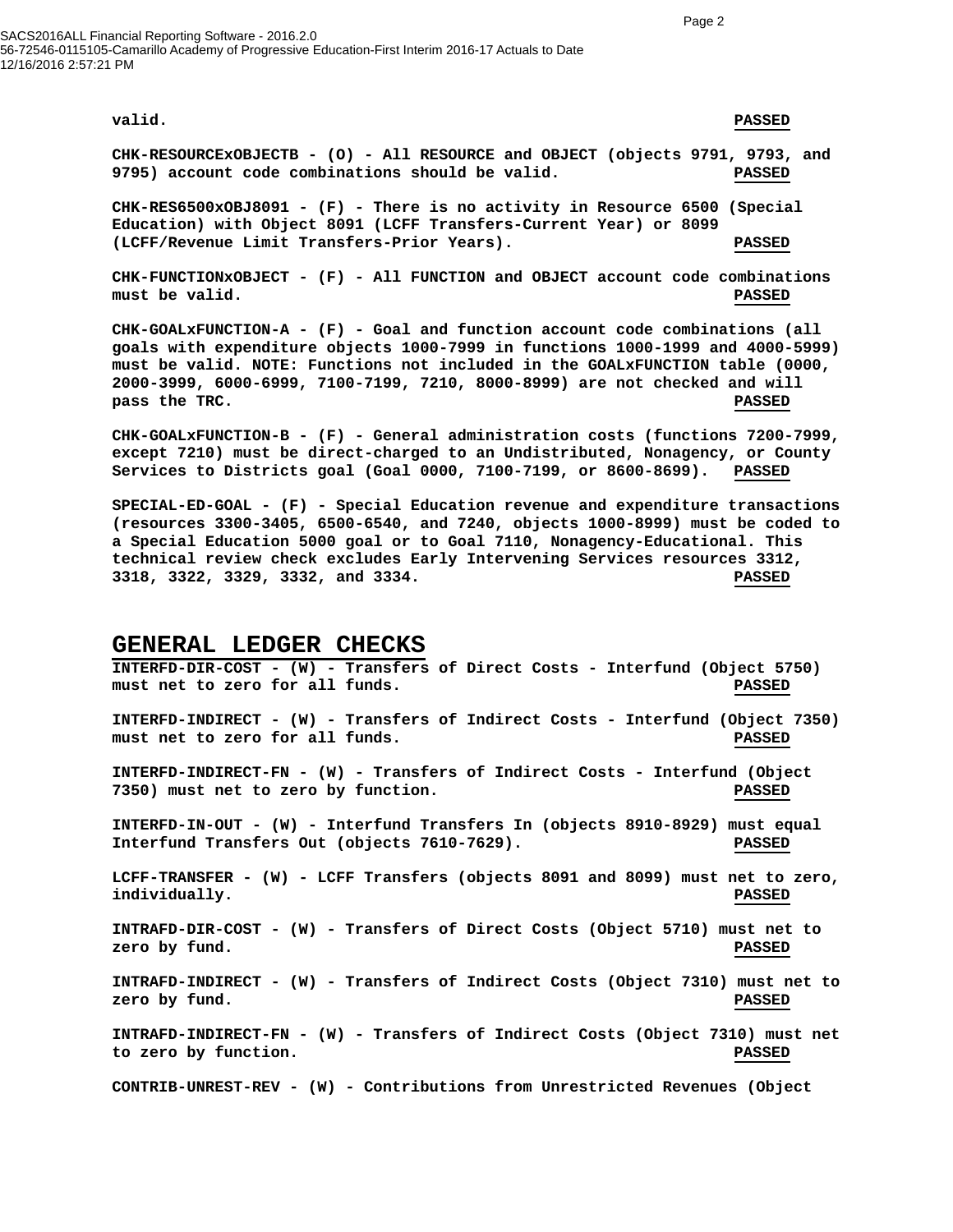**8980) must net to zero by fund. PASSED CONTRIB-RESTR-REV - (W) - Contributions from Restricted Revenues (Object 8990) must net to zero by fund. PASSED EPA-CONTRIB - (W) - There should be no contributions (objects 8980-8999) to** 

**the Education Protection Account (Resource 1400). PASSED**

**LOTTERY-CONTRIB - (W) - There should be no contributions (objects 8980-8999) to the lottery (resources 1100 and 6300) or from the Lottery: Instructional Materials (Resource 6300). PASSED**

### **SUPPLEMENTAL CHECKS**

#### **EXPORT CHECKS**

**CHK-DEPENDENCY - (F) - If data have changed that affect other forms, the affected forms must be opened and saved. PASSED**

Checks Completed.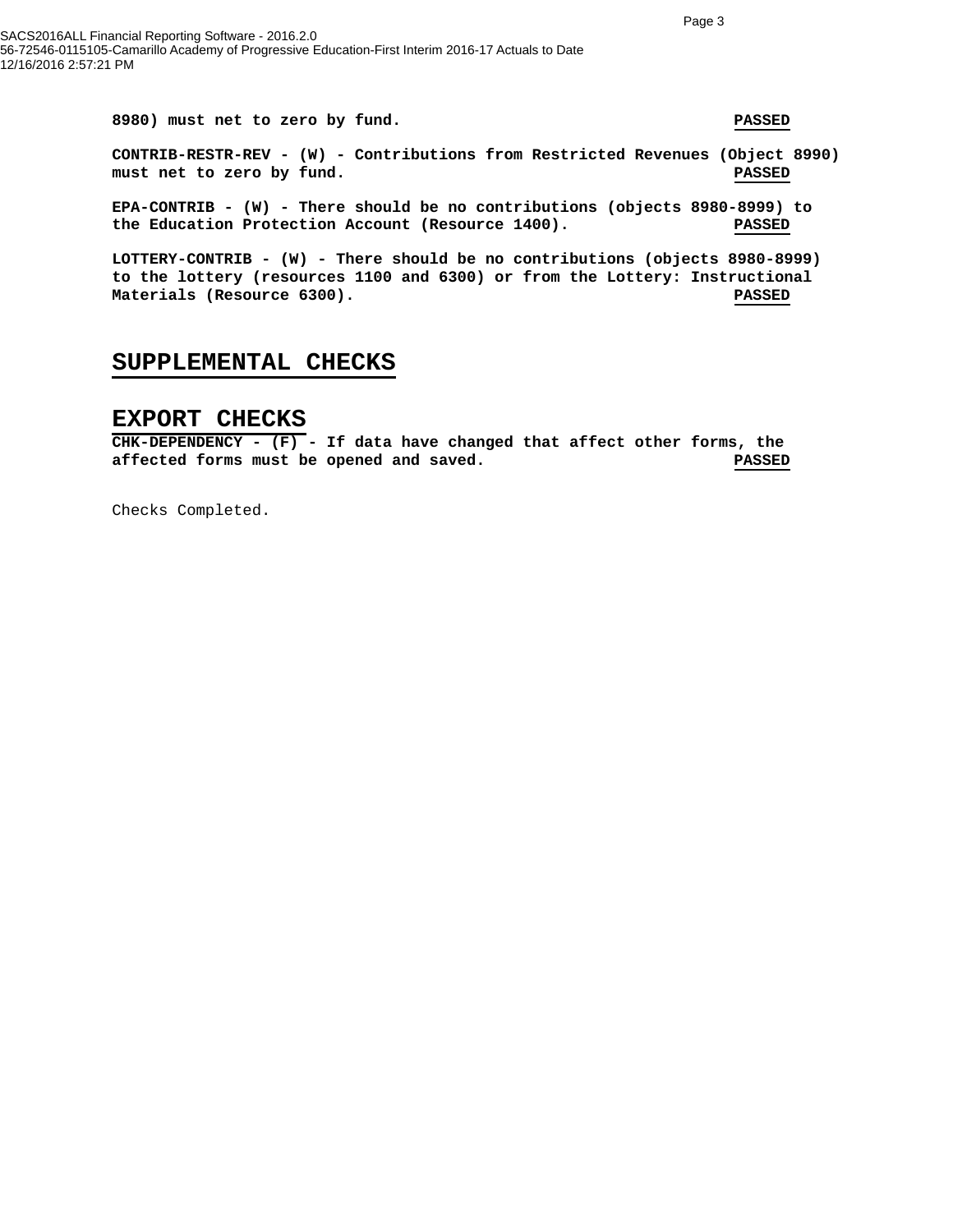**SACS2016ALL Financial Reporting Software - 2016.2.0 12/16/2016 2:57:46 PM 56-72546-0115105**

#### **First Interim 2016-17 Projected Totals Technical Review Checks**

**Camarillo Academy of Progressive Education Oxnard Union High Ventura County**

Following is a chart of the various types of technical review checks and related requirements:

- F Fatal (Data must be corrected; an explanation is not allowed) W/WC - Warning/Warning with Calculation (If data are not correct, correct the data; if data are correct an explanation is required)
- O Informational (If data are not correct, correct the data; if data are correct an explanation is optional, but encouraged)

#### **IMPORT CHECKS**

**CHECKFUND - (F) - All FUND codes must be valid. PASSED CHK-FUND09-ACTIVITY - (F) - There is no activity in Fund 09. PASSED CHECKRESOURCE - (W) - All RESOURCE codes must be valid. PASSED CHK-RS-LOCAL-DEFINED - (F) - All locally defined resource codes must roll up to a CDE defined resource code. PASSED CHECKGOAL - (F) - All GOAL codes must be valid. PASSED CHECKFUNCTION - (F) - All FUNCTION codes must be valid. PASSED CHECKOBJECT - (F) - All OBJECT codes must be valid. PASSED CHK-FUNDxOBJECT - (F) - All FUND and OBJECT account code combinations must be valid. PASSED CHK-FDxRS7690x8590 - (F) - Funds 19, 57, 63, 66, 67, and 73 with Object 8590, All Other State Revenue, must be used in combination with Resource 7690, STRS-On Behalf Pension Contributions. PASSED CHK-FUNDxRESOURCE - (W) - All FUND and RESOURCE account code combinations should be valid. PASSED CHK-FUNDxGOAL - (W) - All FUND and GOAL account code combinations should be valid. PASSED CHK-FUNDxFUNCTION-A - (W) - All FUND (funds 01 through 12, 19, 57, 62, and 73) and FUNCTION account code combinations should be valid. PASSED CHK-FUNDxFUNCTION-B - (F) - All FUND (all funds except for 01 through 12, 19, 57, 62, and 73) and FUNCTION account code combinations must be valid. PASSED CHK-RESOURCExOBJECTA - (W) - All RESOURCE and OBJECT (objects 8000 through 9999, except for 9791, 9793, and 9795) account code combinations should be**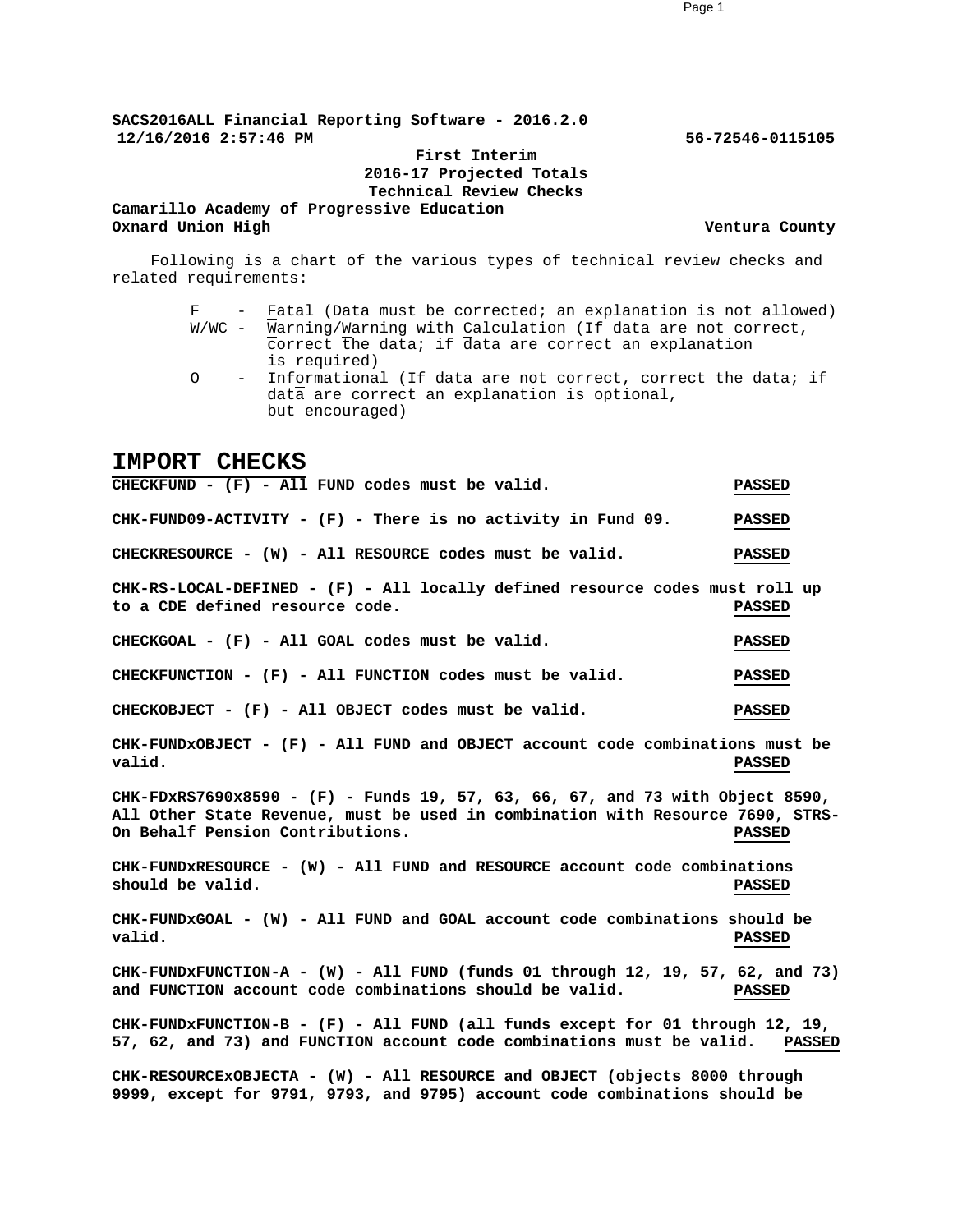SACS2016ALL Financial Reporting Software - 2016.2.0 56-72546-0115105-Camarillo Academy of Progressive Education-First Interim 2016-17 Projected Totals 12/16/2016 2:57:46 PM

#### **valid. PASSED**

**CHK-RESOURCExOBJECTB - (O) - All RESOURCE and OBJECT (objects 9791, 9793, and 9795) account code combinations should be valid. PASSED**

**CHK-RES6500xOBJ8091 - (F) - There is no activity in Resource 6500 (Special Education) with Object 8091 (LCFF Transfers-Current Year) or 8099 (LCFF/Revenue Limit Transfers-Prior Years). PASSED**

**CHK-FUNCTIONxOBJECT - (F) - All FUNCTION and OBJECT account code combinations must be valid. PASSED**

**CHK-GOALxFUNCTION-A - (F) - Goal and function account code combinations (all goals with expenditure objects 1000-7999 in functions 1000-1999 and 4000-5999) must be valid. NOTE: Functions not included in the GOALxFUNCTION table (0000, 2000-3999, 6000-6999, 7100-7199, 7210, 8000-8999) are not checked and will pass the TRC. PASSED**

**CHK-GOALxFUNCTION-B - (F) - General administration costs (functions 7200-7999, except 7210) must be direct-charged to an Undistributed, Nonagency, or County Services to Districts goal (Goal 0000, 7100-7199, or 8600-8699). PASSED**

**SPECIAL-ED-GOAL - (F) - Special Education revenue and expenditure transactions (resources 3300-3405, 6500-6540, and 7240, objects 1000-8999) must be coded to a Special Education 5000 goal or to Goal 7110, Nonagency-Educational. This technical review check excludes Early Intervening Services resources 3312, 3318, 3322, 3329, 3332, and 3334. PASSED**

#### **GENERAL LEDGER CHECKS**

**INTERFD-DIR-COST - (W) - Transfers of Direct Costs - Interfund (Object 5750) must net to zero for all funds. PASSED INTERFD-INDIRECT - (W) - Transfers of Indirect Costs - Interfund (Object 7350) must net to zero for all funds. PASSED INTERFD-INDIRECT-FN - (W) - Transfers of Indirect Costs - Interfund (Object 7350) must net to zero by function. PASSED INTERFD-IN-OUT - (W) - Interfund Transfers In (objects 8910-8929) must equal Interfund Transfers Out (objects 7610-7629). PASSED LCFF-TRANSFER - (W) - LCFF Transfers (objects 8091 and 8099) must net to zero, individually. PASSED INTRAFD-DIR-COST - (F) - Transfers of Direct Costs (Object 5710) must net to zero by fund. PASSED INTRAFD-INDIRECT - (F) - Transfers of Indirect Costs (Object 7310) must net to zero by fund. PASSED INTRAFD-INDIRECT-FN - (F) - Transfers of Indirect Costs (Object 7310) must net to zero by function. PASSED CONTRIB-UNREST-REV - (F) - Contributions from Unrestricted Revenues (Object**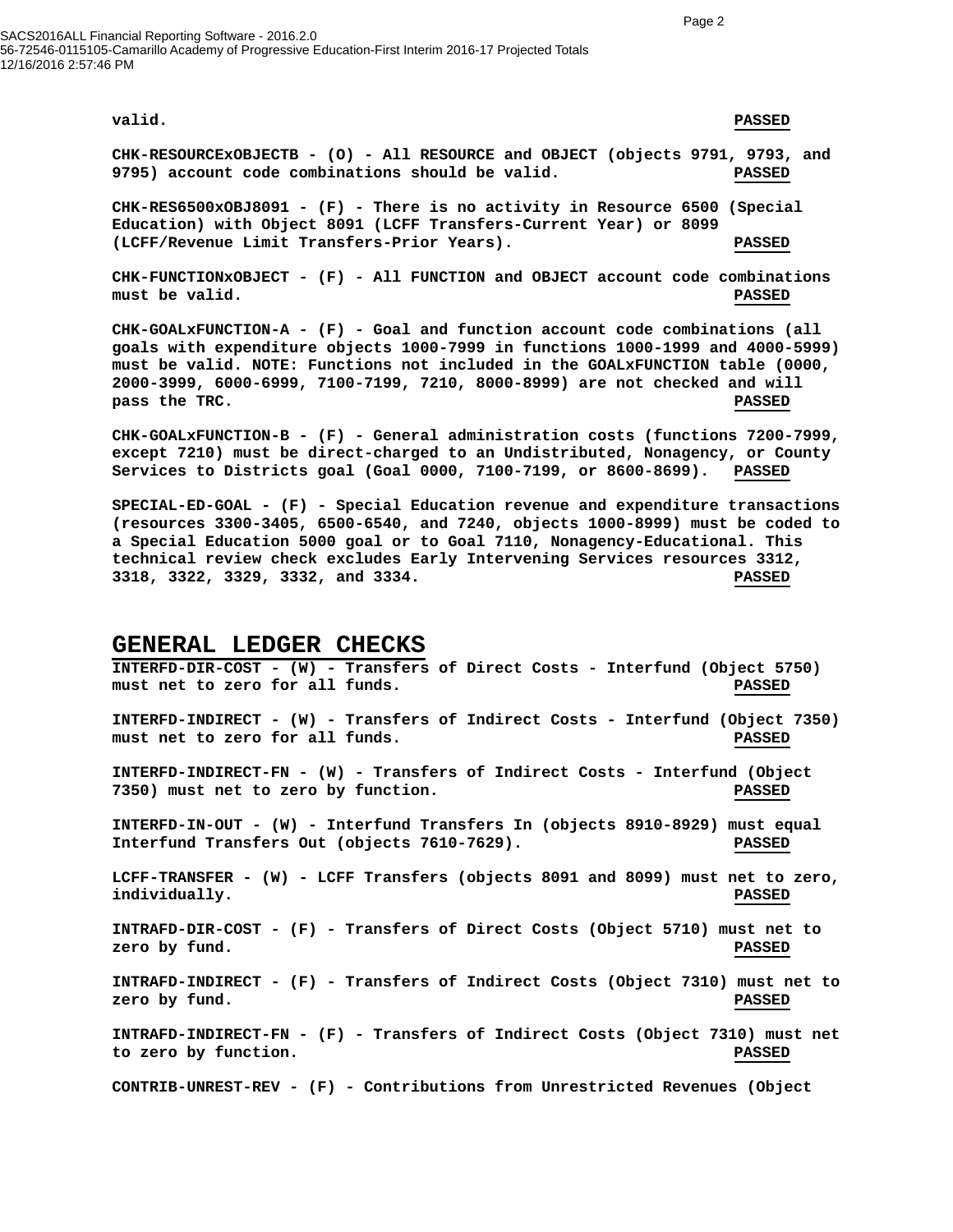**8980) must net to zero by fund. PASSED CONTRIB-RESTR-REV - (F) - Contributions from Restricted Revenues (Object 8990) must net to zero by fund. PASSED EPA-CONTRIB - (F) - There should be no contributions (objects 8980-8999) to the Education Protection Account (Resource 1400). PASSED LOTTERY-CONTRIB - (F) - There should be no contributions (objects 8980-8999) to the lottery (resources 1100 and 6300) or from the Lottery: Instructional Materials (Resource 6300). PASSED PASS-THRU-REV=EXP - (W) - Pass-through revenues from all sources (objects 8287, 8587, and 8697) should equal transfers of pass-through revenues to other agencies (objects 7211 through 7213, plus 7299 for resources 3327 and 3328), by resource.** PASSED **SE-PASS-THRU-REVENUE - (W) - Transfers of special education pass-through revenues are not reported in the general fund for the Administrative Unit of a Special Education Local Plan Area. PASSED EXCESS-ASSIGN-REU - (F) - Amounts reported in Other Assignments (Object 9780) and/or Reserve for Economic Uncertainties (REU) (Object 9789) should not create a negative amount in Unassigned/Unappropriated (Object 9790) by fund and resource (for all funds except funds 61 through 73). PASSED UNASSIGNED-NEGATIVE - (F) - Unassigned/Unappropriated balance (Object 9790) must be zero or negative, by resource, in all funds except the general fund and funds 61 through 73. PASSED UNR-NET-POSITION-NEG - (F) - Unrestricted Net Position (Object 9790), in restricted resources, must be zero or negative, by resource, in funds 61 through 73. PASSED RS-NET-POSITION-ZERO - (F) - Restricted Net Position (Object 9797), in unrestricted resources, must be zero, by resource, in funds 61 through 73. PASSED EFB-POSITIVE - (W) - All ending fund balances (Object 979Z) should be positive by resource, by fund. PASSED OBJ-POSITIVE - (W) - All applicable objects should have a positive balance by resource, by fund. PASSED REV-POSITIVE - (W) - Revenue amounts exclusive of contributions (objects 8000- 8979) should be positive by resource, by fund. PASSED EXP-POSITIVE - (W) - Expenditure amounts (objects 1000-7999) should be positive by function, resource, and fund. PASSED CEFB-POSITIVE - (F) - Components of Ending Fund Balance/Net Position (objects 9700-9789, 9796, and 9797) must be positive individually by resource, by fund. PASSED**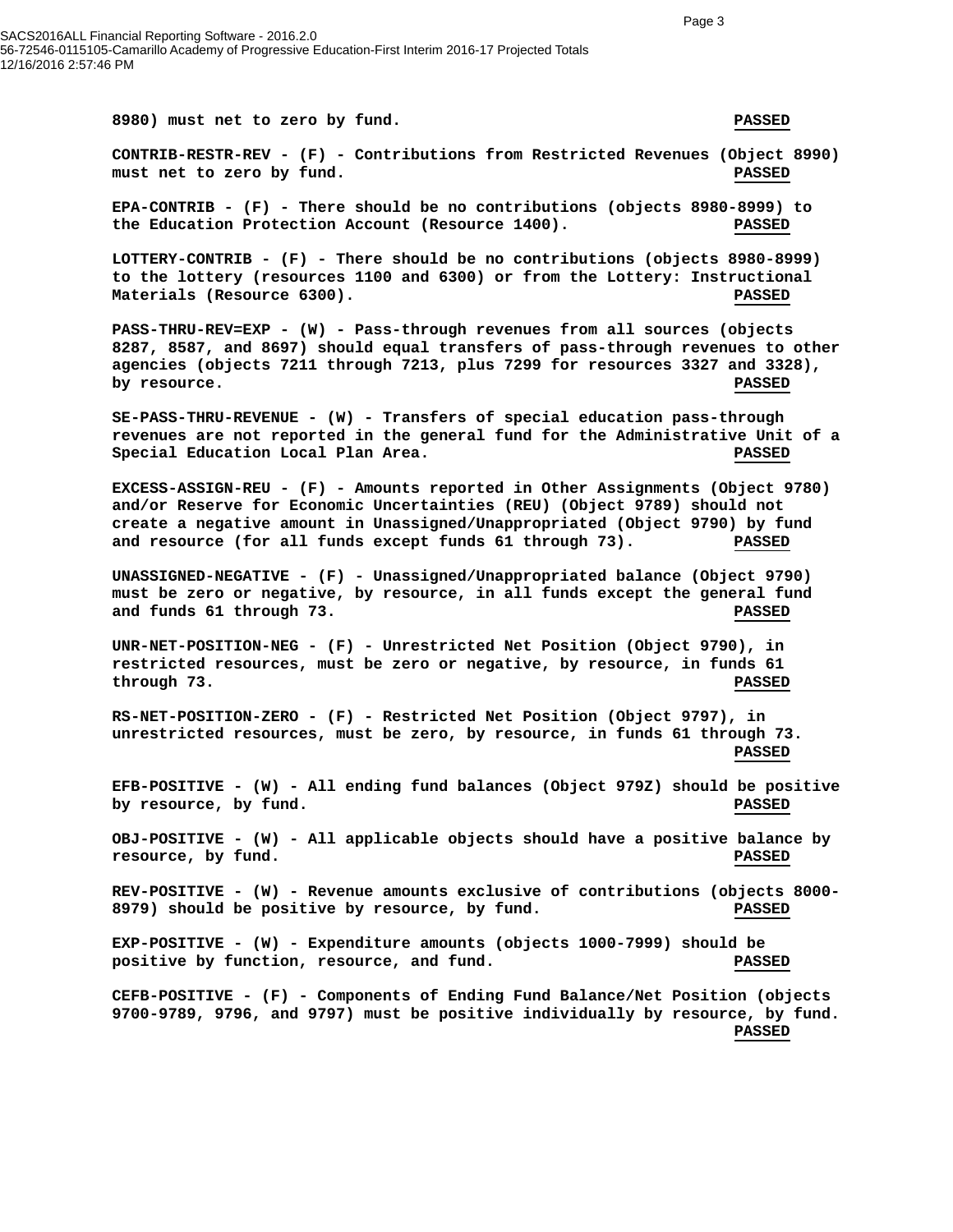### **SUPPLEMENTAL CHECKS**

#### **EXPORT CHECKS**

**CHK-UNBALANCED-A - (W) - Unbalanced and/or incomplete data in any of the forms should be corrected before an official export is completed. PASSED**

**CHK-UNBALANCED-B - (F) - Unbalanced and/or incomplete data in any of the forms must be corrected before an official export can be completed. PASSED**

**CHK-DEPENDENCY - (F) - If data have changed that affect other forms, the affected forms must be opened and saved. PASSED**

Checks Completed.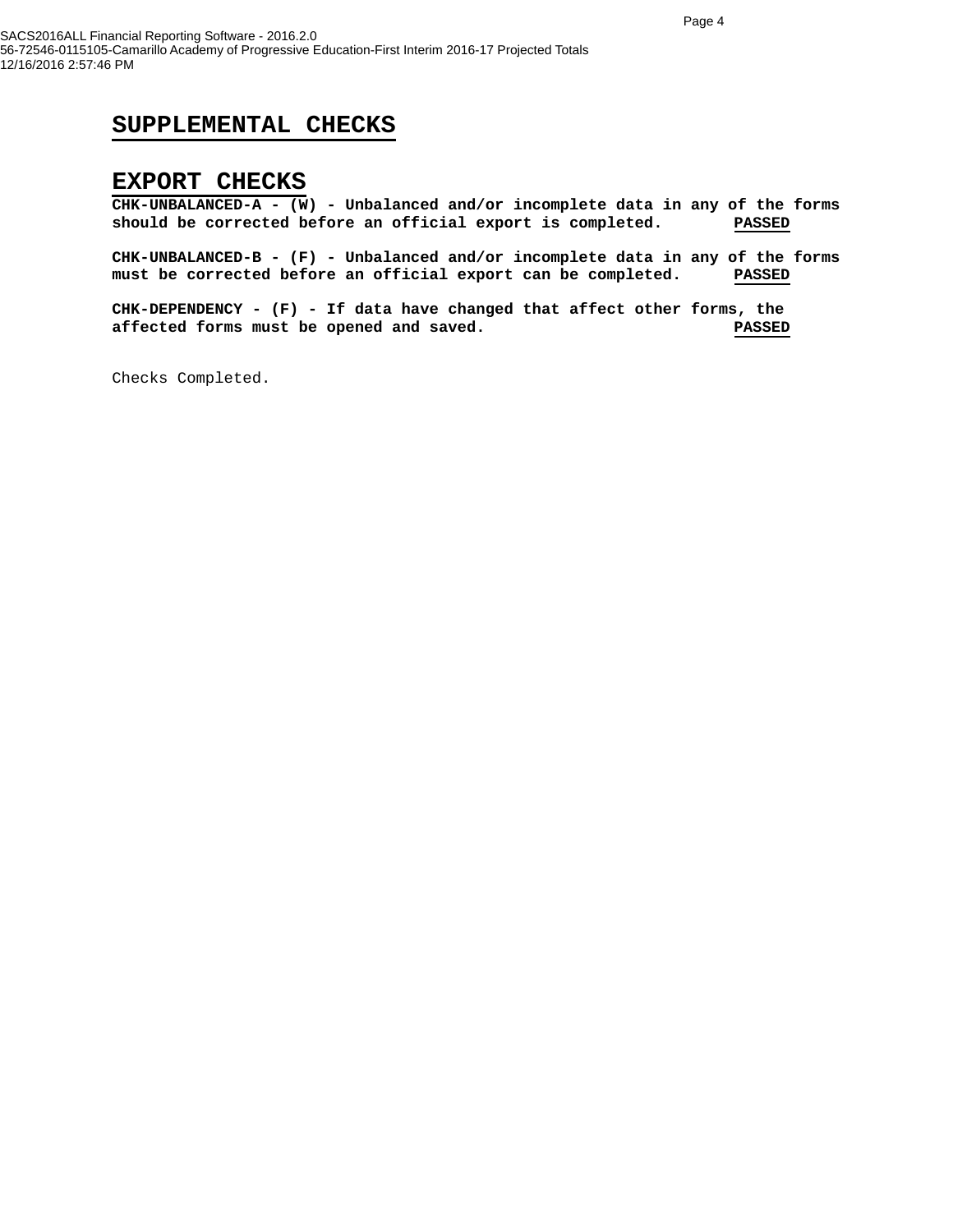**SACS2016ALL Financial Reporting Software - 2016.2.0 12/16/2016 2:54:33 PM 56-72546-0115105 First Interim 2016-17 Original Budget Technical Review Checks**

**Camarillo Academy of Progressive Education Oxnard Union High Ventura County** 

Following is a chart of the various types of technical review checks and related requirements:

- $F$  Fatal (Data must be corrected; an explanation is not allowed)<br>W/WC Warning/Warning with Calculation (If data are not correct,  $\overline{W}$ arning/Warning with Calculation (If data are not correct, correct the data; if data are correct an explanation is required)
- O Informational (If data are not correct, correct the data; if data are correct an explanation is optional, but encouraged)

### **IMPORT CHECKS**

### **GENERAL LEDGER CHECKS**

### **SUPPLEMENTAL CHECKS**

#### **EXPORT CHECKS**

Checks Completed.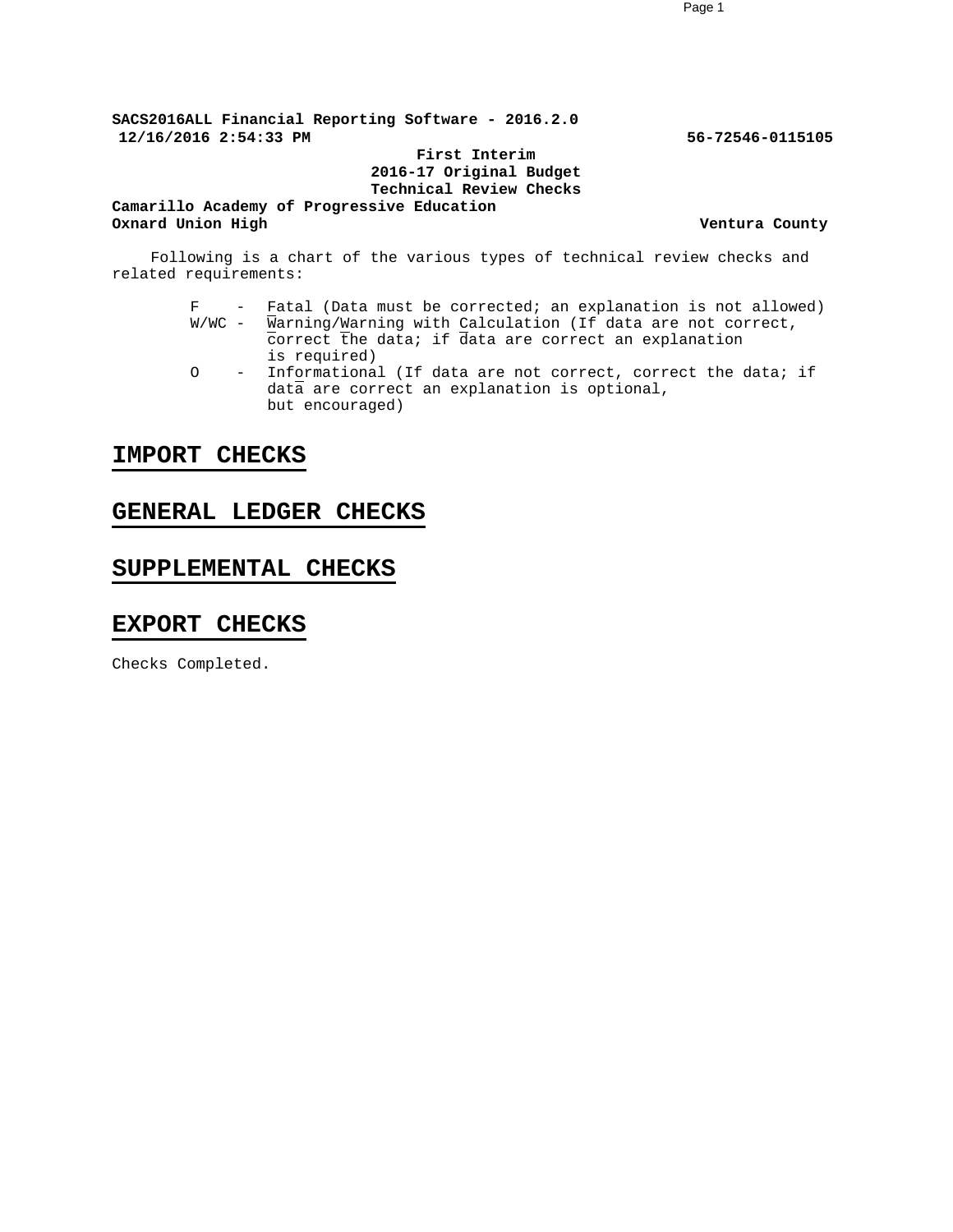**SACS2016ALL Financial Reporting Software - 2016.2.0 12/16/2016 2:55:13 PM 56-72546-0115105**

#### **First Interim 2016-17 Board Approved Operating Budget Technical Review Checks**

**Camarillo Academy of Progressive Education Oxnard Union High Ventura County Ventura County** 

Following is a chart of the various types of technical review checks and related requirements:

- F Fatal (Data must be corrected; an explanation is not allowed)  $W/WC$  - Warning/Warning with Calculation (If data are not correct, correct the data; if data are correct an explanation is required)
- O Informational (If data are not correct, correct the data; if data are correct an explanation is optional, but encouraged)

#### **IMPORT CHECKS**

### **GENERAL LEDGER CHECKS**

### **SUPPLEMENTAL CHECKS**

#### **EXPORT CHECKS**

Checks Completed.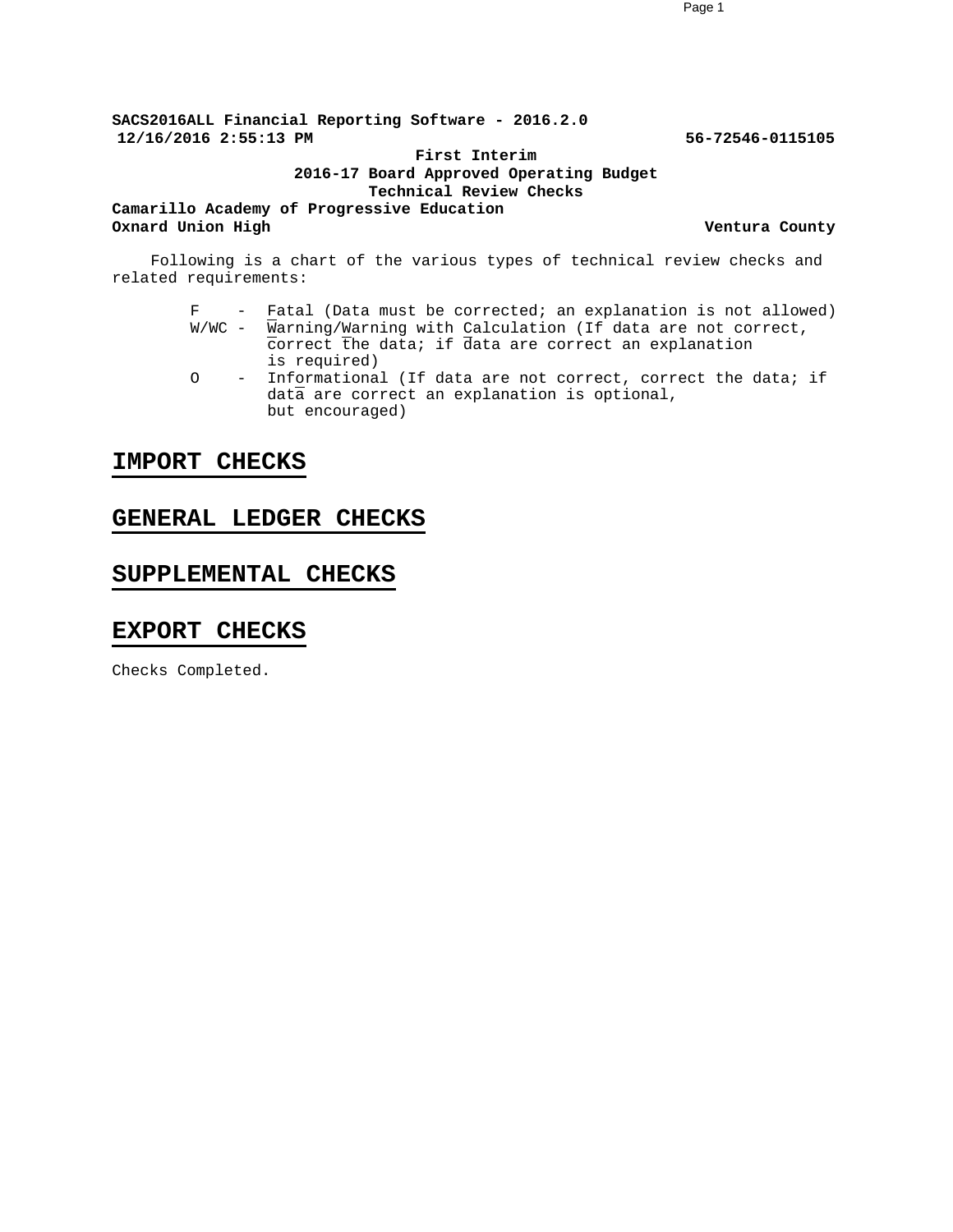**SACS2016ALL Financial Reporting Software - 2016.2.0 12/16/2016 2:55:41 PM 56-72546-0115105 First Interim 2016-17 Actuals to Date Technical Review Checks Camarillo Academy of Progressive Education Oxnard Union High Ventura County Ventura County** 

Following is a chart of the various types of technical review checks and related requirements:

- F Fatal (Data must be corrected; an explanation is not allowed)  $W/WC$  - Warning/Warning with Calculation (If data are not correct, correct the data; if data are correct an explanation is required)
- O Informational (If data are not correct, correct the data; if data are correct an explanation is optional, but encouraged)

#### **IMPORT CHECKS**

#### **GENERAL LEDGER CHECKS**

#### **SUPPLEMENTAL CHECKS**

#### **EXPORT CHECKS**

Checks Completed.